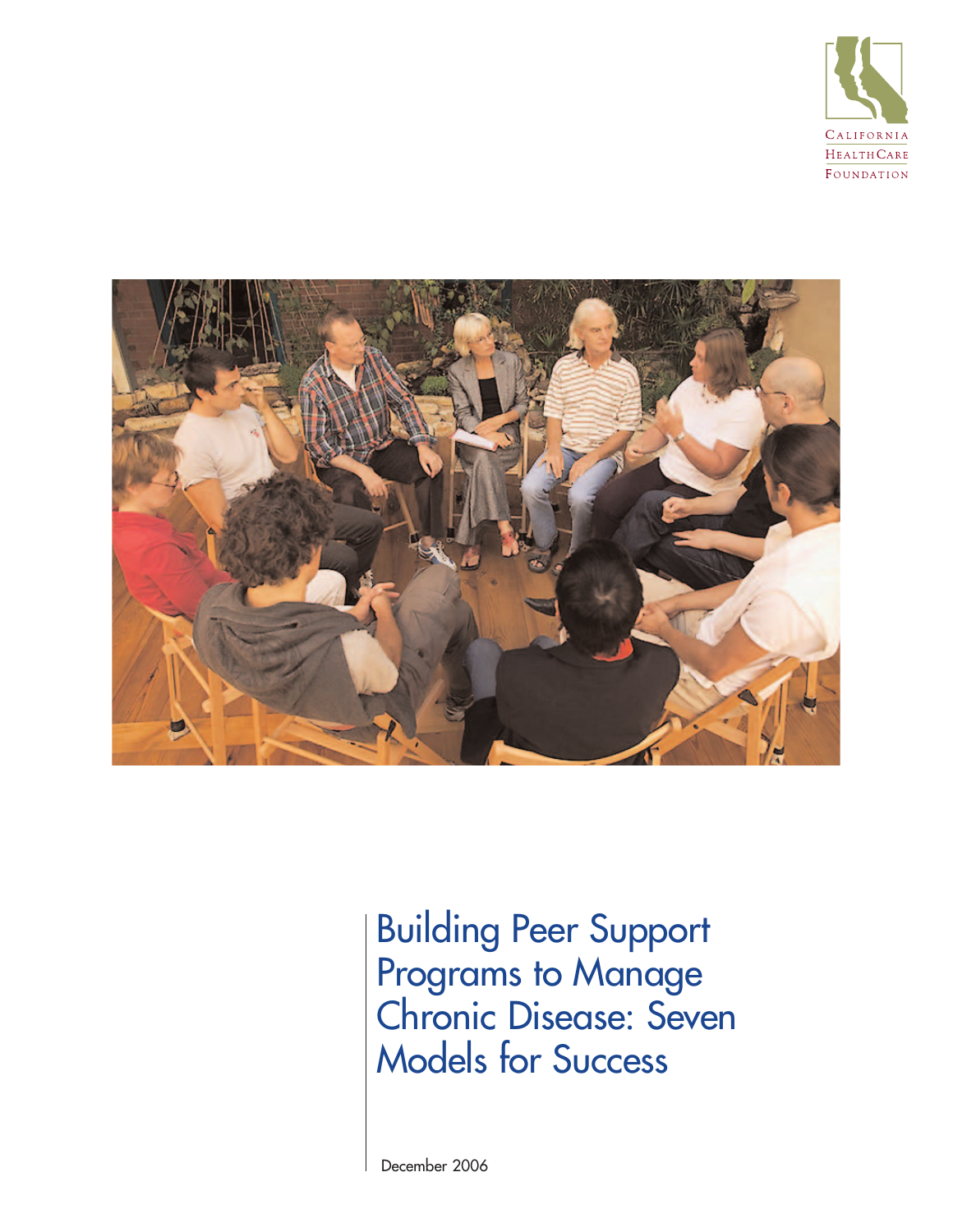**Building Peer Support Programs to Manage Chronic Disease: Seven Models for Success**

*Prepared for:* CALIFORNIA HEALTHCARE FOUNDATION

*Prepared by:* Michele Heisler, M.D., M.P.A.

December 2006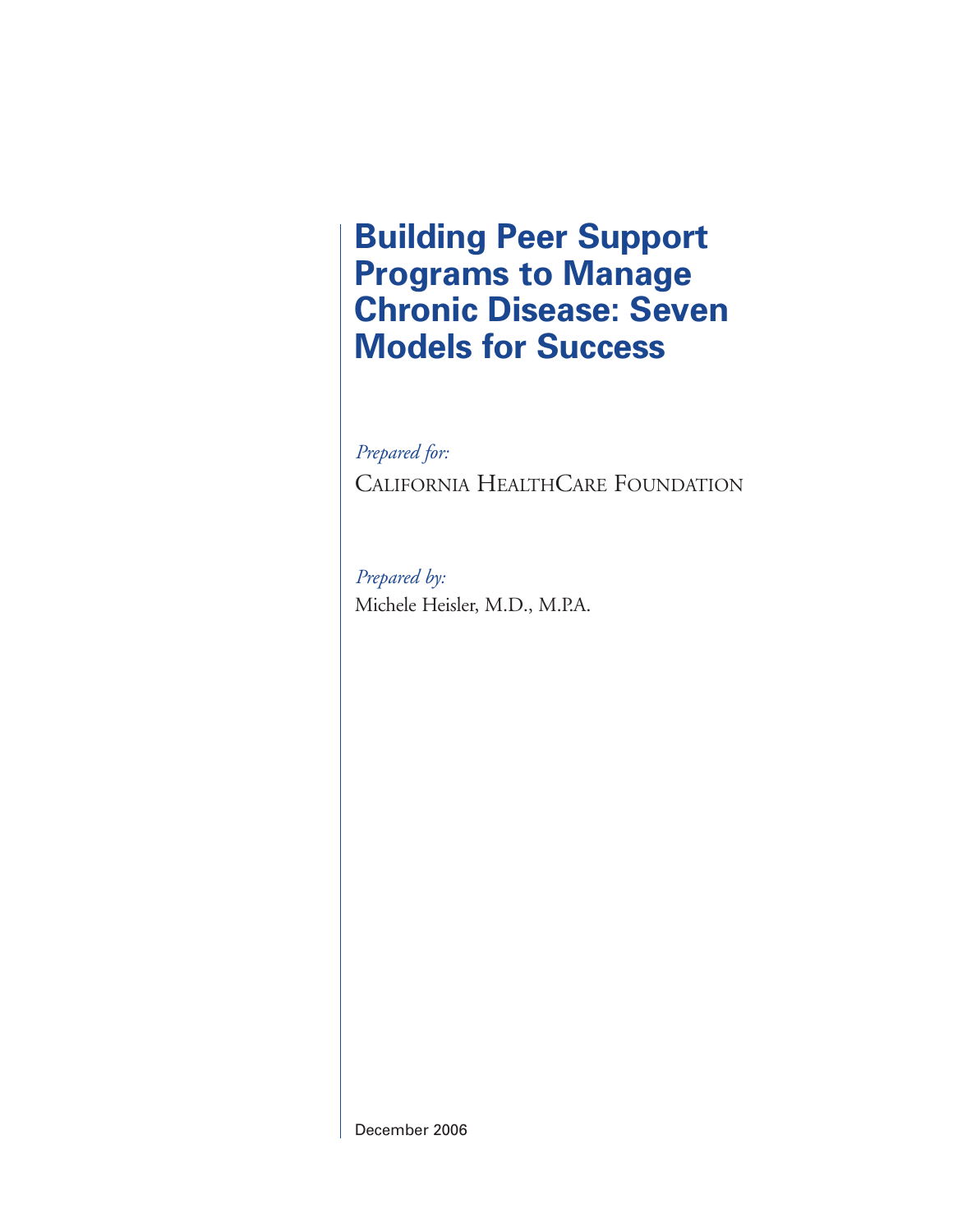### **Acknowledgments**

Many thanks to the participants, peer volunteers, and staff members who spoke with me about their programs. Many master trainers who had received training through the Chronic Disease Self-Management Program emailed me insights and recommendations from their experiences. John D. Piette, Ph.D., contributed to the telephone peer support section. Russell Glasgow, Ph.D., Thomas Bodenheimer, M.D., and William Polonsky, Ph.D., spoke with me at length and provided critical insights and recommendations. A special thanks to Carol Brownson, Doriane Miller, M.D., and others who participated in the Diabetes Initiative, a program office of the Robert Wood Johnson Foundation, for their helpful advice and for putting me in touch with some of their grantees who are developing innovative approaches to enhancing peer support for diabetes management.

In particular, I thank the following individuals, each doing path-breaking work in developing and implementing effective peer support interventions. Each of them spent several hours talking with me and directed me to additional resources. Each of them also agreed to include their contact information here for readers who would like to contact them directly (see Appendix): America Bracho of Latino Health Access; Susan Kirsh of Louis Stokes VA Medical Center; Kate Lorig of the Stanford Patient Education Research Center; Erica Perry of the National Kidney Foundation; Athena Philis-Tsimikas of the Whittier Institute for Diabetes; and John Zrebiec of the Joslin Diabetes Center.

## **About the Author**

Michele Heisler, M.D., M.P.A., is a Department of Veterans Affairs research scientist and an assistant professor of internal medicine at the University of Michigan Medical School in Ann Arbor.

## **About the Foundation**

#### The **California HealthCare Foundation**,

based in Oakland, California, is an independent philanthropy committed to improving California's health care delivery and financing systems. Formed in 1996, our goal is to ensure that all Californians have access to affordable, quality health care. For more information, visit us online at **www.chcf.org**.

This report was produced under the direction of CHCF's Chronic Disease Care Program, which seeks to improve the health of Californians by working to ensure that those with chronic diseases receive care based on the best scientific knowledge. Visit **www.chcf.org/programs/** for more information about CHCF and its programs.

#### ISBN 1-933795-19-0

Copyright © 2006 California HealthCare Foundation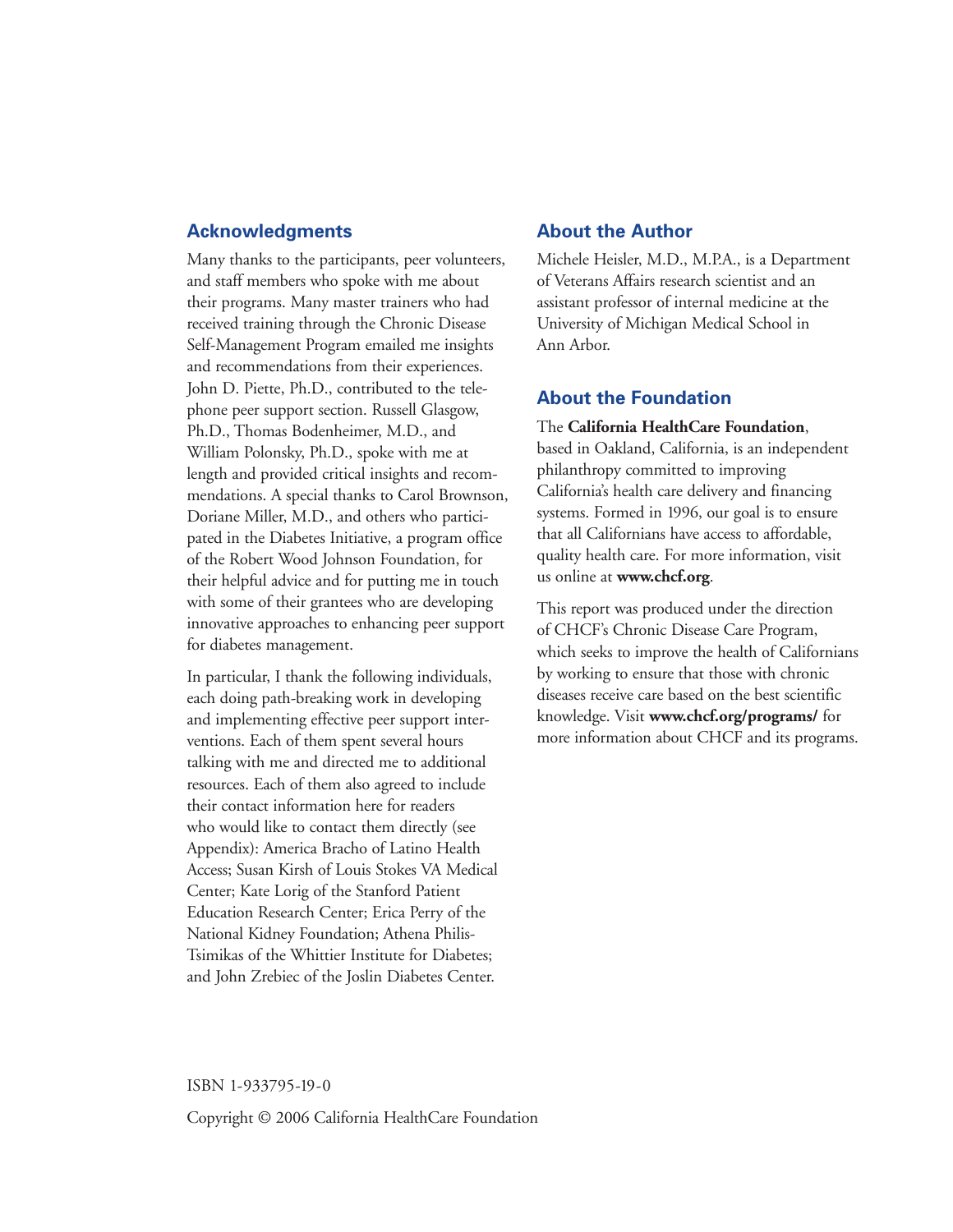# **Contents**

| 4       | <b>Executive Summary</b>                  |
|---------|-------------------------------------------|
| 6       | <b>L.</b> Introduction                    |
| $10-10$ | <b>II. Professional-Led Group Visits</b>  |
|         | 14 III. Peer-Led Self-Management Training |
|         | 19 IV. Peer Coaches                       |
|         | 22 V. Community Health Workers            |
|         | 26 VI. Support Groups                     |
|         | 29 VII. Telephone-Based Peer Support      |
|         | 31 VIII. Web- and Email-Based Programs    |
|         | 35 IX. Conclusions and Recommendations    |
| 38      | <b>Appendix A: Contact Information</b>    |
| 39      | <b>Endnotes</b>                           |
|         |                                           |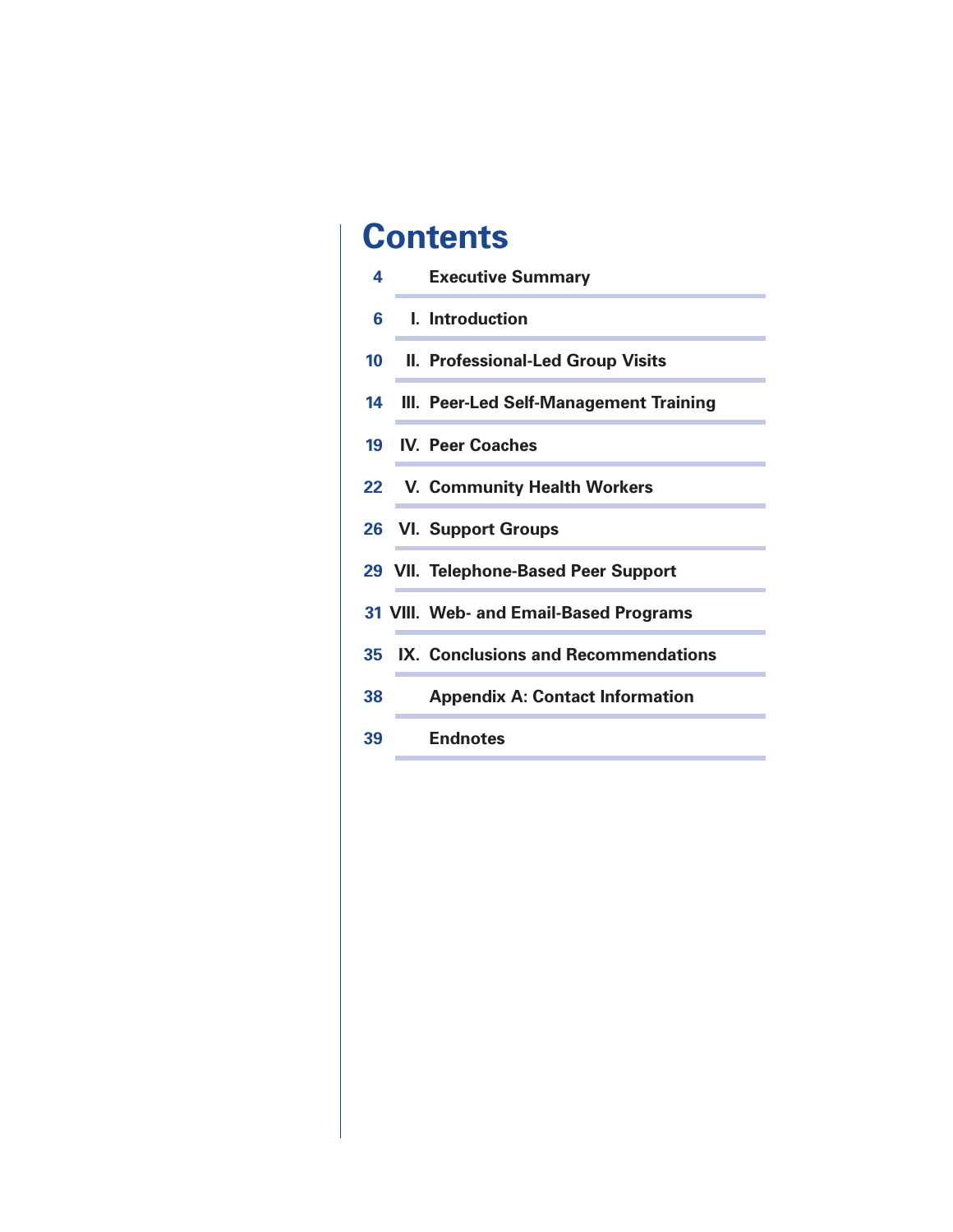## **Executive Summary**

ABOUT 45 PERCENT OF THE U.S. POPULATION has a chronic medical condition, and about half of this group—or over 60 million people—have multiple chronic illnesses.<sup>1</sup> This number is rapidly rising. An estimated 150 million people will have at least one chronic condition in 2015, and by 2030 the number is estimated to grow to 171 million.

People living with chronic conditions need more than medical treatment from their health care providers; they need support in mastering and sustaining the complex self-care behaviors that are necessary to enable them to live as healthily as possible. These behaviors (often referred to as "self-management") include following complicated medication regimens and sometimes-stringent diet and exercise programs, monitoring and responding to symptoms, and coping effectively with stress.

Studies show that without sustained support, many adults will not succeed in managing their conditions well, leading to worse health outcomes, including expensive hospitalizations and avoidable complications.<sup>2</sup> Unfortunately, for doctors and other health care providers to provide this support on a one-on-one basis is often too costly in time and money. Interventions that mobilize and build on peer support, however, are proving to be both effective and relatively inexpensive and are therefore an ideal way for health systems to help their patients manage chronic conditions. These peer support interventions combine traditional peer support—meaning support from someone who also has the same condition or shares other important characteristics—with a more structured program of education and assistance.

Well-designed and executed peer support interventions empower patients to improve the management of their health and provide meaningful opportunities for patients to help others facing similar challenges. In addition, peer support interventions are significantly less expensive than traditional case management models because they train and mobilize volunteers or staff members who are not health care professionals. In this regard, peer support models are especially promising for safety-net providers and for public health systems facing severe resource constraints in the face of great needs among patients living with chronic conditions.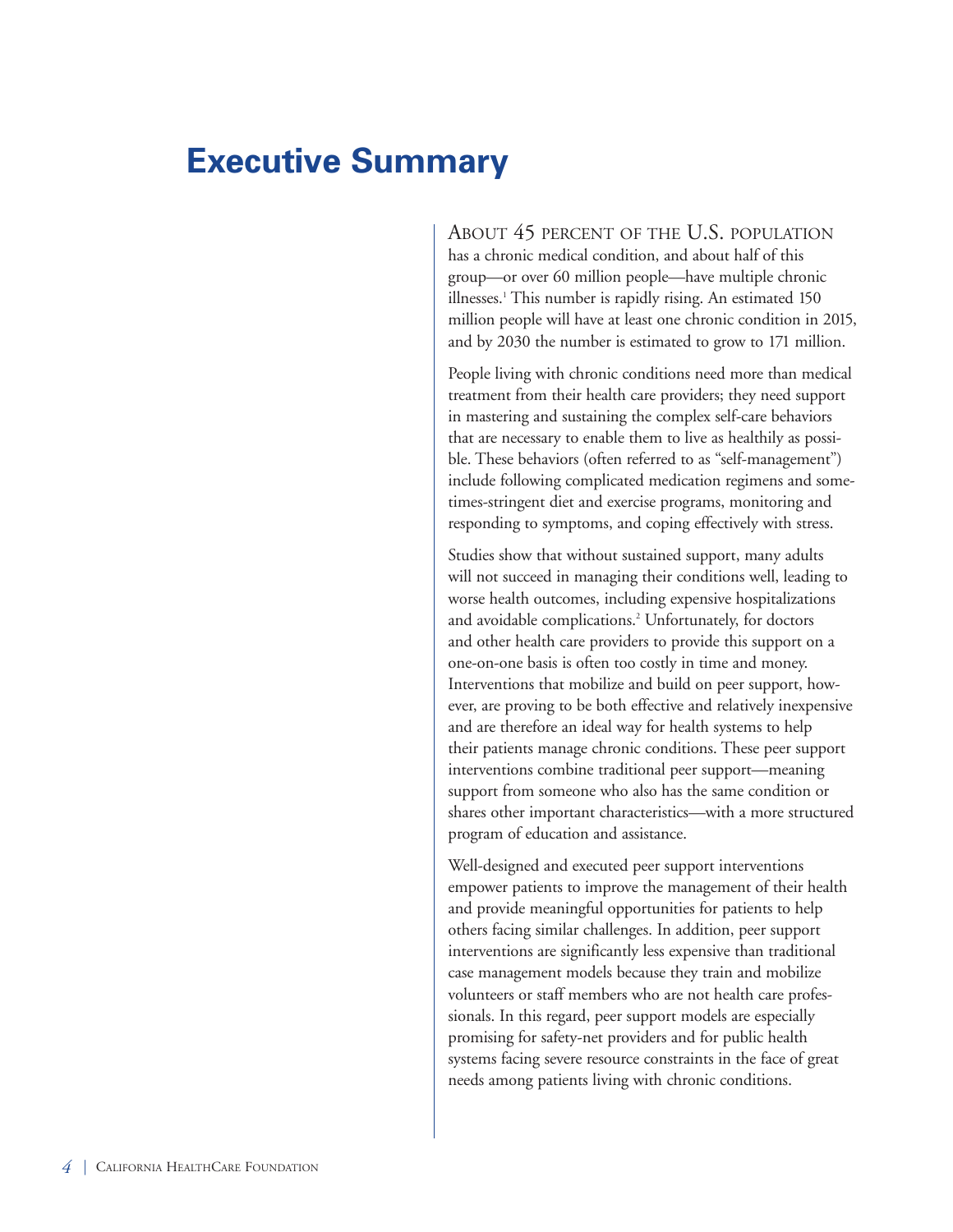This report introduces clinicians and health care managers to some of the theoretical and empirical work on the benefits of peer support for chronic disease management, discusses seven models that have been tested by health systems and clinics. These models include professionalled group visits, peer mentors, reciprocal peer partnerships, and models of peer support using email and Internet exchange. The report concludes with some central lessons and recommendations to guide clinicians and health care managers in developing, implementing, and evaluating peer support interventions.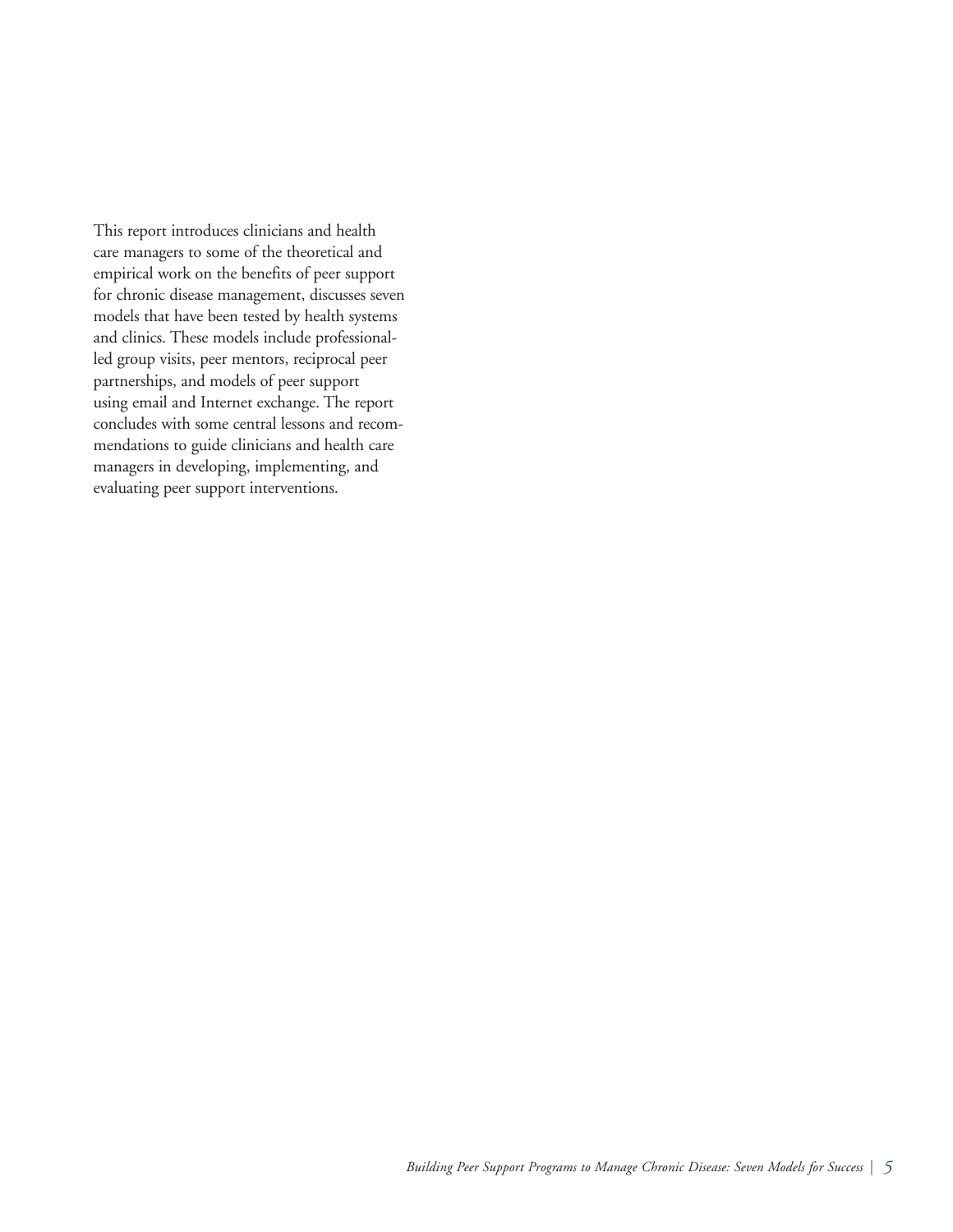# **I. Introduction**

*Ms. Quinn is a 51-year-old woman with type 2 diabetes, hypertension, hyperlipidemia, and coronary artery disease. Upon waking every morning, she must prick her finger and place a drop of blood on a test strip to assess her blood-sugar level. After reading the results, she must prepare and inject herself with the appropriate amount of insulin and remember to take seven oral medications, some several times a day. While balancing her demanding job and the activities of her three school-age children, she must prepare healthy meals for herself that her family is also willing to eat, engage in some structured physical activity, and cope effectively with the fatigue and other physical symptoms that can sap her energy and make her feel frustrated and depressed.*

## THE SUCCESS OF MANY THERAPIES FOR CHRONIC

diseases depends in large part on the ability of patients such as Ms. Quinn to follow often-complicated self-care recommendations. These recommendations can include complex medication regimens, careful self-monitoring to identify emerging health crises, and diet and exercise programs. To complicate matters, many patients face additional challenges such as multiple co-morbidities, physical limitations, lack of resources, and poor social support.

It is not surprising, then, that many patients find it difficult to follow the treatment plans that their health care providers recommend for them. It is not simply a lack of motivation that can cause these failures (though lack of motivation may play a part). A host of other factors can contribute. For example:

- The patient might not have sufficient knowledge of the condition or its treatment.
- The patient might lack the self-confidence or skills to manage the condition well.
- The patient might not have adequate support from family members or friends to initiate and sustain demanding behavioral changes such as eating a healthy diet.
- Physical impairments such as poor vision may complicate necessary tasks such as weighing oneself, preparing insulin, or monitoring blood-sugar levels.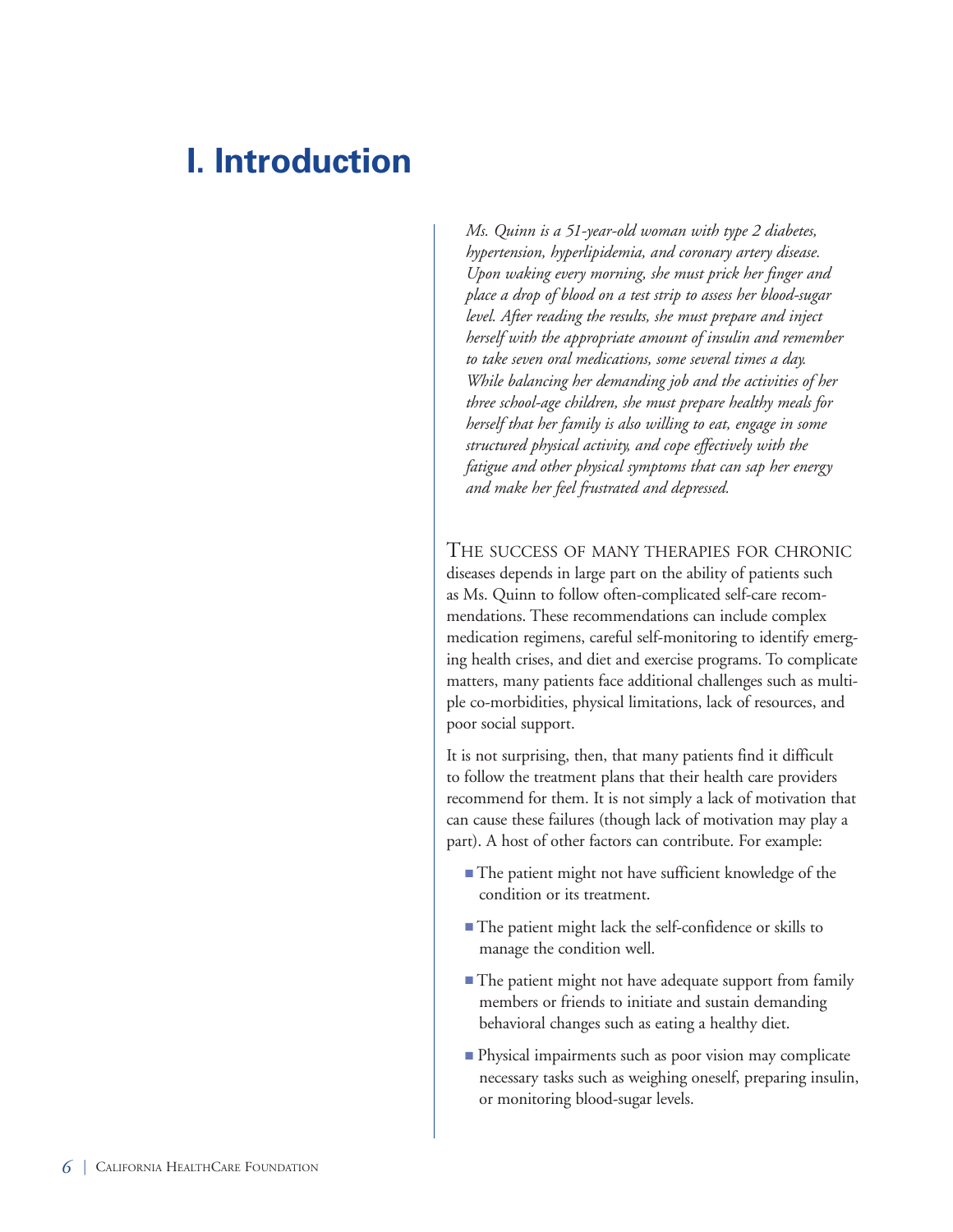■ Lack of financial resources may make it difficult to buy the medications and supplies necessary to follow health care providers' recommendations.

Whatever the reason, research shows that when patients with chronic diseases do not follow recommended treatment plans—by not taking their medication as instructed, for example, or by not following a recommended diet—their health suffers, sometimes significantly.<sup>2</sup> Many avoidable hospitalizations for chronic disease exacerbations are the direct result of poor adherence to diet or medications. Moreover, poor chronic disease self-management contributes to avoidable and costly complications such as kidney disease, heart attacks, amputations, and blindness in diabetes. Not surprisingly, a 2003 World Health Organization report argued that improving patient chronic disease self-management would have a far greater impact on the health of the population than any improvement in specific medical treatments. Similarly, the Institute of Medicine, in its 2003 report *Priority Areas for National Action: Transforming Health Care Quality*, stated that enhancing support for patient self-management is a top priority for improving health care quality in the United States.

Unfortunately, physicians and staff members often do not have the time or resources during routine office visits to provide sufficient support for patients' self-management. The time allotted in an outpatient visit is often inadequate to address all of the questions that a patient has about self-care, and nurses and care managers have the challenge of regularly communicating with a large, dispersed panel of patients and tailoring that communication to each individual's needs.

Although research has shown that intensive care management interventions (such as face-to-face or telephone contact with a nurse care manager between medical visits) are effective for patients with high-risk chronic diseases such as diabetes

#### **Patients Are Faced with Many Challenges**

Many adults with chronic diseases do not take their medication as prescribed. For example, about 50 percent of patients do not follow their diabetes medication prescriptions,<sup>3,4</sup> and between 20 and 90 percent of adults with hypertension do not take their blood-pressure medications regularly. As many as half of treatment failures to control blood pressure are caused by poor patient medication adherence that goes unrecognized by the health care provider.<sup>5</sup> A variety of factors cause these failures, including drug side effects, low health literacy, high medication costs, and regimen complexity. Failure to follow prescribed medication plans can lead to disease progression, avoidable hospitalizations, premature disability, and death.

and heart failure,<sup>6,7</sup> these programs are laborand resource-intensive and therefore may not be practical for increasingly strapped clinicians and health systems. In the face of burgeoning numbers of patients with one or more chronic conditions and the significant resource constraints facing many health care systems, a broader range of evidence-based strategies is required to improve chronic disease care in ways that complement staffing models.

In the face of these challenges, interventions that mobilize and build on peer support are an especially promising way to improve selfmanagement support for patients with chronic conditions. These peer support interventions combine traditional peer support—meaning support from someone who also has the same condition or comes from similar circumstances with a more structured program of education and assistance.<sup>8</sup>

The advantage of peer support interventions is that, if well-designed, they can be as effective as they are economical. For example, peer support interventions have been found to reduce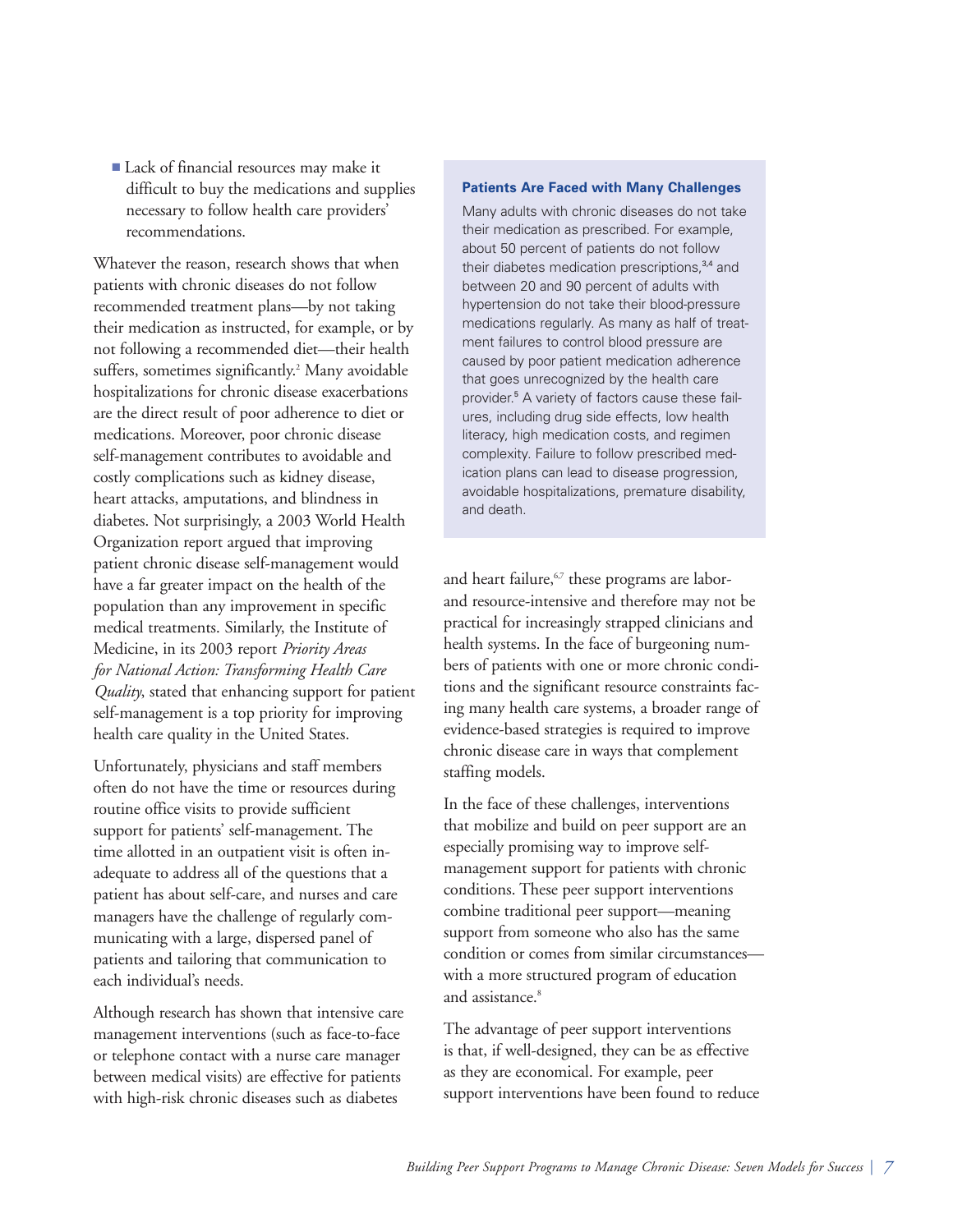problematic health behaviors and depression.<sup>9-11</sup> And they help patients follow their medication prescriptions and adhere to diet and exercise plans.<sup>12-14</sup>

Peer support is so effective in part because of the non-hierarchical, reciprocal relationship created through the sharing of experiences and knowledge with others who have faced or are facing similar challenges. This exchange promotes mastery of self-care behaviors and improves disease outcomes.<sup>15,16</sup> In addition, people often learn better when they are taught by peers with whom they identify and share common experiences. The more homogeneous the peers are (for example, sharing similar life experiences and age), the more likely it is that the support will lead to understanding, empathy, and mutual help. These findings are consistent with the long-standing tradition of group therapy and mutual support groups as a means of improving psychosocial outcomes for patients with substance abuse and other chronic conditions. Thus, both the intensity and mechanisms linking peer support to health outcomes are different from and probably complementary to those provided by clinical care services from professional health care providers.

In addition, peer support among patients with the same chronic health problem can combine the benefits of both receiving and providing social support. This is important because many patients with chronic conditions lack effective social support, which is a risk factor for poor self-care behaviors and increased morbidity and mortality.17-20 Lack of social support predicts psychological distress and depression and increases the likelihood of lost work time. In contrast, receiving social support decreases morbidity<sup>21-24</sup> and mortality rates<sup>17,18,20</sup> and increases life expectancy, self-efficacy, medication adherence, and self-reported health status. Furthermore, improved social support decreases loneliness, which, in turn, may decrease<sup>25</sup> depression and

unhealthy behaviors.<sup>26</sup> In particular, higher levels of social support—especially illness-specific or regimen-specific support—are associated with better chronic disease self-management.<sup>27-31</sup>

There is also growing evidence that providing social support to others may result in health benefits comparable to—or even greater than receiving support. Individuals who provide social support through volunteering experience less depression,<sup>32</sup> heightened self-esteem and selfefficacy, and improved quality of life, even after adjusting for baseline health status and socioeconomic status.<sup>33,34-36</sup> Furthermore, providing support to others can lead to improved health behaviors and health outcomes on the part of the helper.<sup>37,38</sup>

Finally, peer support interventions, by training and mobilizing volunteers or staff members who are not health care professionals, are significantly less resource-intensive than traditional casemanagement models. In this regard, peer support models are especially promising for safety-net providers and public health systems facing severe resource constraints.

Figure 1 summarizes how peer support helps patients manage their chronic disease for improved health.

## **Methodology**

This report informs clinicians and health care managers about seven models of peer support programs for patients with chronic illnesses. This report draws on the following resources:

- A systematic search of online database Medline to identify randomized trials and reviews addressing different models of peer support programs among adults with chronic diseases;
- Program descriptions of different specific peer support programs; and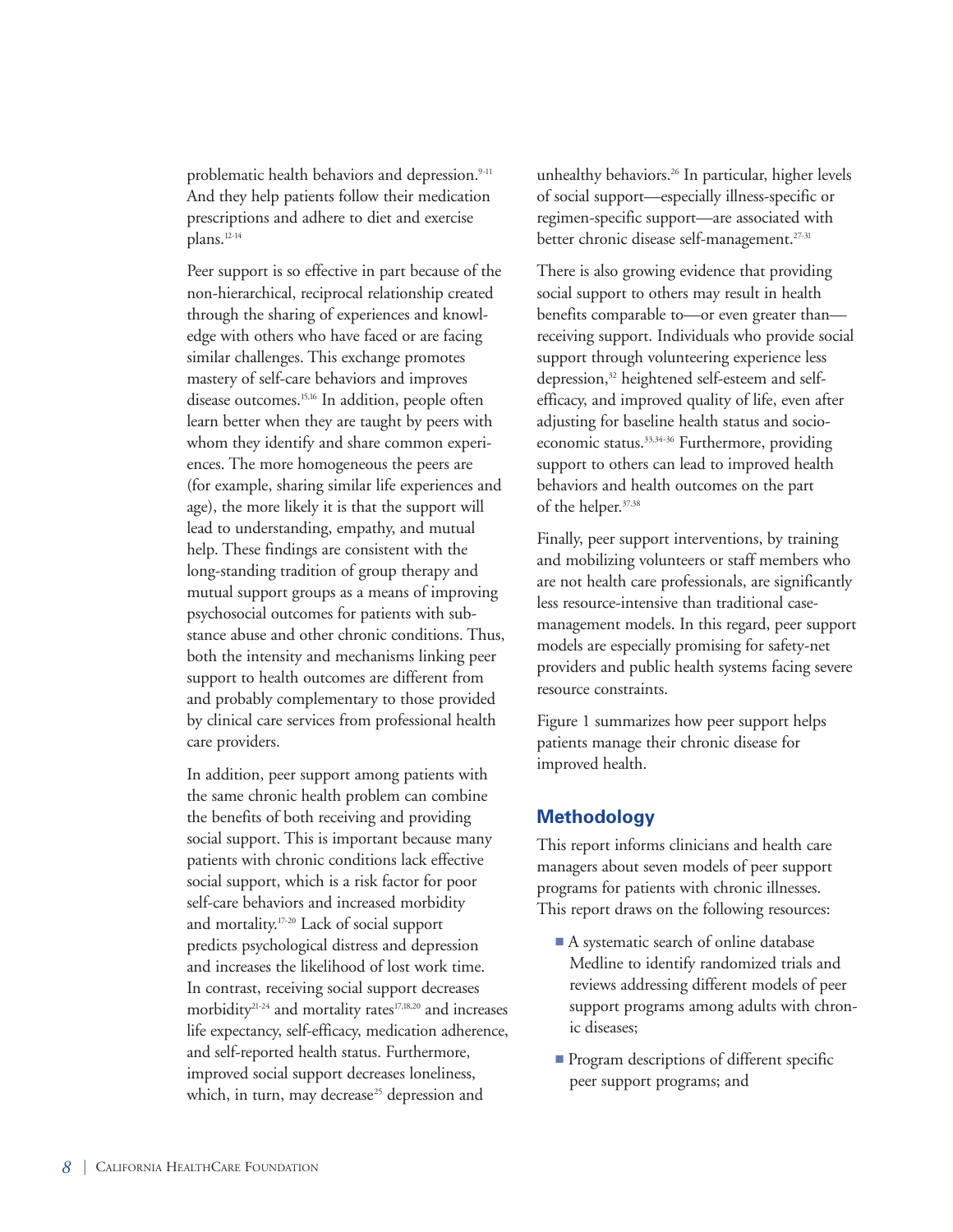

#### **Figure 1. How Peer Support Can Improve Chronic Disease Outcomes**

■ Semi-structured interviews with representatives from health care systems and health plans that have developed and are testing especially promising peer support programs at their facilities.

In recent years, significant interest and support have grown for instituting different peer support models in a wide range of health systems. This report focuses on models for which there is evaluation and research. Some models presented here have been more extensively researched than others, and the information provided in this report reflects those differences.

## **Seven Models of Peer Support**

Peer support models build on and seek to mobilize the power of peers. In many cases, those peers share the experience of living with a chronic condition. In the case of community health workers, the peers share the experience of living in the same community and being in the same cultural or ethnic group. This report discusses seven basic models:

- 1. Professional-led group visits with peer exchange;
- 2. Peer-led face-to-face self-management programs;
- 3. Peer coaches;
- 4. Community health workers;
- 5. Support groups;
- 6.Telephone-based peer support; and
- 7. Web- and email-based programs.

These models differ in the extent and type of formal training that peers receive, in whether peers are paid members of the health care team or are volunteers, in the type and extent of time commitment required of the peers, and in the principal method of peer support (for example, face-to-face contact versus telephone contact).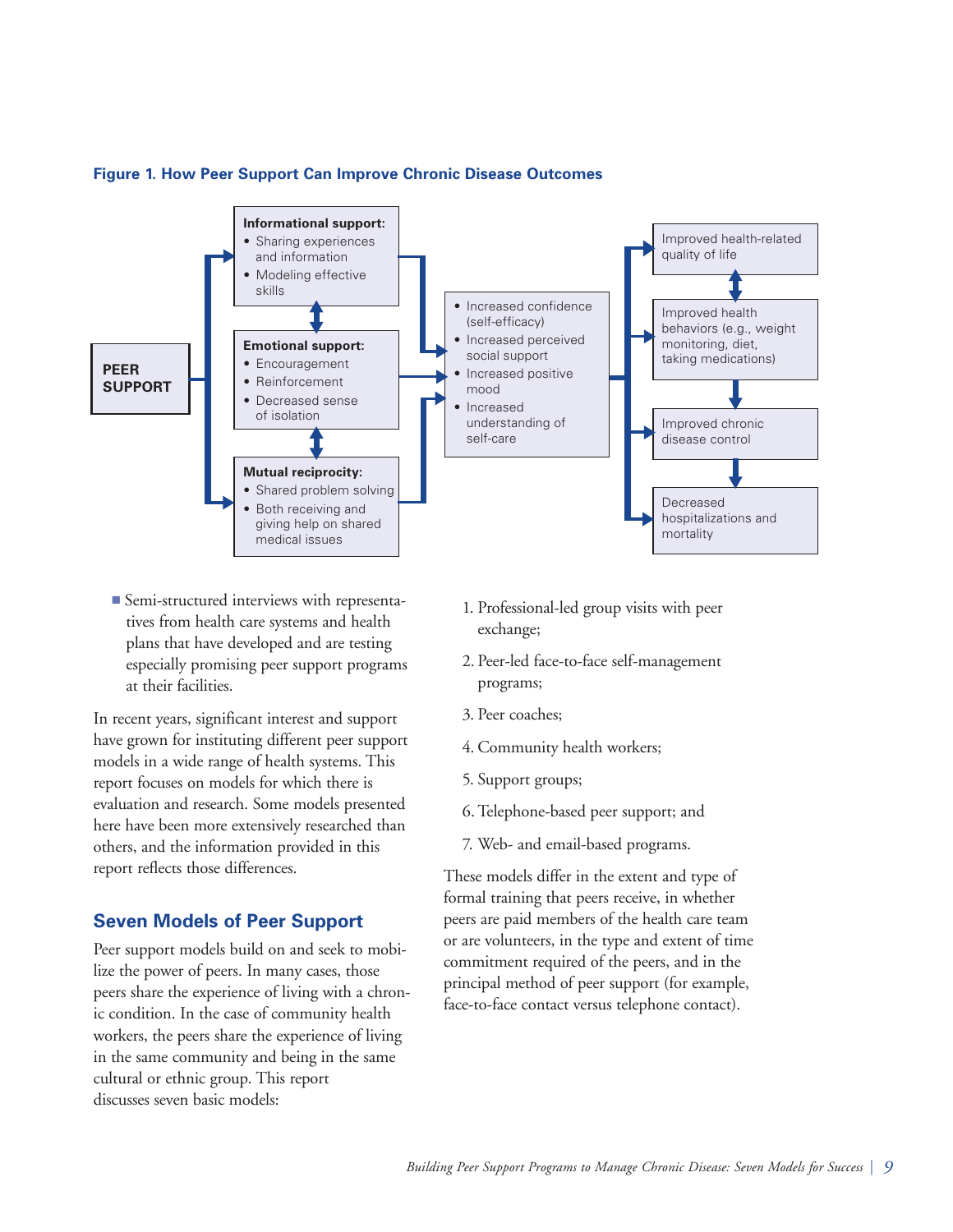# **II. Professional-Led Group Visits**

## **Description**

PROFESSIONAL-LED GROUP VISITS BRING PATIENTS who share the same chronic condition and who face similar self-management challenges together with a health care provider or team of providers. The group format allows patients to obtain emotional support from people with similar experiences, to learn from each other, and to use the experiences of others as a model. Group visits can be both a time- and cost-efficient way to enhance chronic-diseasemanagement and self-management support.<sup>39,40</sup> Group visits incorporate many of the core components of high-quality chronic-disease care, including:

- Planned, scheduled contact with clinicians;
- A targeted focus on improving necessary self-management skills; and
- Peer support from and interaction with other patients facing similar self-management challenges.

Typically, the health care team creates the group by inviting patients based on their chronic disease history. Patients usually remain together in the same group, although sometimes new members are added when original members leave.

Depending on the practice setting and the goals, a health care team has a variety of group visit models to choose from. Some of the possibilities include:

*Cooperative health care clinic.* In this model, a group of 15 to 20 patients meets for 90 minutes to two hours per month with a primary care provider, registered nurse, or nurse educator, and, occasionally, other ancillary staff members (for example, a pharmacist, a physical therapist, or a dietician). After a 45-minute warm-up discussion and presentation on a topic chosen by a provider or by the group, providers circulate and address individual questions for about 15 minutes. Then participants exchange experiences and information as a group, discussing topics such as diet strategies, ideas for becoming more physically active, and ways to remember to take medications and engage in other self-care tasks. Participants also get brief one-on-one time with a physician.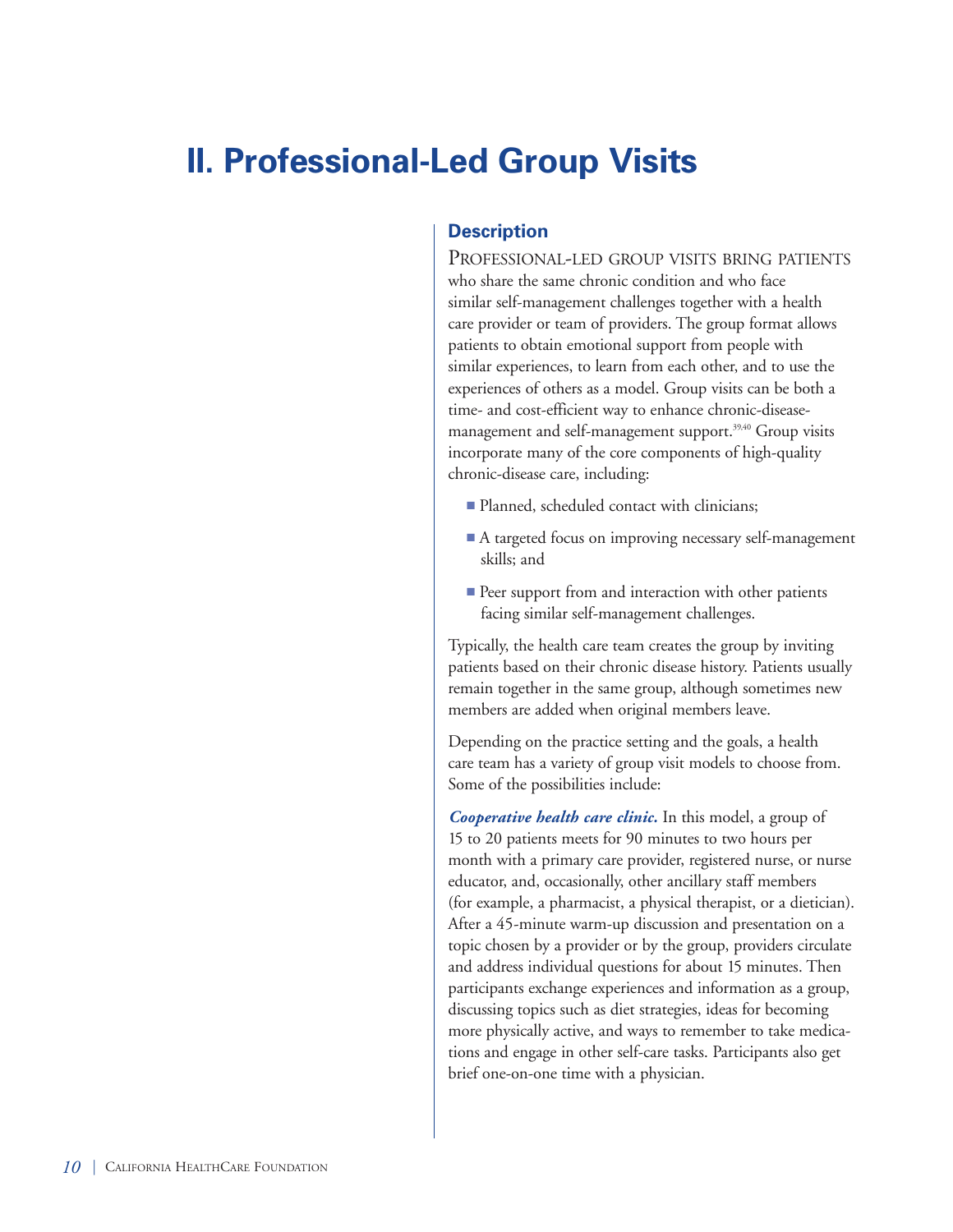#### *Drop-in group medical appointments.*

A group of 8 to 12 participants meets weekly or monthly with a primary care provider, a medical assistant, a psychologist, a social worker, a registered nurse, or some combination thereof. During a 90-minute visit, an assistant takes patients' vital signs and retrieves charts, and a facilitator (perhaps the social worker or psychologist) encourages participants to discuss issues they are facing with their health management. The provider then meets individually with patients while the facilitator discusses topics with the group. Topics are determined by medical issues and needs raised by attendees, including topics relating to treatment and physical and emotional stress.

*Continuing care clinic.* In this model (which is also referred to as a chronic care clinic), a group of 8 to 12 patients meets three or four times a year for half a day. Group members receive oneon-one time with a primary care provider, pharmacist, and nurse, and they participate in group discussions facilitated by a nurse or social worker about the self-management challenges that they are facing.

*Self-management group visits.* In this model, a group of 10 to 18 patients meets for about two hours once a month. The visits focus on selfmanagement and are led by a nurse educator, who also calls the patients between visits. During the program, various health care team members (for example, a podiatrist, a pharmacist, and a nutritionist) will come to provide assistance and information on their areas of expertise. A primary care provider reviews the individual cases to deliver one-on-one care when necessary.

#### **The Group Visit Starter Kit**

Several excellent resources provide step-bystep guidance in planning and implementing a group visit for patients with chronic conditions. A comprehensive guide is *The Group Visit Starter Kit: Improving Chronic Illness Care,* which can be downloaded for free from www.improvingchroniccare.org. Another is *Group Medical Appointments: An Introduction for Health Professionals* by Dee Ann Schmucker (Jones and Bartlett Publishers, Sudbury, MA, 2006).

Group visits offer many advantages over traditional one-on-one visits:

- **■** Group visits enable providers to give information at one time to a larger group of patients; traditional one-on-one visits often require providers to repeat the same information at each individual visit.
- Group visits allow more time for processing and clarification of information and patient education than do shorter individual visits.
- Group visits give patients additional contact with the health care team without increasing the already heavy workloads of health care providers.
- During group consultations, patients seen together over one to two hours can benefit from longer exposure to a wider array of health professionals, exchange among fellow patients, and interactive problem-solving exercises. During individual visits, patients do not get the benefit of peer support.
- Spouses and other relatives are often welcome to participate in group visits and may learn important ways to support their family members with chronic disease management.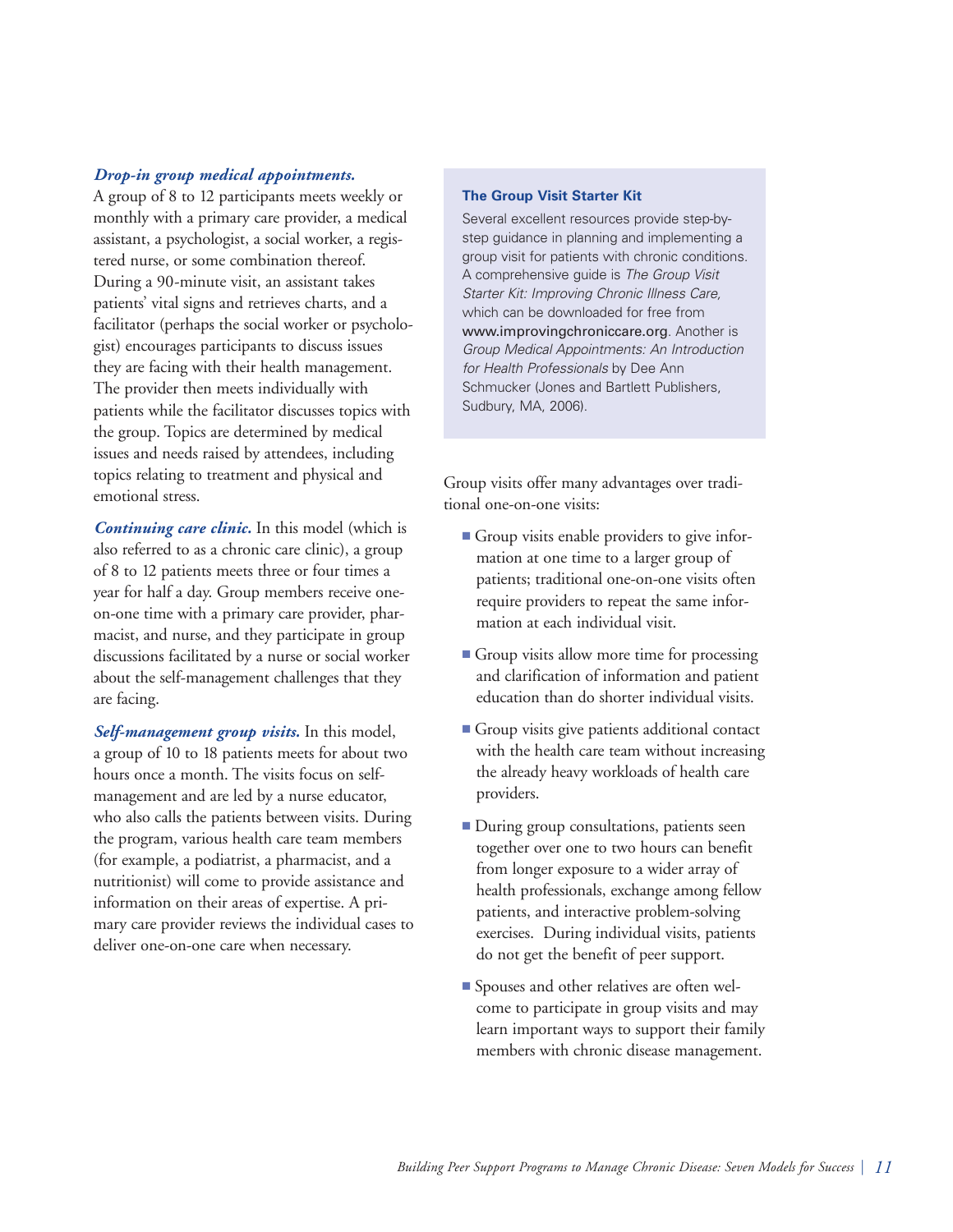■ By facilitating economies of scale and contributing to improved health outcomes among participants, group visits are more cost-effective than individual visits.

In designing a group visit intervention, the composition, frequency, and duration of the group must be addressed. These factors will vary depending on internal resources, staff availabilities, and the goals the group visits are aiming to meet. Consider the following questions:

- Should the group be disease-specific, or should it include patients with a range of conditions?
- Should there be the same members every time, or can patients drop in?
- Will the group have an end date, or will it continue indefinitely?
- **■** Which health professionals will be present at each group meeting?
- Who will facilitate the group?

In addition, it is necessary both to identify a champion who will take charge of mustering staff support for and initiating the program and to assign a project manager to help organize and set up the program. Ensuring administrative support is also vital to success. An initial meeting with principal administrative staff members and leaders is essential. At this meeting, talk about resources, finances, access to care, and disease outcomes. Then explain how group visits will affect these things.

Know from the outset how the program will be evaluated and what it will mean to be successful. Decide how data will be gathered on such measures as who attends the group and how often. Include some disease outcome measures that can be easily tracked through electronic databases (for example, changes in HbA1c) or gathered from the participants themselves (such as the participants' progress in meeting their selfmanagement goals).

## **Costs and Reimbursement**

Group visits can be coded and reimbursed by both private and public health insurance plans. Physicians, mid-level providers, or nurses who participate in group visits get reimbursed in the same way as in individual appointments: They must match documentation to the billing code, and they must chart vital signs and other routine data. In addition, clinicians must create a progress note. All providers must enter on an encounter form an ICD-9 and CPT code. The following CPT codes are generally used for follow-up appointments conducted as group visits: 99212, 99213, 99214, and sometimes 99215, depending on the level of service rendered.

## **Case Study**

The Cleveland Veterans Affairs Medical Center has group medical appointments for high-risk patients with diabetes. The groups are diabetesspecific so that participants can help each other with shared management challenges and exchange of diabetes information. The medical team consists of an internist, a health psychologist, a nurse practitioner, and a clinical pharmacist. Participants learn about the group through their primary care physician and the clinic medical director. In addition, the care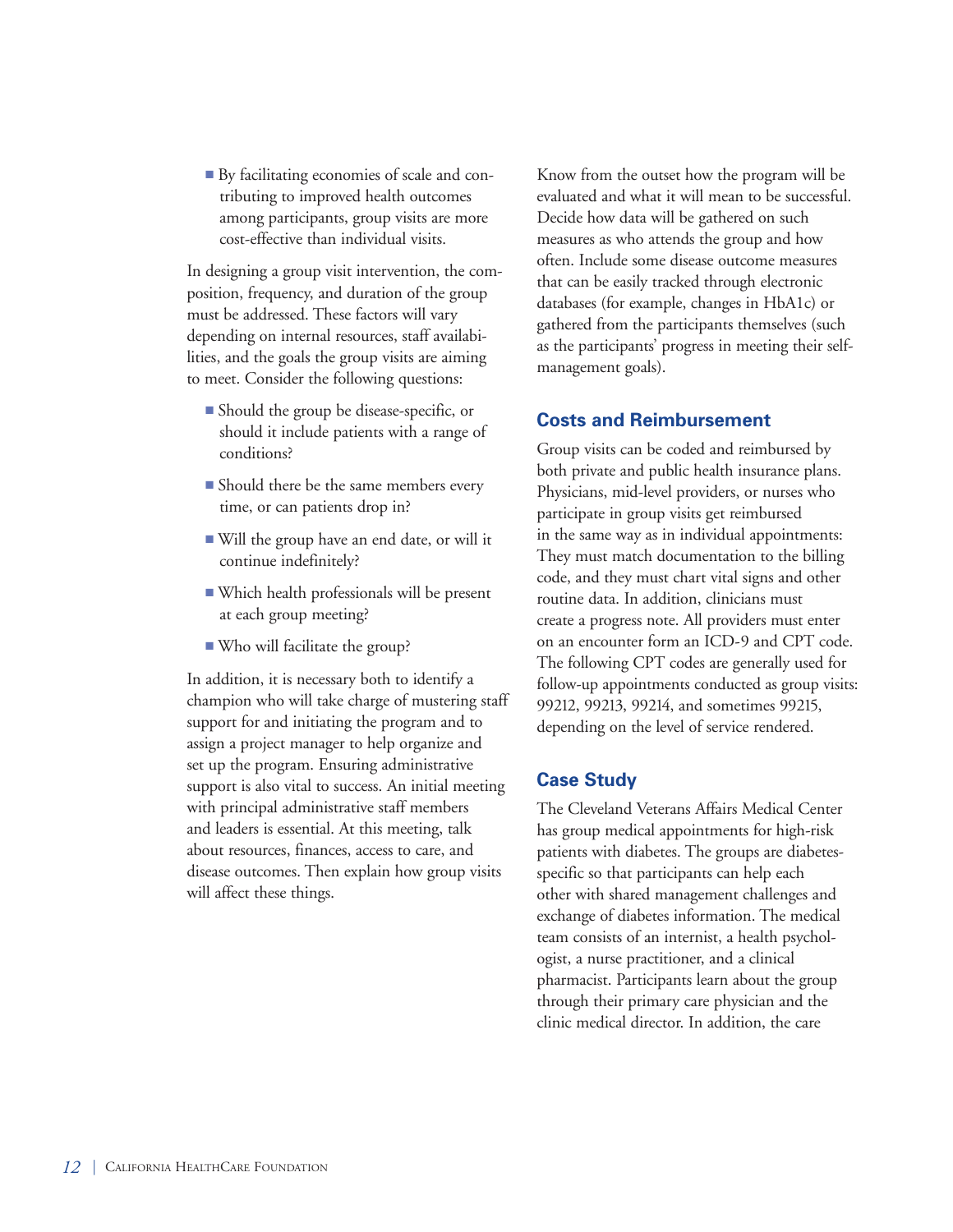team calls diabetes patients at the center to encourage them to attend the group. Because the number of patients from the group who actually attend a meeting varies, the center likes to have at least 25 patients in a group, with the expectation that 10 to 16 patients will be present at any given meeting. To reinforce cohesion and interpersonal relationships, the center tries to have the same group of patients and facilitators at each session. In general, 60 to 75 percent of the patients attend any given meeting. If a clerk calls patients the day before the meeting, the attendance rate is closer to 80 percent.

Each group session has four phases:

- 1. A staff member welcomes the participants, introduces them to the diabetes-related topics on that day's agenda, and solicits input from participants on additional topics to include on the agenda.
- 2. A facilitator encourages participants to raise and discuss problems they are facing related to the day's agenda topics.
- 3. The patients share questions and experiences with the group.
- 4. The facilitator summarizes main points raised in the session, gives suggestions for follow-up "homework," discusses the next appointment, and helps patients schedule individual visits with the physician, nurse practitioner, or clinical pharmacist.

Group members set individual self-management goals and develop short-term action plans for their behavioral goals in front of other patients and with assistance from the health psychologist. A physician or other health care provider briefly talks individually with each patient about his or her goals and then documents the goals in the chart. All of the patients go home with a written

action plan outlining short-term specific behavioral strategies to meet their goals (for example, they might have set a short-term goal to walk for ten minutes after lunch five days a week).<sup>41</sup> Patients discuss their lab values and goals with the group. If a patient needs to make medication adjustments, that is done during a one-on-one session with a staff member. Nurse case managers, attending physicians, and nurse practitioners rotate through the group sessions to encourage staff buy-in and exposure to the group visit model. Patients who have met their goals lead parts of the discussion. Health professionals repeatedly tell patients: "You are the expert." After patients have reached their goals, they are discharged from regular group visits, but they return intermittently.

The medical center is in the process of evaluating the program's clinical outcomes and cost-effectiveness compared to traditional care. Preliminary results have found that after four group visits, participants on average have a 1.4 percent drop in A1c values compared to those not invited to participate. Dr. Susan Kirsh is an internist who leads some of the group sessions at the medical center. She points to the bond between the patients as being the primary reason for the program's success:

What could be stronger than patients looking at each other and talking about their experiences? Who are patients most likely to be convinced by: their healthy, often young, doctors? Or fellow patients who describe their complications from diabetes and conclude that "After I had a kidney transplant, I got serious"?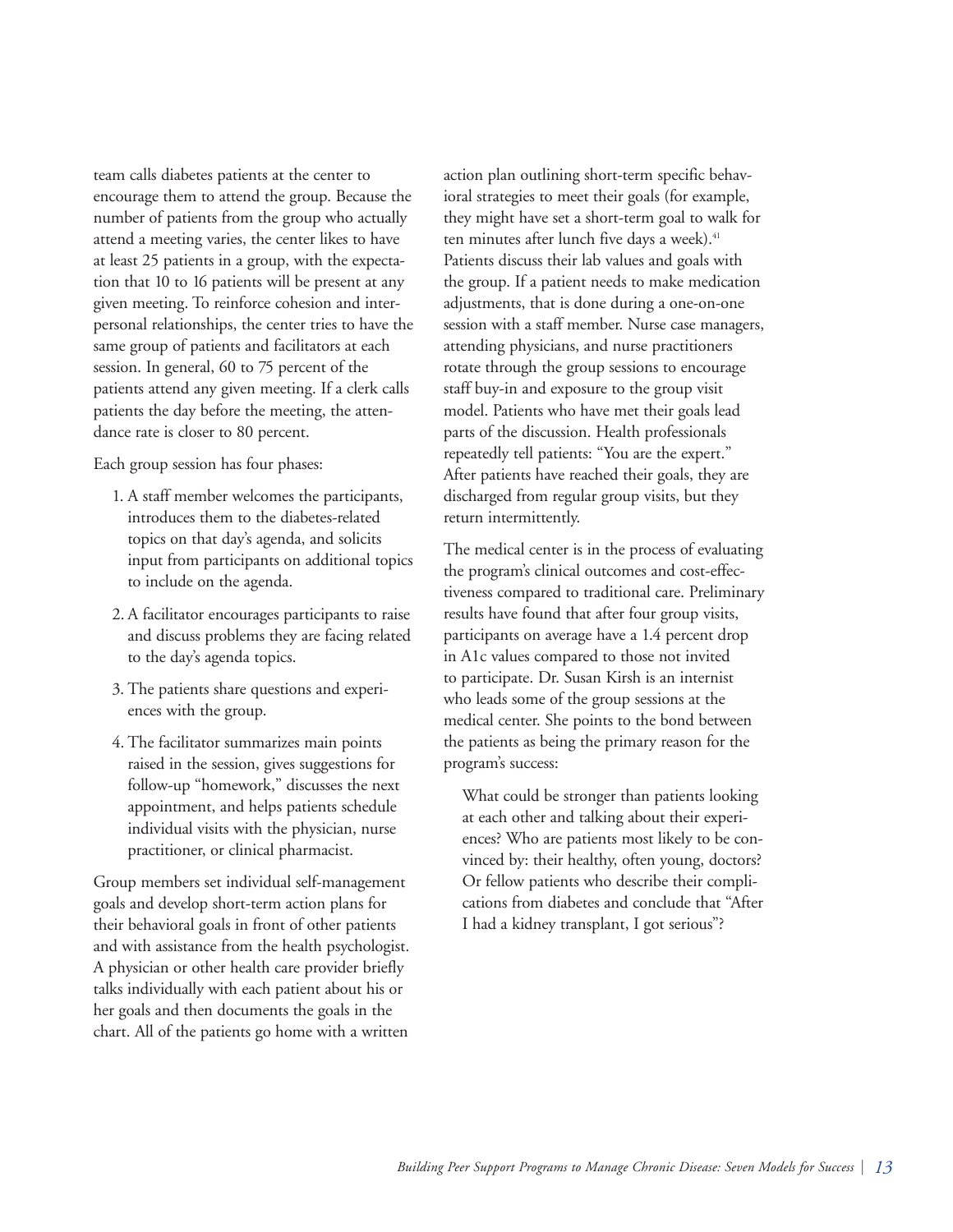# **III. Peer-Led Self-Management Training**

## **Description**

MANY PROGRAMS USE PEERS INSTEAD OF HEALTH care professionals to train patients about self-management techniques. Sometimes these programs are disease-specific, but other times they provide more general information and develop problem-solving skills for managing chronic conditions, regardless of the condition.

In general, self-management training programs seek to provide information and promote behavioral skills that will help patients carry out the tasks necessary to live as well as possible with chronic illness. These skills include dealing with stress, managing and monitoring symptoms, carrying out all necessary biomedical tasks, navigating health systems, and working with health care providers. Although some programs are led by health care professionals, this report focuses on those that are led by peers who also live with a chronic condition and who have received training to lead the sessions.

Peers are especially effective as leaders for self-management programs. As people who are themselves living with chronic conditions, they serve as excellent role models for participants. Moreover, peer leaders can more easily hold group sessions outside of normal working hours than can health care professionals, allowing more courses to be offered at a variety of times. Because even the most effective self-management programs require follow-up contact to sustain improvements in health behaviors,<sup>42</sup> peers can also maintain contact with program graduates to continue to provide them with selfmanagement support.

Although some systems have a health professional join the peer in leading the programs, this pairing has often proved problematic because the professional sometimes assumes the role of teacher while the peer leader assumes the more subordinate assistant role. Moreover, the class dynamic can change, with participants seeking answers from the health professional rather than working together to develop effective problemsolving techniques and strategies. Many programs report that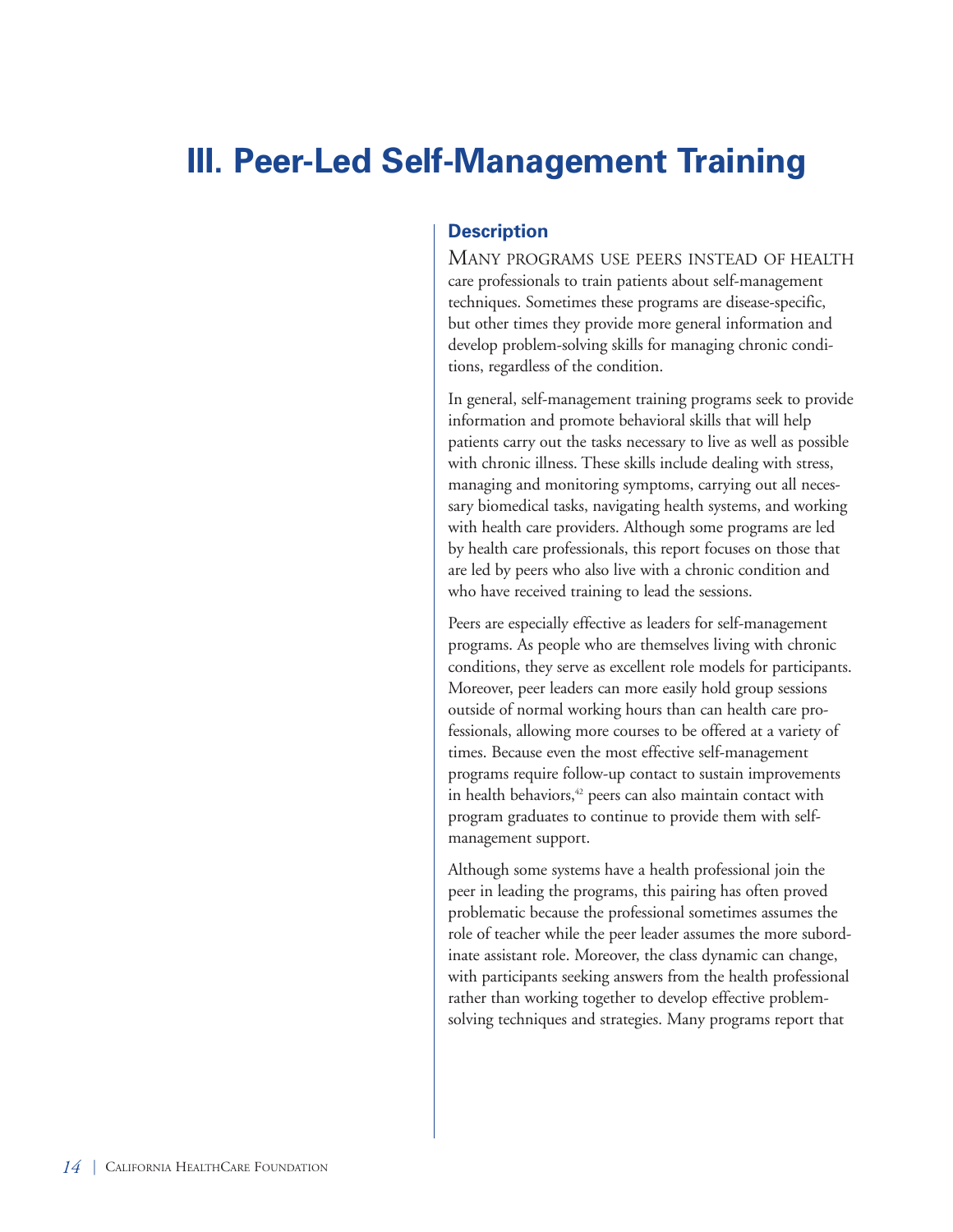health professionals are often more difficult to train than peers because they are more used to didactic, directive approaches to encouraging sustained behavioral changes ("As the expert, I think you should...") and may focus less on process, interactive exercises, and developing patients' own problem-solving skills than peer leaders do.

Successful peer-led self-management programs share important elements. They have a dedicated staff position (at least one-quarter time) whose job it is to make the program work and get buy-in from organizational leaders. Health system staff members—not the peer leaders—take care of important organizational tasks, such as scheduling, delivering materials to the class site, and arranging tables and chairs in advance so the peer leader can focus on providing information and facilitating a good session. Peer leaders are often recruited through notices in newsletters, posters, and referrals, and many programs actively recruit participants who have successfully completed the program to become trainers.

Peer-led programs usually have periodic special events to recognize peer leaders. In addition, they provide ongoing support to peer leaders, giving them access to health care professionals through pagers and, perhaps, home phone numbers. Many programs also have regular dinners, telephone contacts, newsletters, and refresher training. They sometimes invite peer leaders to health center seminars. In addition, many programs provide regular opportunities for peer leaders to exchange experiences and discuss issues. Leaders come together in a group to share challenges they are facing. As one master trainer emphasized:

It is very important to look after the wonderful group of peer leaders that we have. It is important to respect their views, to take into account their preferences for times, location, and other leaders they like to work with. It is important to keep them informed, to develop a relationship based on confidentiality and openness and one that is transparent. They need to know that they are a highly valued part of our team.

Many of the now-hundreds of peer-led programs throughout the world follow a model that was first developed and evaluated by Kate Lorig and colleagues at Stanford University (http://patient education.stanford.edu): the Chronic Disease Self-Management Program (CDSMP), or *Tomando Control de Su Salud,* the Spanish version. The CDSMP is a program for patients with different chronic conditions given in 2.5- hour sessions once a week over six weeks. Its content includes design of individualized exercises and cognitive symptom management programs; methods for managing negative emotions such as anger, fear, depression, and frustration; and discussion of such topics as medications, diet, health care providers, and fatigue.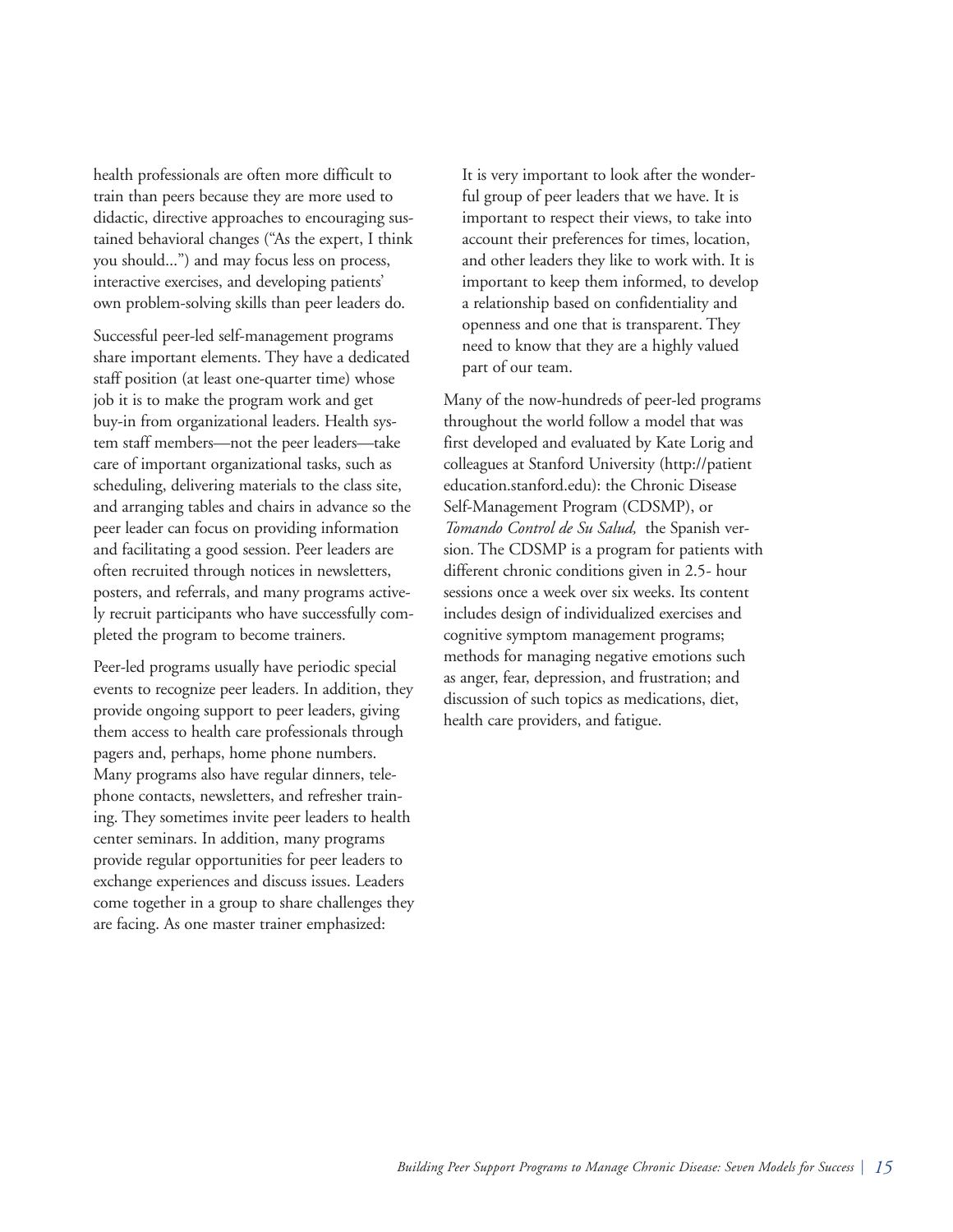## **Table 1. Content of Chronic Disease Self-Management Program**

| -                                                            | Week 1       | Week <sub>2</sub>       | Week 3 | Week 4 | Week <sub>5</sub> | Week 6 |
|--------------------------------------------------------------|--------------|-------------------------|--------|--------|-------------------|--------|
| Overview of self-management<br>and chronic health conditions | ✓            |                         |        |        |                   |        |
| Making an action plan                                        | $\checkmark$ | $\blacktriangledown$    | ✓      |        | $\checkmark$      |        |
| Using your mind to manage symptoms                           |              |                         |        |        |                   |        |
| Feedback/problem-solving                                     |              | $\checkmark$            |        |        |                   |        |
| Difficult emotions                                           |              | $\overline{\checkmark}$ |        |        |                   |        |
| Fitness/exercise                                             |              | $\overline{\checkmark}$ | ✓      |        |                   |        |
| Better breathing                                             |              |                         |        |        |                   |        |
| Pain                                                         |              |                         |        |        |                   |        |
| Fatigue                                                      |              |                         |        |        |                   |        |
| Nutrition                                                    |              |                         |        |        |                   |        |
| Future plans for health care                                 |              |                         |        | J      |                   |        |
| Communication                                                |              |                         |        |        |                   |        |
| Medications                                                  |              |                         |        |        |                   |        |
| Making treatment decisions                                   |              |                         |        |        | $\checkmark$      |        |
| Depression                                                   |              |                         |        |        |                   |        |
| Working with your health care professional                   |              |                         |        |        |                   |        |
| Working with the health care system                          |              |                         |        |        |                   |        |
| Future plans                                                 |              |                         |        |        |                   |        |

## *Workshop Overview*

Source: Personal communication from Kate Lorig, Stanford University.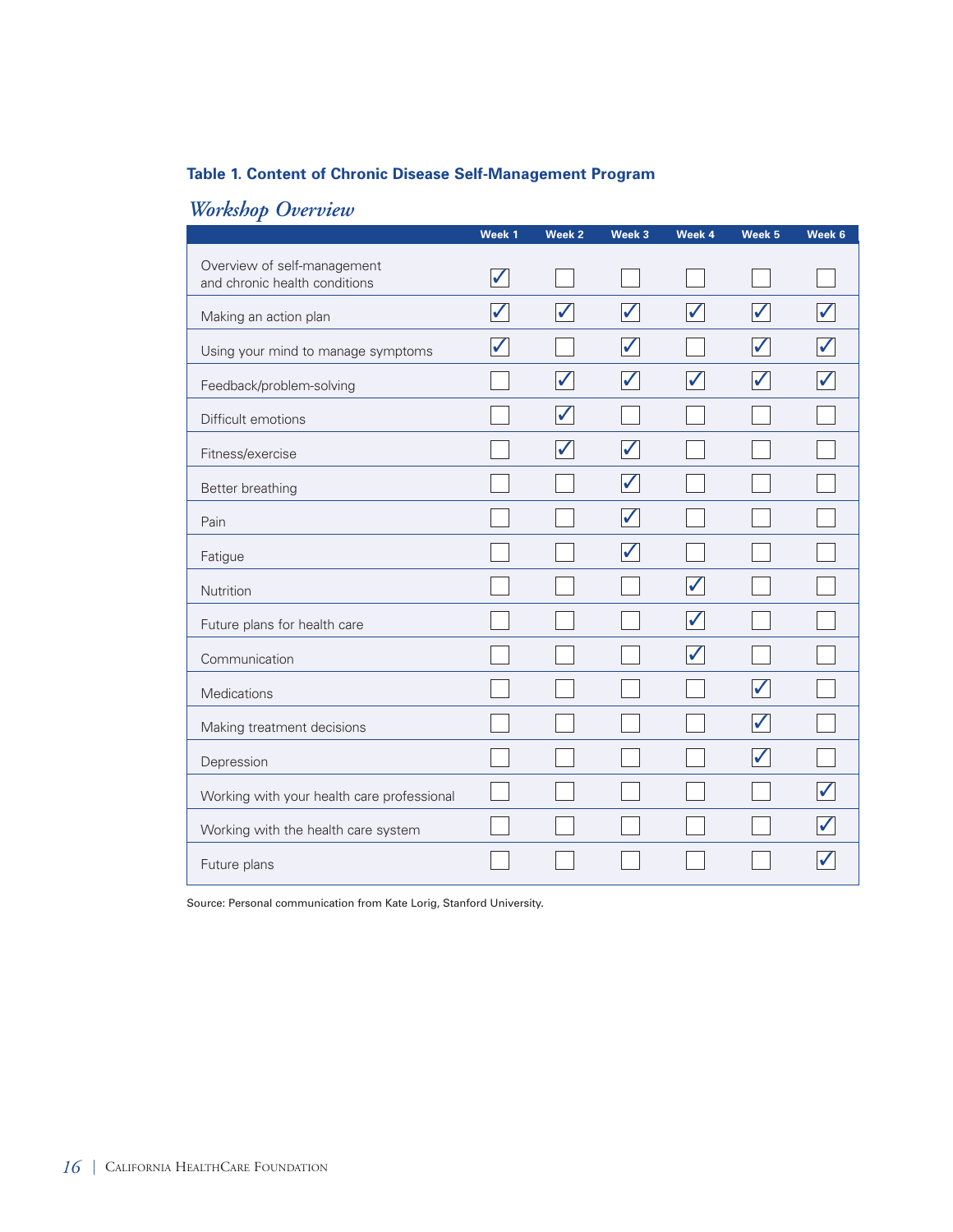In a typical peer-led program, leaders teach the courses in an interactive manner designed to enhance participants' confidence in their ability to execute specific self-care tasks (or "selfefficacy").<sup>43</sup> The class sizes range from 10 to 15 patients and can include participants' family members and friends. Participants receive written course materials, exercise and relaxation audiotapes, and illustrated booklets of exercise routines. In the model developed by Lorig and colleagues, the goal is not to provide diseasespecific content but rather to use interactive exercises to build self-efficacy and other skills that will help participants better manage their chronic conditions and live fulfilling, active lives. Other effective programs, such as that developed by Latino Health Access, also provide diseasespecific information and support. (See Case Study in Section V.) A vital element among all programs is promoting exchange and discussion among participants and with the peer leaders.

In most programs, two trained peer leaders teach the program in a clinical or community setting (such as a church or neighborhood center). Usually, these leaders are also patients living with one or more chronic conditions. To become a leader, an individual must undergo training in course content and process. Peer leaders teach in pairs; this arrangement not only provides two role models but also allows a division of labor in an interactive course that is labor-intensive. In addition it helps ensure that they do not provide incorrect medical information to participants (although in practice, there have been few reports of this kind of problem). Requirements and training vary depending on individual program needs. For the CDSMP all peer leader training is four days. Often peer leaders have successfully completed the CDSMP class as an active participant and then have completed additional training, including practice teaching. Peer leaders

often receive ongoing supervision and support from a master trainer (who may attend some class sessions). These master trainers often supervise peer leaders every week while the class is in session. Master trainers attend 4.5 days of training. Programs often provide subsequent refresher training, including practice teaching and discussions with master trainers. Some programs pair a newly trained peer leader with an experienced leader for the first few courses. Once the new leader feels competent and can show proficiency, he or she then leads a course with a less experienced leader. At the end of each course, the leaders are evaluated.

In recent years, multiple trials have shown the positive impact of self-management education programs on improving chronic disease outcomes.6,44,45,46,47,48,49 The most successful programs, such as the CDSMP, emphasize strategies to enhance self-efficacy.6,43,50 The CDSMP has been evaluated in several randomized controlled trials. In the late 1990s this program was evaluated for about 1,000 adults with heart disease, lung disease, stroke, or arthritis.<sup>45</sup> Outcomes of the six-month randomized controlled trial and the two-year longitudinal follow-up evaluation found that participants had significant improvement in health behaviors and health status as well as reduced health care use.<sup>51</sup>

### **Costs and Reimbursement**

Program costs for peer-led self-management programs consist largely of staff salaries, leader recruitment and training expenses, and materials and facilities expenses. In addition, leaders receive a stipend. Leaders also receive reimbursement for their parking. Some health systems encourage leaders to meet with each other and provide a meal at these meetings.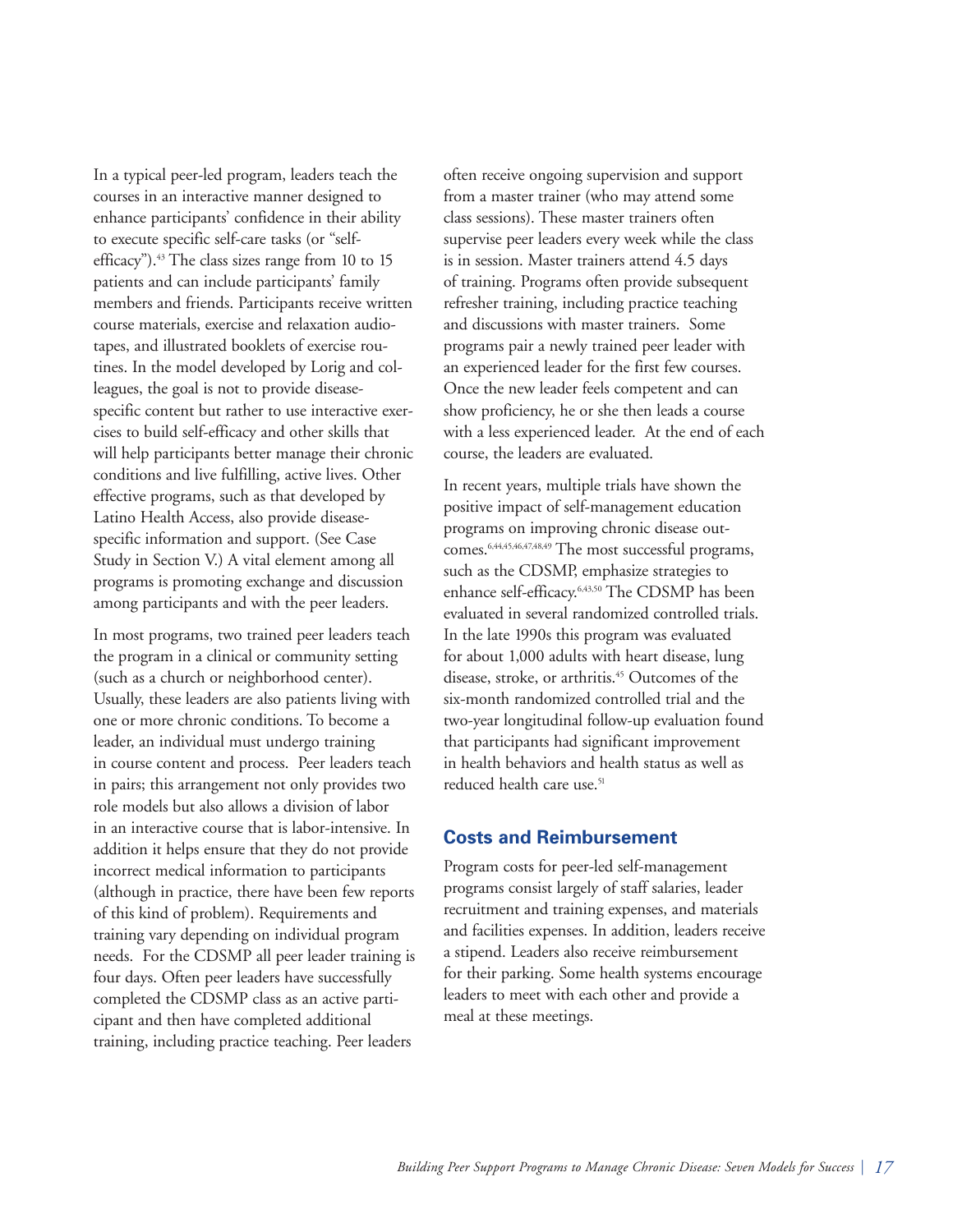For health systems to receive reimbursement for conducting the sessions, they must negotiate with each individual insurance company and make the case that the program is a product worth paying for. Health plans such as Kaiser Permanente currently cover the programs as a benefit for enrollees with chronic diseases.

## **Case Study**

Some health systems have effectively incorporated peer-led self-management training and support into broader community-based, nurse case management programs. A good example of this phenomenon is Project Dulce, which helps primarily Latino adults with diabetes in San Diego County, California. Project Dulce developed and tested a culturally sensitive approach to improving diabetes care and outcomes among underserved racial and ethnic populations. Primary care providers and the county's medical assistance program for indigent populations directly refer patients to the program, which combines nurse case management with peer-led self-management training.

The nurse case management component consists of a nurse-led team with a registered nurse or certified diabetes educator (R.N. or C.D.E.), a bilingual or bicultural medical assistant, and a bilingual or bicultural dietician who travels to each clinic site to see patients. Each participant undergoes a baseline visit to assess demographic information, history of diabetes, weight, blood pressure, foot status, A1c and lipid profiles, and proteinuria. At each subsequent visit, the nurse reviews self-monitored blood glucose results, selfmanagement goals, provides recommendations for changes in diabetes medications, and orders follow-up lab studies. Prescriptions are approved and signed by primary care physicians. For complicated patients, follow-up visits are scheduled within two weeks, with a minimum of four visits.

The peer component uses individuals with diabetes to be peer leaders. Other than being able to read and write, there are no educational qualifications. These peer educators then complete a four- to six-month training program and have to pass competencies and written tests. They have to demonstrate that they can measure blood sugar on a meter and conduct a finger stick using universal precautions. Peers lead training classes, health fairs, talk on the radio, and deal with other types of media inquiries. They meet with patients in two-hour sessions, with one session per week over 12 weeks. Classes cover diabetes and its complications and include discussions on the importance of diet, exercise, medication, and blood glucose monitoring. There is a strong emphasis on promoting discussion among patients about their personal experiences, fears, and beliefs about diabetes. Peers leaders must help patients overcome non-congruent cultural beliefs, such as fear of using insulin or *nopales* (prickly pear cactus) in treating their disease.

Project Dulce has been very successful in improving participants' clinical outcomes. One evaluation showed significant within-group improvements in A1c, diastolic blood pressure, total cholesterol, LDL cholesterol, and triglycerides. Compared to a control group, the Project Dulce group had significantly improved A1c, total cholesterol, LDL cholesterol, and triglycerides at one year. The project also achieved 100 percent adherence to American Diabetes Association (ADA) standards of care for A1c checks twice per year, lipid panel, urinary microalbumin-to-creatinine ratio, foot exam, and monofilament exams.<sup>52</sup>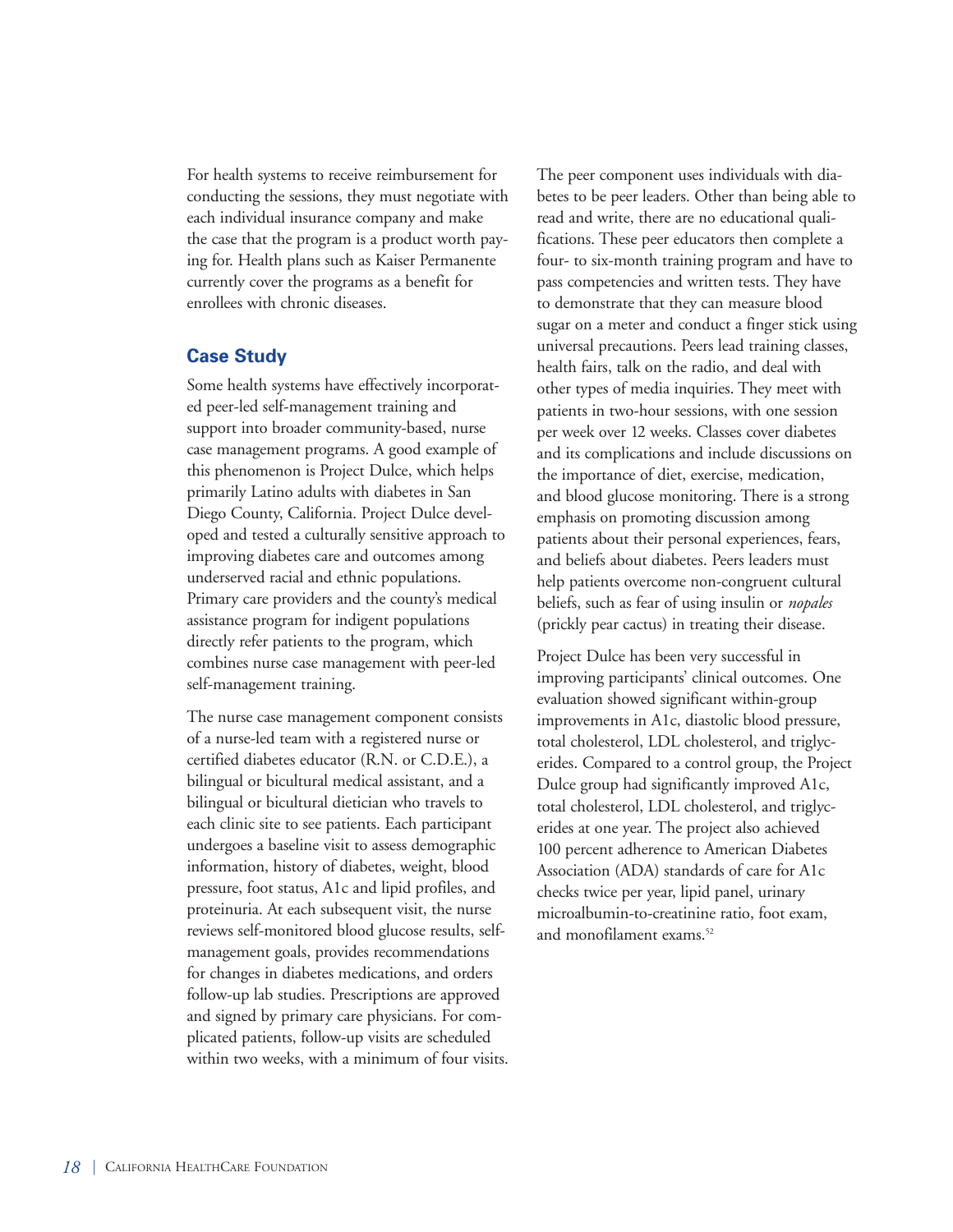## **IV. Peer Coaches**

## **Description**

IN CONTRAST TO THE STRUCTURED SELF-MANAGEMENT training groups described above, a more informal, flexible means of providing peer support for patients with chronic conditions comes from peer coaches, or mentors. Peer coaches meet one-on-one with other patients to listen, discuss concerns, and provide support; they have been effective with patients suffering from such chronic conditions as HIV, cancer, stroke, and chronic kidney disease and with patients facing organ transplants.<sup>53</sup> Peer coaches are usually individuals who have successfully coped with the same condition or surgical procedure and can be positive role models. They also provide hope and understanding that could not be provided by someone with no personal experience with the condition. Candidates to be peer mentors are often referred by clinicians or social workers who recognize them as successfully coping with the condition.

Many programs, such as the Peer Mentoring Program of the National Kidney Foundation, provide anywhere from 8 to 32 hours of training for the volunteer peer mentors. The training focuses on communication skills, including empathic listening, helping participants clarify their values and life goals, problem solving, and assertiveness. Teaching the skills necessary to support patients is emphasized, rather than having the mentor try to assume the role of a health care provider. Ensuring that patients understand their chronic conditions is also important to minimize misinformation provided by mentors. The training covers such topics as grief and loss, sexuality and relationships, and working with health care providers. The training also provides opportunities to explore good and poor listening skills in ways that decrease new coaches' anxiety and highlight the new coaches' own listening strengths and limitations. In addition, the training helps new coaches see how they themselves view what it means to be ill or disabled and what learning and skills each brings to new patient relationships. The aim is for peer coaches to finish the training with a strong commitment to working with others to enable them to lead satisfying and meaningful lives with a chronic condition.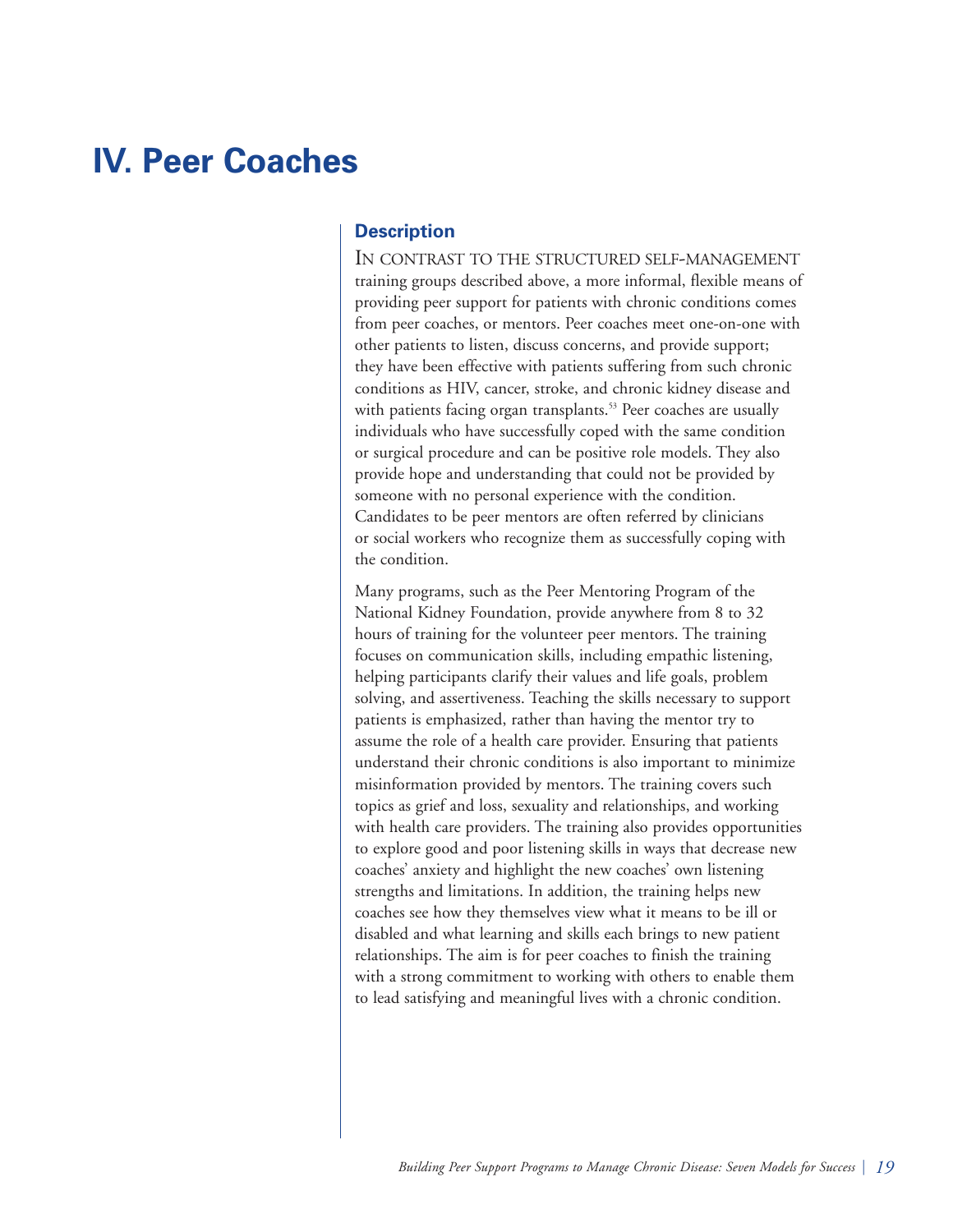#### **Example of Training Content for Peer Mentors of Heart Failure Patients**

#### Role expectations

#### Characteristics of mentors

#### Mentoring philosophy

- When we need to learn, we become open to receiving; once we have learned, we become open to giving
- Sharing knowledge not to impress others but to help others benefit from what we know
- Encouraging others by example, role modeling

#### The mentoring relationship

- Be accessible and open
- Offer a basket of things: let patients pick; don't force anything on them
- Someone to talk to
- Information
- Empathy
- Encouragement

#### Golden rules of mentoring

- Give respect and confidentiality at all times
- Listen, listen, listen
- Share your experience
- Do not give medical advice
- Encourage patients to seek professional input as appropriate
- Be positive, supportive, tactful, courteous, considerate, responsive
- Remain objective and semiprofessional
- Set appropriate limits
- Take care of yourself
- Avoid undesirable behaviors (criticism, gory details, talking too much, being gossipy, getting too involved, being pushy)

#### Self-care of heart failure

- Diet and fluid management, medications, activity, smoking, alcohol
- How to integrate the diet and medication regimen into one's lifestyle
- Recognizing and managing symptoms
- Acting quickly
- How to communicate with the physician
- Be prepared
- Bring a list to visits
- How to organize a telephone call

Source: Riegel, B., Carlson, B. Is individual peer support a promising intervention for persons with heart failure? *J Cardiovasc Nurs.* 2004;19:174-83.

Because the peer coaches are volunteers, the program staff discusses with the peer coaches the amount of time they can put into the program, what they are most interested in doing, and things that might be uncomfortable for them. For example, working with children or those at the very end of life can be particularly difficult for some peer mentors. The program staff also tries to match peer coaches with their particular areas of interest. For example, some peer mentors very much enjoy sharing their experiences in educational seminars for new patients. In some programs, mentors will have caseloads of patients whom they either meet with or call regularly. In addition to listening, peer mentors do a variety of other helpful tasks, such as sending cards to hospitalized patients, developing exercise activities, and convening arts and crafts or support groups. Often, the tasks that peer mentors choose are the very ones they would have wanted for themselves as patients. As with other peer interventions, holding regular follow-up meetings among peer mentors is important to allow the mentors to share experiences, solve problems, and provide mutual support.

Peer coaches have proven particularly adept at alleviating new patients' fears and helping patients of all ages successfully adapt to a diagnosis. For example, peer mentors have helped patients deal with their fears about renal transplants and breast cancer surgery. Peer mentoring is especially effective with non-white individuals who have a historic cultural mistrust of predominantly white health care systems.<sup>53</sup> And for all races and cultures, peer mentors foster trust of the health care staff and enhance coping and health outcomes among patients with breast and prostate cancer, women with postpartum depression, and patients with HIV/AIDS.<sup>53</sup> Peer mentors have also been shown to improve heart failure self-care among heart failure patients.<sup>54</sup>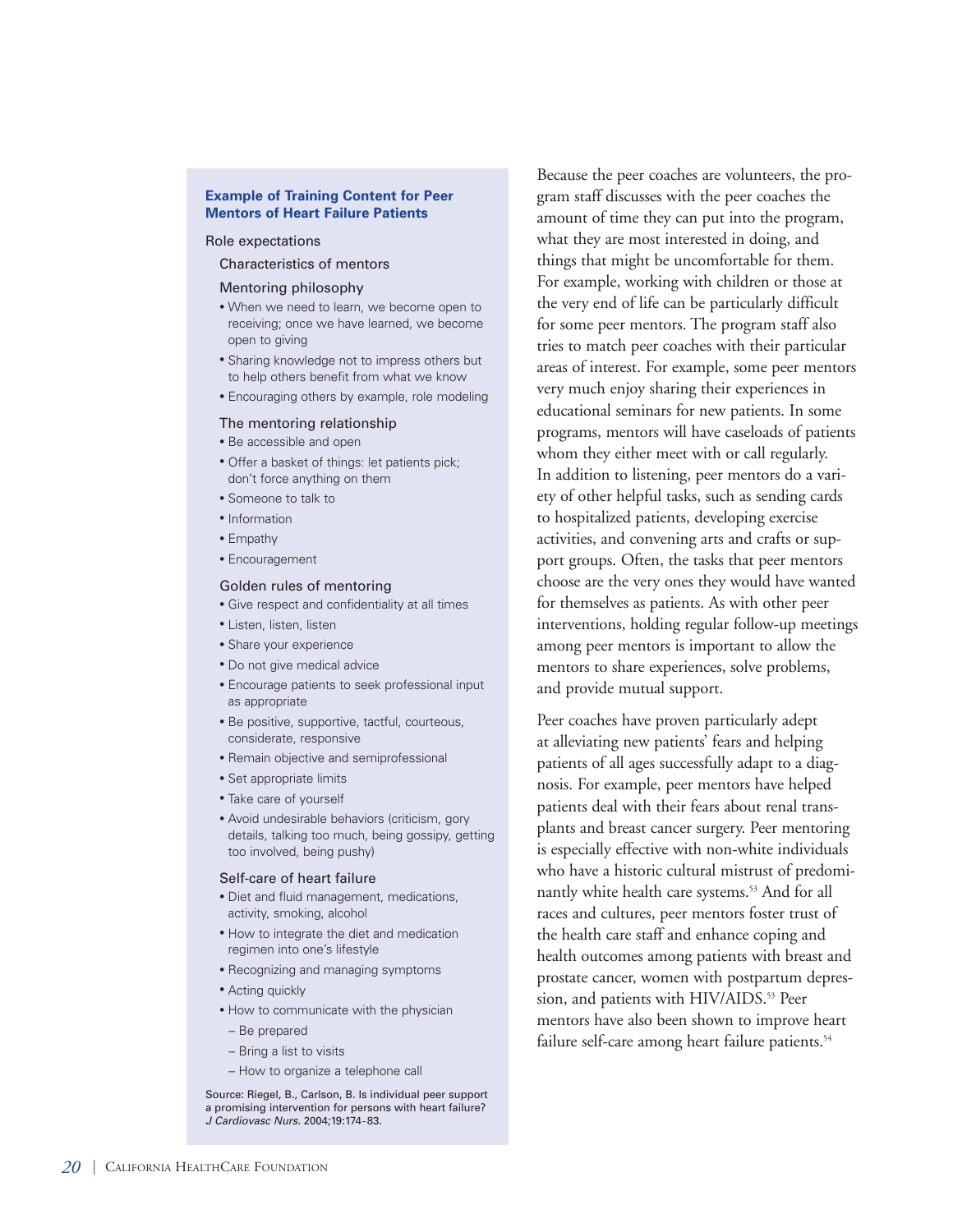Peer mentors can be especially effective at helping patients develop strategies to incorporate complex treatment regimens into their everyday routines. Peer mentors play an especially important role in educational activities to introduce patients to a new, potentially frightening medical task (for example, starting dialysis). They discuss their own experiences and address patients' concerns and fears. Volunteer peer mentors also are frequently available beyond normal clinic hours when patients usually do not have access to the health care staff. Peers promote the clinic as a caring health community. Moreover, as is the case with other forms of peer support, peer mentoring may help both the patient and the mentor. As noted earlier, a growing body of research shows that patients who help others in turn receive benefits for themselves.

When instituting a peer mentor program, it is crucial to generate support from the health system staff. To ensure staff buy-in, it may be useful to send the staff an initial survey describing the proposed peer mentor program. In addition, ask the staff to recommend patients whom they think would be good mentors. It is also useful to ask the staff about any concerns they might have about a peer mentoring program. Once the staff has been consulted, operate a pilot program with one very qualified peer mentor before launching a broader program. This helps the staff understand the program and its value to other patients and their organization. Once the broader program is launched, formally introducing the peer mentors to patients is critical. For example, a program might put a picture of the peer mentor in the lobby or provide a box in which patients can drop questions for the peer mentor. Regular follow-up and support to peer mentors from the professional staff is necessary, with appropriate recognition of the mentors' time and efforts. Programs need to recognize that peer mentors themselves are often sick and may not be able to perform all scheduled tasks.

#### **Costs and Reimbursement**

Peer mentors usually volunteer their time, so program costs are minimal. Usually, the health system must secure liability insurance and cover mentor expenses, such as parking fees. Health systems will also have costs associated with recognizing the efforts of peer volunteers such as lunches, dinners, and gift certificates, along with staff time for supervising peer mentors.

### **Case Study**

In the National Kidney Foundation's peer consulting program, renal social workers identify dialysis patients and transplant candidates who are successful role models and recruit them to be peer mentors. These mentors undergo eight hours of initial training; subsequently, they receive brief booster sessions and feedback from the social workers working with them. Mentors average three to four years of volunteer service. Peer mentors in dialysis units will mentor other patients who attend dialysis sessions during their same shifts. The mentors are often present in the dialysis units and make themselves available to visit and talk with patients undergoing dialysis. Peer mentors report back to their renal social workers through structured forms in person or via email to give feedback on activities and patients served and to alert the health care team to any issues or needs that they have observed that may require staff intervention or education.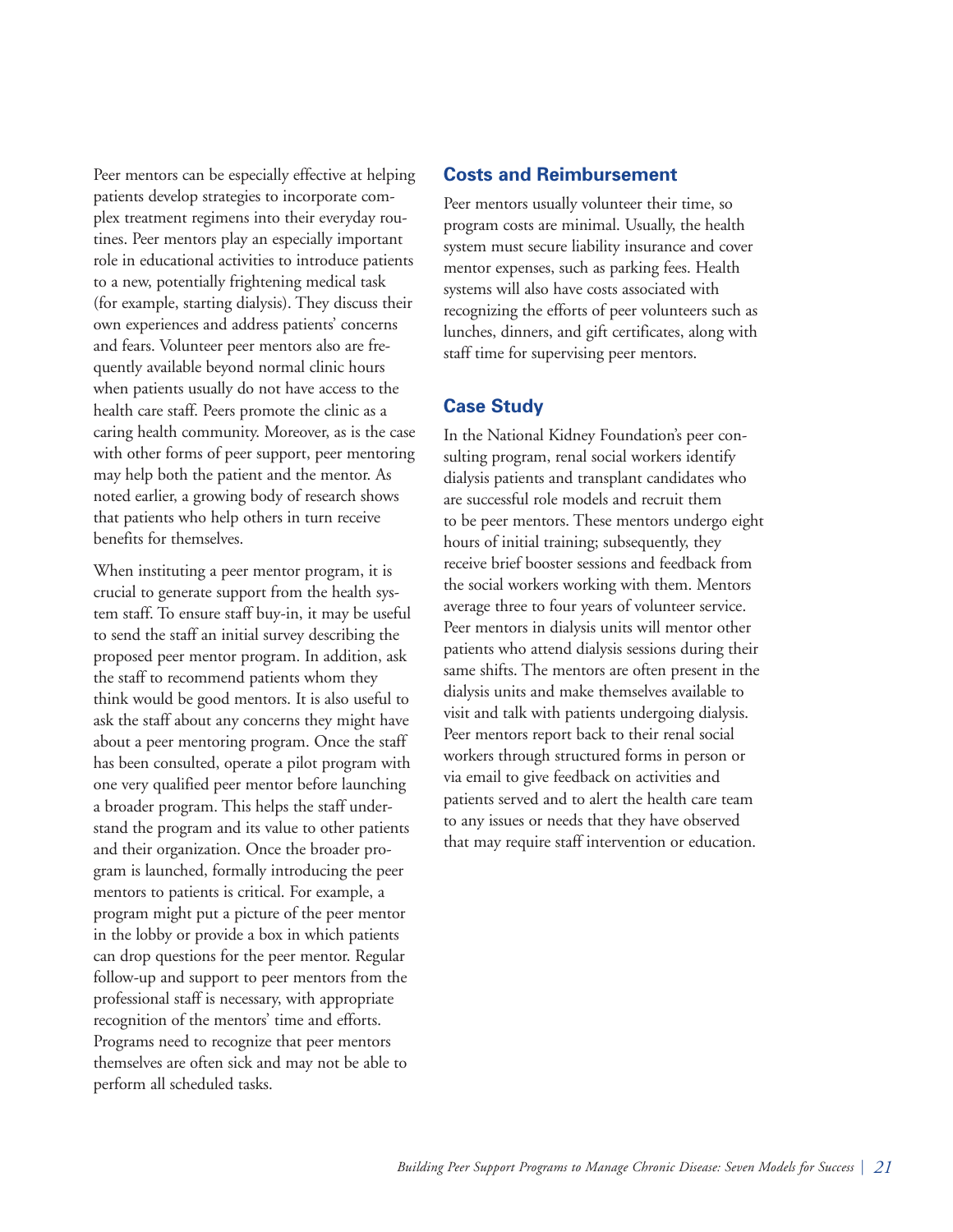# **V. Community Health Workers**

## **Description**

COMMUNITY HEALTH WORKERS, OR PROMOTORAS, are community members who work as bridges between their ethnic, cultural, and geographic communities and health care providers to promote health, usually among groups that have traditionally lacked access to adequate health care. Community health workers do not always have chronic conditions, but they are peers to the populations they serve in other important respects: They often speak the language, share the culture, and come from the same communities as the patients with whom they work.

Community health workers have five often-overlapping roles in the treatment of chronic disease:

- 1. Caring for and supporting patients by doing such things as identifying resources, managing cases, reaching out to patients by telephone, documenting patient care, and providing patients with disease-specific information;
- 2. Educating patients about self-care and helping them learn self-care skills;
- 3. Supporting the care and education provided by health care professionals;
- 4. Coordinating care and acting as a liaison with the health care system; and
- 5. Providing social support by being available to listen and talk through problems that patients are experiencing.

Even with access to health care, there may be multiple individual and community barriers to adequate self-care of chronic diseases. People may lack transportation to attend regular clinic visits, have unstable work or home situations, or lack knowledge of available resources. Studies suggest that community health workers can help overcome these barriers by developing trusting, close relationships with the people they serve. Indeed, community health worker programs have improved health care access, prenatal care, pregnancy and birth outcomes, health status, and health and screening-related behaviors among participants in the programs.<sup>55</sup> Community health workers educate their peers, encourage them, and help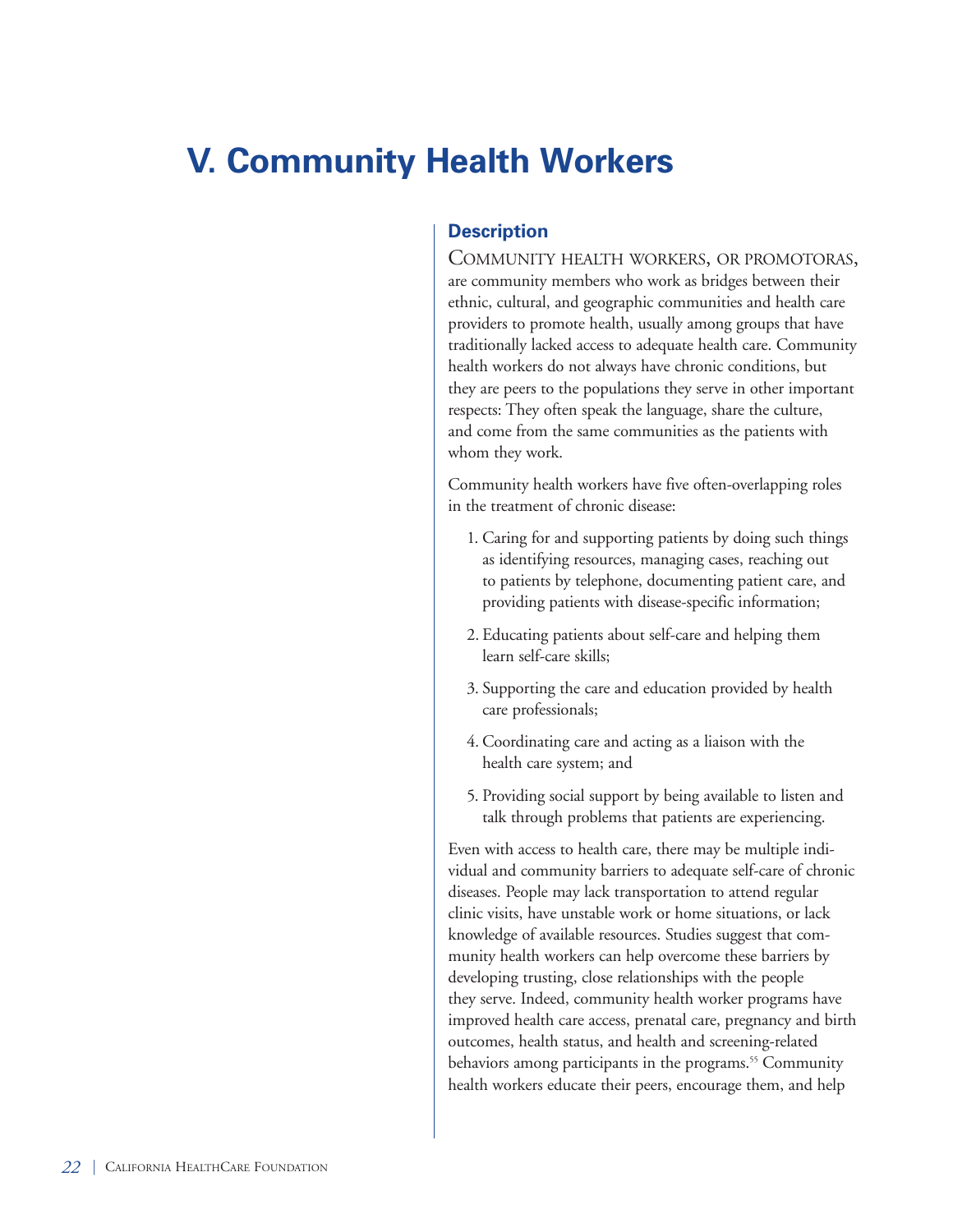them effectively use and navigate community and health resources. They improve the quality of life of the patients they serve and are particularly helpful in vulnerable populations, such as the elderly. There is also some evidence that community health care workers reduce health care costs.<sup>55</sup>

Often in this country, the focus of community health workers has been on prevention, but there is increasing recognition that they can help patients with chronic conditions. The Institute of Medicine recommends that health care systems support the use of community health workers to address racial and ethnic disparities in health care, stating that "community health workers offer promise as a community-based resource to increase racial and ethnic minorities' access to health care and to serve as a liaison between health care providers and the communities they serve."<sup>56</sup> A 2006 systematic review of community health worker programs serving adults with diabetes found that, in five of the seven studies reporting outcomes, patients who worked with a community health worker had more knowledge of their disease and better self-care skills (for example, in areas such as diet, exercise, and blood glucose monitoring) than those patients who had no contact with a community health worker. Patients connected with community health workers had fewer emergency room visits.57 This review also found improved provider monitoring of glycemic control and rates of retinopathy screening.<sup>57</sup>

When community health workers are combined with nurse-led services, the results are even more dramatic. In one such program, African American patients with diabetes who received the combined community health worker/nurse manager intervention had greater declines in A1c values, cholesterol, triglycerides, and diastolic blood pressure than did routine-care groups or those led solely by either community health workers or nurse case managers.<sup>58</sup>

Although they are most common in nonprofit and public health programs, community health workers are also becoming increasingly common in managed care settings. These workers can link managed care to their communities by providing outreach, patient education about managed care systems and health issues, and follow-up services. In addition, a growing number of community health centers serving predominantly ethnic and racial minority populations, such as Asian Health Services and La Clínica de la Raza in Alameda County, California, use community health workers in their clinics, having them work closely with the health care team under the supervision of a health care provider. In this way, clinics are able to better integrate community health workers into the clinic staff, identify community members eligible for health care coverage, and ensure that patients with health care coverage receive all necessary services for which they are eligible.

Individuals who make excellent community health workers are those who:

- Have demonstrated a previous commitment to the community (through volunteering or other community involvement);
- Have shown leadership qualities such as effective organization skills, clear communication skills, and charisma;
- Are already perceived as natural leaders in their communities (such that many people already are informally turning to them for advice and assistance); and
- Have demonstrated healthy behaviors and thus serve as excellent role models.

There are no set educational qualifications for being a community health worker; often, community health workers have no formal education beyond high school.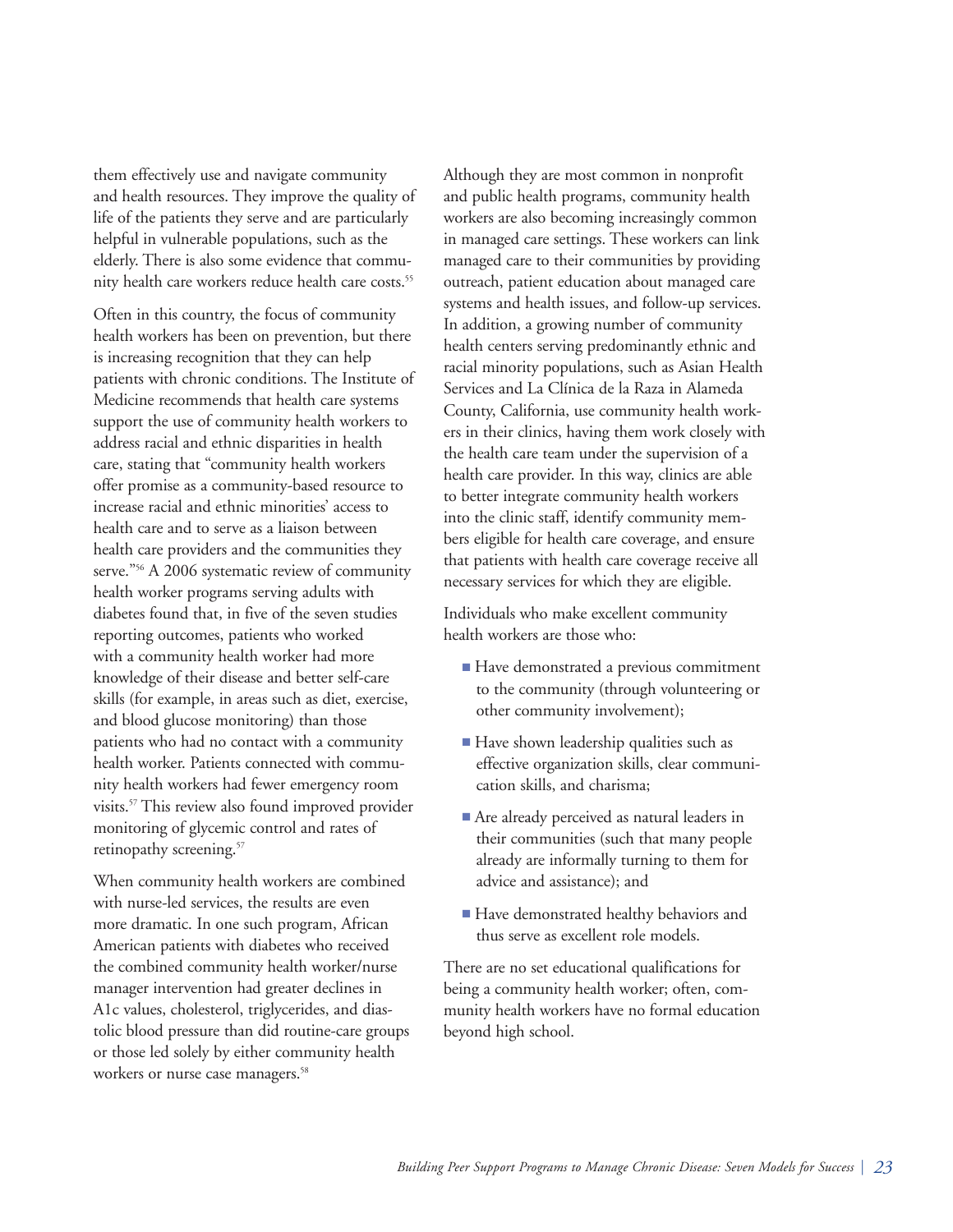#### **What Makes a Good Community Health Worker?**

Community health workers should:

- Represent the community to be served;
- Belong to the community's culture;
- Speak the community's language;
- Defend, protect, and include the community;
- Respect others and earn their respect;
- Know how to read and write;
- Have at least a sixth-grade education; and
- Exercise good judgment.

Source: Personal communication with America Bracho, Latino Health Access.

Community health workers are trained in health related topics and are taught skills that promote positive human relations. After the initial training, community health workers receive periodic booster training sessions. They also get feedback from the health system and from the community they serve, and this feedback is incorporated into additional training sessions.

Although each individual program will have its own particular requirements for community health workers, all programs want their community health workers to have the following: the ability to facilitate and accurately teach a class using the principles of adult education; the ability to organize a community meeting; and the ability to incorporate the skills of residents when planning activities. Being able to maintain accurate documentation, to organize reports, and to write weekly plans is also important.

Community health workers need financial, human, and technical support from the supervisor, other staff members, co-workers, and community members. Accountability and evaluation are crucial. Supervisors must provide ongoing training, planning, feedback, resources and materials, administrative support, mechanisms for accountability, and fair evaluations.

Initial results about the effectiveness of community health worker programs for chronic disease management are encouraging. A great need still exists, however, for more rigorous evaluation of health outcomes and of what type and intensity of training community health workers should receive. Research also needs to be done on the optimal type and level of support for these workers.

Community health workers are most likely to be useful as a cadre of health care providers when they have an effective health care intervention to deliver. Community health workers are most effective in settings where infrastructure is already in place, particularly one involving well-developed community networks and strong social ties among members. Most successful community health worker programs use a community-based, participatory model in which community members and health care and other agencies have shared values, equity, planning, and participation.

Some populations, such as many recent immigrant groups, are more likely than others to turn to informal health care systems, and the community health worker model may fit these populations best.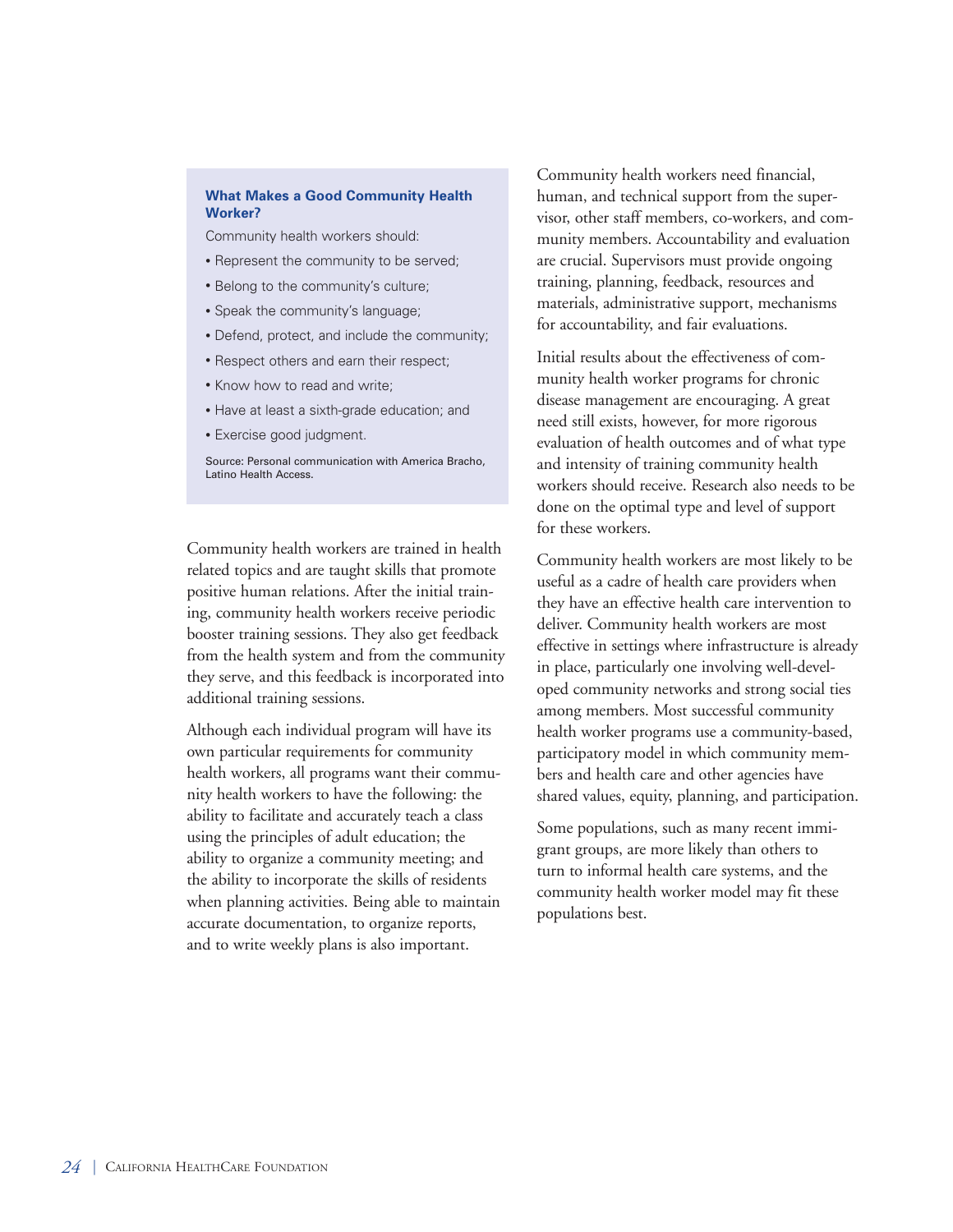For a community health worker program to succeed, senior managers must support it and be committed to it. Before developing the program, understand the current health care situation and the community's needs. Continue to monitor these issues as the program progresses, and be prepared to make modifications as requirements change. To ensure that community health workers receive adequate support and are integrated into the health care team, involve formal health care providers in the program design, training, and implementation. Give community health workers ongoing feedback both through formal evaluations and through staff and patient comments. To increase community awareness and support of the program, invite local media representatives to such program events as graduations and classes. Use a formal and well-evaluated community health worker training program. Document and evaluate processes of care and program implementation and impact. Put systems in place to encourage feedback from the community health workers themselves, and incorporate their suggestions into the program design and implementation.

## **Costs and Reimbursement**

Some programs employ their community health workers full-time, paying them salaries and benefits. Other programs schedule their community health workers for only a certain number of hours per week, paying them by the hour and reimbursing them for their expenses.

## **Case Study**

Latino Health Access (LHA) in Santa Ana, California, runs a successful community health worker program. LHA works with 30 paid community health *promotoras*, who are selected in part because of their commitment to community service. *Promotoras* receive training in teamwork, motivational interviewing, and leadership skills. They also learn about outreach, health promotion, disease prevention, family dynamics, community mobilization, problem solving, and program administration. *Promotoras* might be assigned to a specific health concern (such as diabetes or immunizations), or they might be assigned to a specific neighborhood to work on more general health issues. Depending on their assigned area, they will receive additional training, and they will have to show competence in those areas. (For example, a *promotora* who is focusing on diabetes might have to demonstrate how to draw up insulin and check blood glucose.)

In one LHA program, doctors in a managed care plan send Latino diabetes patients to a series of classes that are conducted in Spanish by *promotoras* who themselves have diabetes and are graduates of the program. The participatory classes train individuals with diabetes and their families to understand, prevent, and manage this condition.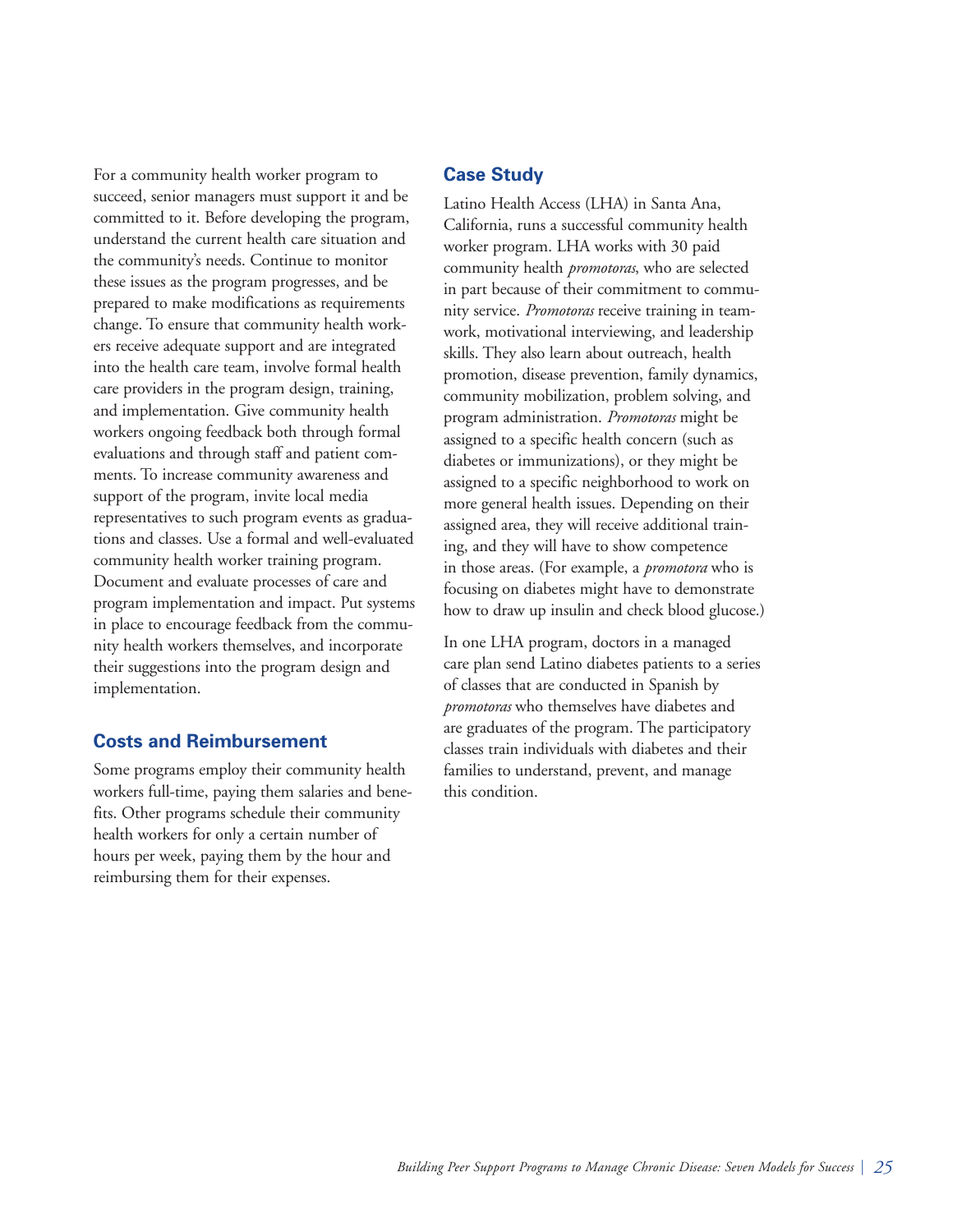# **VI. Support Groups**

## **Description**

MUTUAL HELP OR SUPPORT GROUPS ARE VOLUNTARY gatherings of people who share common experiences, situations, or problems and who offer each other emotional and practical support. Most effective support groups have the following characteristics:

- Even if professionals initiate and provide some structure for the groups, they are largely run by and for group members. Professional providers may participate in the self-help process at the request and sanction of the group.
- Meetings include discussion, sharing of information and experiences, and other activities that promote mutual support and empowerment.
- The group is open to anyone who has shared in the experience.
- The groups do not charge for participation, although a nominal donation or dues may be requested to cover expenses.

Support groups have been successfully sponsored by many different health systems. These groups provide an arena within which participants can both provide and receive support. More than 25 million Americans have been involved in support groups, with positive outcomes found for participants with chronic illness,<sup>59</sup> substance abuse,<sup>60</sup> diabetes,<sup>13</sup> and depression.<sup>61</sup>

Peer support groups provide members the opportunity to give and receive, both of which lead to better health outcomes. They also give members an opportunity to develop friendships and build social networks. Participation in support groups may lead to greater improvements in general well-being and symptom control, coping skills, and overall well-being than do groups led by professionals.<sup>61</sup>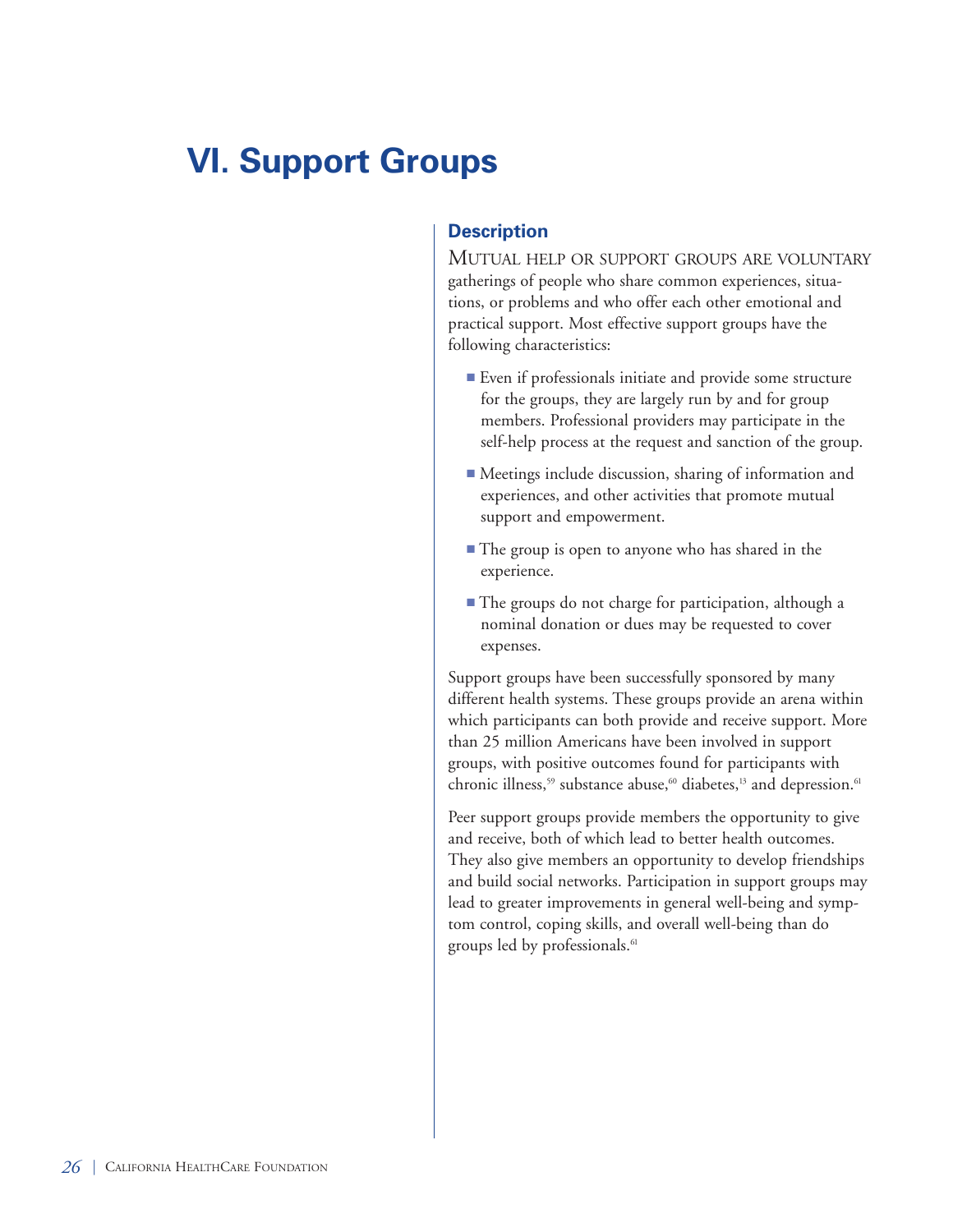Most patient support groups meet at least once a month. Average attendance runs from 10 to 15 people. Groups pursue strategies to maintain active membership at group meetings. They sometimes recruit new members through word of mouth, newspaper and magazine listings, referrals from health care professionals, and flyers and brochures. Other recruitment techniques include calling, visiting, or writing potential new members, producing television and radio spots, and distributing newsletters. Many health systems sponsor or provide space for support groups.

A 2000 survey of 252 self-help groups found that 27 percent of them were led by peers with no professional involvement; 34 percent of them were led by peers but with some professional involvement; 28 percent were led by professionals; and 11 percent had shared leadership between peers and professionals.<sup>61</sup> Although support group members should be in charge, health system professionals can provide important support: for example, providing meeting locations, helping to facilitate meetings, providing information about meeting times and places, and referring people to groups. As F. Reissman and D. Carroll, noted experts in self-help organizations, emphasized in their 1995 book *Redefining Self-Help:* 

Certainly, it is useful for a self-help organization to facilitate the inner strengths of its membership and to remain self-reliant. But not to be ignored is the value of outside resources as well—outside knowledge, advice, expertise, and financial support.

#### **Support Group Leadership Training**

An excellent step-by-step guide to establishing and running support groups is the *Support Group Leadership Training Resource Manual,* produced by Joining People with Diabetes and available at www.diabetesinmichigan.org/ HMenuSupportGroups.htm.

Most groups give members emotional and social support, information and education, and networking opportunities. In addition, group members often support each other between meetings through telephone contact, peer counseling, visitation and outreach, buddy systems, training seminars, and social events. Groups often provide an informal, consistent parallel system of peer support to complement professional help and social support from family and friends.

### **Costs and Reimbursement**

Most self-help groups operate with minimal funds with limited or no costs. Health systems often provide free meeting space. Peer group leaders are volunteers and generally do not get paid. When professionals attend peer-led group meetings as speakers on a specific topic, they do not charge the group. When professionals lead a group, they usually do so as part of their professional duties and do not charge the group. Some groups pass a basket for donations and use the money for refreshments, literature, postage, or a special event. There may also be optional annual dues for people who wish to become members of a national organization.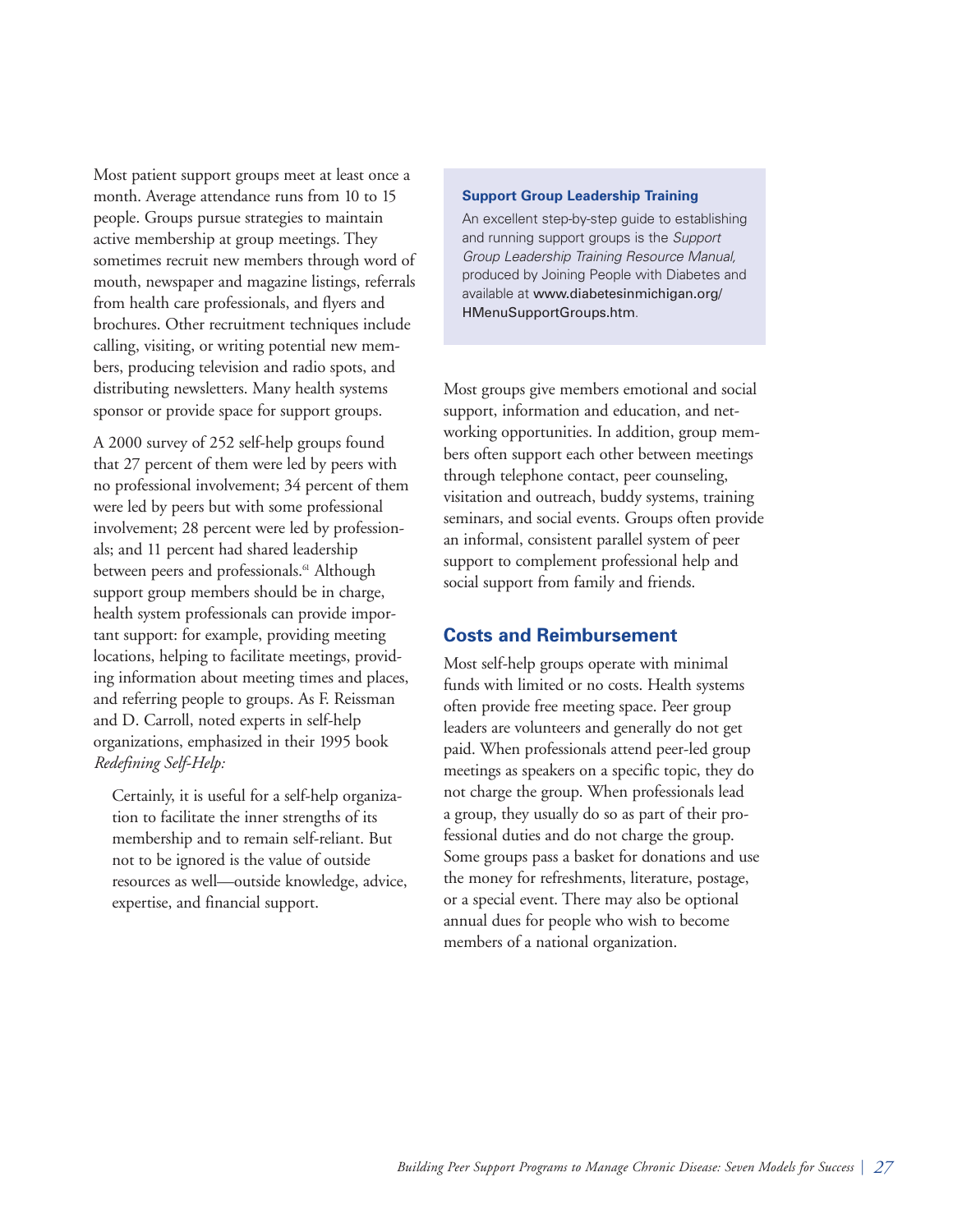### **Case Study**

At several community hospitals in San Diego, monthly support groups are held among people with diabetes. A psychologist takes the initiative to organize them, sending out emails and flyers providing information about the support group and meeting times and locations to all affiliated health care providers to inform their patients. Flyers are also put up at clinics and throughout the hospitals. The hospitals provide the meeting location and refreshments. Usually, 15 to 50 patients participate. The groups are facilitated by at least one diabetes educator or psychologist. Each support group starts with a presentation on a topic of interest chosen by the support group members (lasting about 30 minutes), a facilitated discussion among the group (45 minutes), and then a period for more free-form socialization and exchange among group members. There is no fee for the support group members. Some participants come every month, and others come just once or participate intermittently. Other groups of eight to ten people meet weekly to grapple with living with diabetes. A professional facilitator is always present at these groups as well to ensure that everybody has the chance to participate and that some people do not monopolize the conversation. Facilitators receive initial training to become hosts and attend mainly to encourage structured discussion among group members. It is not a didactic session or lecture, although there may be an initial presentation on a specific topic of interest.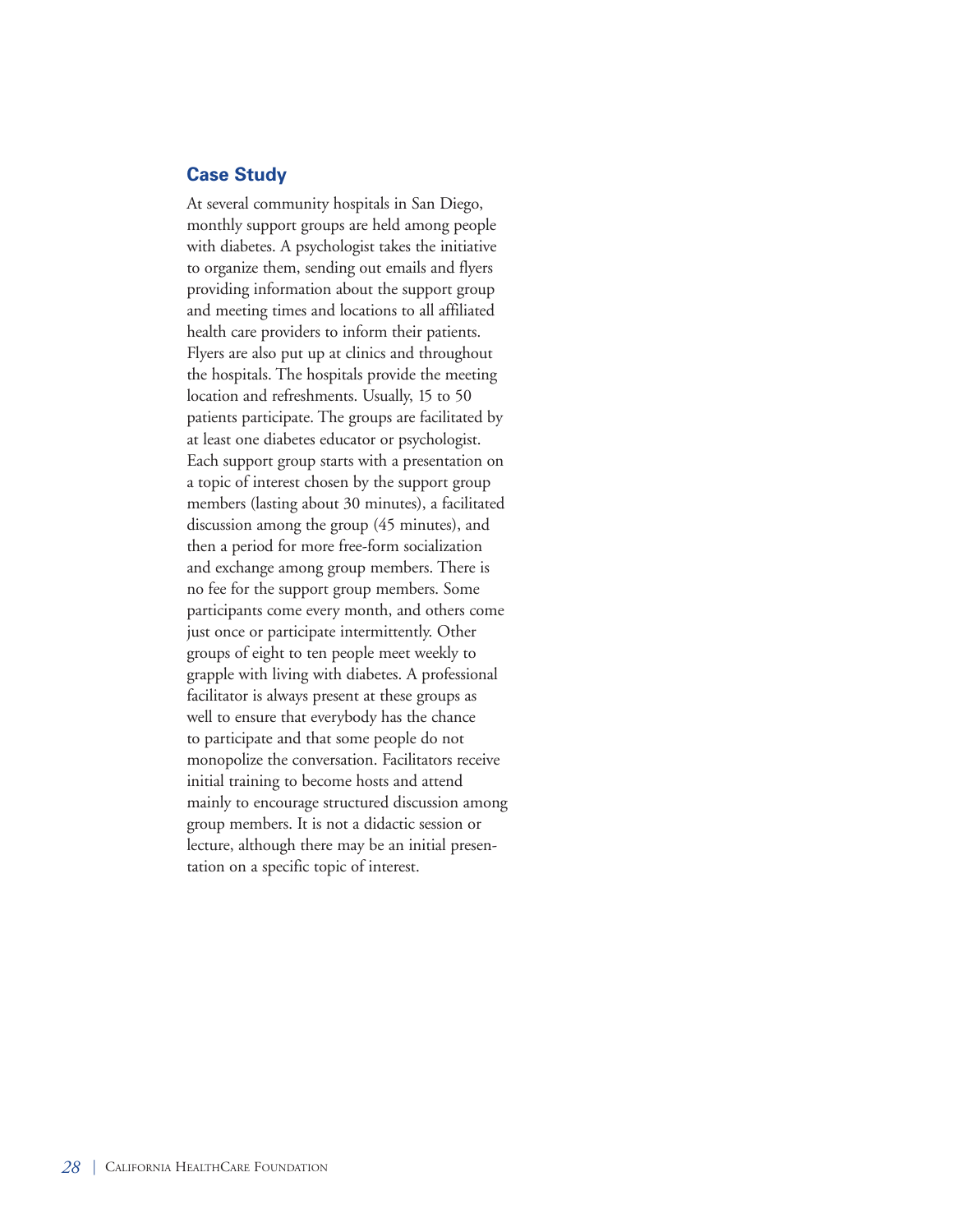# **VII. Telephone-Based Peer Support**

## **Description**

IN TELEPHONE-BASED PEER INTERVENTIONS, patients receive support through regular phone calls. Sometimes, a peer or peer counselor makes calls as the sole form of intervention. Other times, the telephone intervention is a complement to another type of intervention. For example, participants in mutual support groups, self-management training classes, and group visits may exchange phone numbers and provide support between scheduled visits. In this way, telephone-based peer support can provide an important source of self-management support between scheduled face-to-face group visits, self-management training programs, or other clinicbased programs.

Telephone-based programs are sometimes preferable to faceto-face interventions because they address the access barriers that many patients face in attending face-to-face programs, and many patients prefer the relative anonymity and privacy of talking on a phone. Traditional telephone-based programs, however, have limitations. <sup>62-65</sup> Patients may be reluctant to share their telephone numbers and pay the cost of longdistance calls. Moreover, many patients may be willing to participate in peer support calls but lack the initiative or organization to ensure that they make contacts regularly. From a health system perspective, telephone peer support programs can be difficult to monitor, and few, if any, have been designed to interface with standard outpatient nursing care.

One way to address these limitations is to use an interactive voice response (IVR) exchange platform with Internet monitoring. With this technology, participants do not share phone numbers, and they can block calls during certain hours. The IVR system can also generate automatic reminder calls to participants who have not contacted each other in a given period. IVR-facilitated telephone peer support may be an ideal adjunct to promote more effective use of standard nursing services and give patients additional help without requiring health systems to hire more workers. Such programs might also be used to extend the reach of ongoing face-to-face selfmanagement programs.

In an IVR system, a participant dials a designated toll-free IVR number to contact the partner. When connected with the system, she enters her own home phone number, which serves as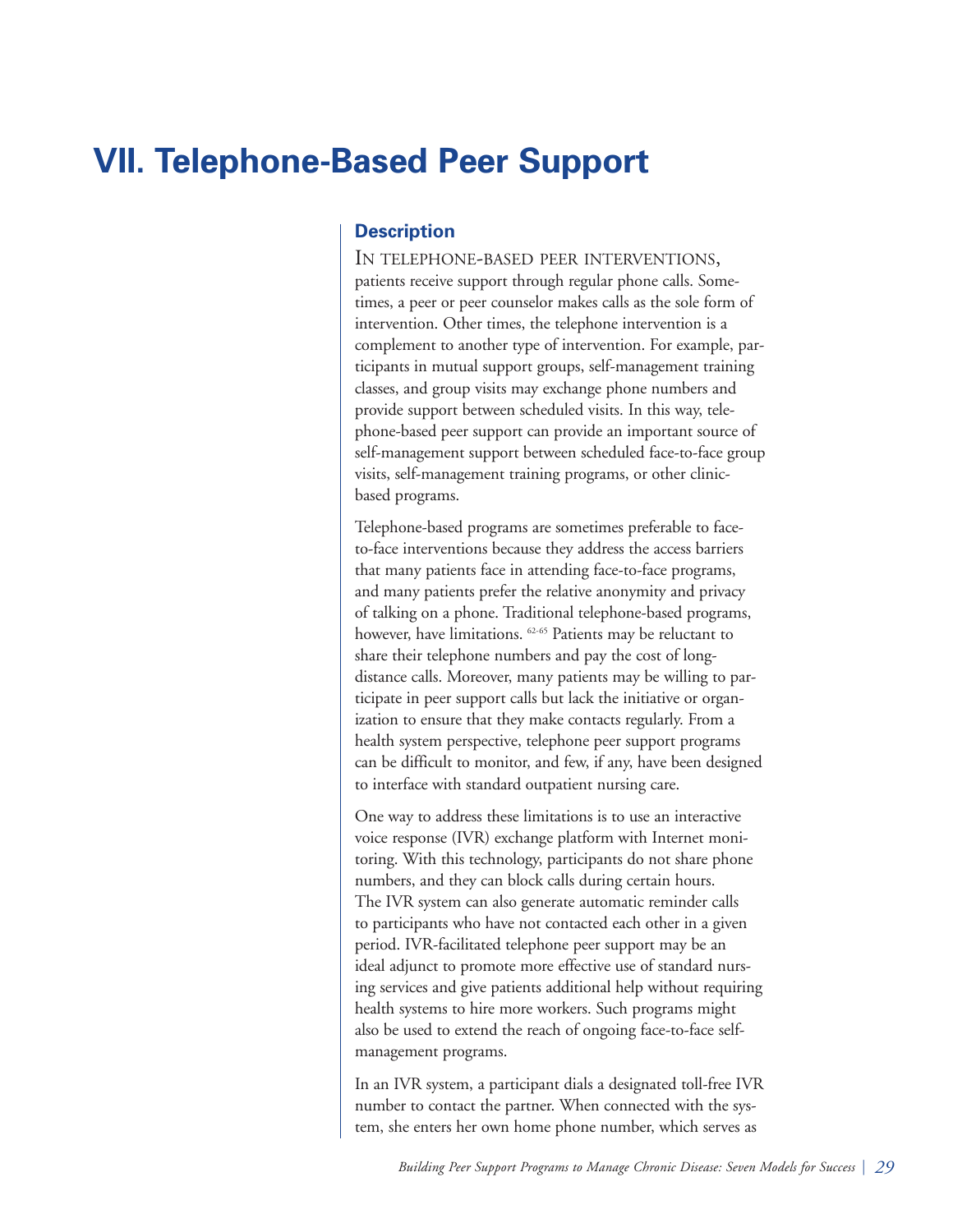an identification code linking her to the partner's home phone. If, during the call, a question arises for a case manager or other staff member, voicemail messages can be left immediately by pressing a designated key. A password-protected Web site can be used to monitor the calling process, including when calls were placed, who initiated them, and how long they lasted. If partners seem to have difficulty making contact, a staff person can contact them and address any problems. If either peer partner wishes to discontinue the program for any reason, she can ask a staff person to remove her telephone number from the system.

Any telephone-based peer support program should train participants in using the system and in using peer communication approaches such as empathetic listening and open-ended questions. In addition, the program must instruct participants not to make changes to any prescribed treatments without consulting their doctors. This message can be programmed to play before every IVR telephone call.

In IVR telephone programs, a health system staff person should monitor the frequency of calls and look for any problems that participants are having making contact. A health system staff person must also be available to field questions and concerns.

## **Costs and Reimbursement**

The principal costs of these programs are the costs of purchasing the IVR software or contracting with an IVR company to provide the service, the toll-free line expenses, and staff members to monitor the program.

## **Case Study**

Two large-scale randomized controlled trials of IVR peer support programs are underway at the University of Michigan: one for patients with diabetes and the other for patients with

heart failure. One important feature of these interventions is their focus on reciprocal support in light of the evidence that providing social support to others may result in health benefits comparable to-or even greater than-than receiving it.<sup>66,37</sup> The health benefits of extending support to others are especially pronounced among the elderly, who often have fewer opportunities to contribute to others' well-being.

These programs pair patients who have similar disease severity and who face similar self-management challenges. Both patients receive some training in peer communication skills to support each other. After an initial nurse-led group session and training in peer communication skills, participants are asked to contact their partners weekly using a toll-free IVR phone system that protects their anonymity and provides automated reminders if contacts are not made.

The pilot studies underpinning these trials found high levels of participation in and satisfaction with the program.<sup>67</sup> Participants reported that discussing mutual health concerns with a peer partner increased their motivation and confidence in caring for their own chronic conditions and that they found meaning and positive reinforcement in trying to support their partner's self-management efforts. As one participant in the diabetes pilot noted after the pilot period:

A lot of old people with diabetes like us sit around at home and look out the window. We feel sick and pretty useless. I learned things I could be doing to take care of my diabetes from [my peer partner]. But I also felt that I helped him. I enjoyed talking to him on the phone, and it made me feel inspired to do more.

These pilots suggest that IVR-facilitated peer support is a promising approach that deserves further investigation in conjunction with other chronic disease self-management support strategies.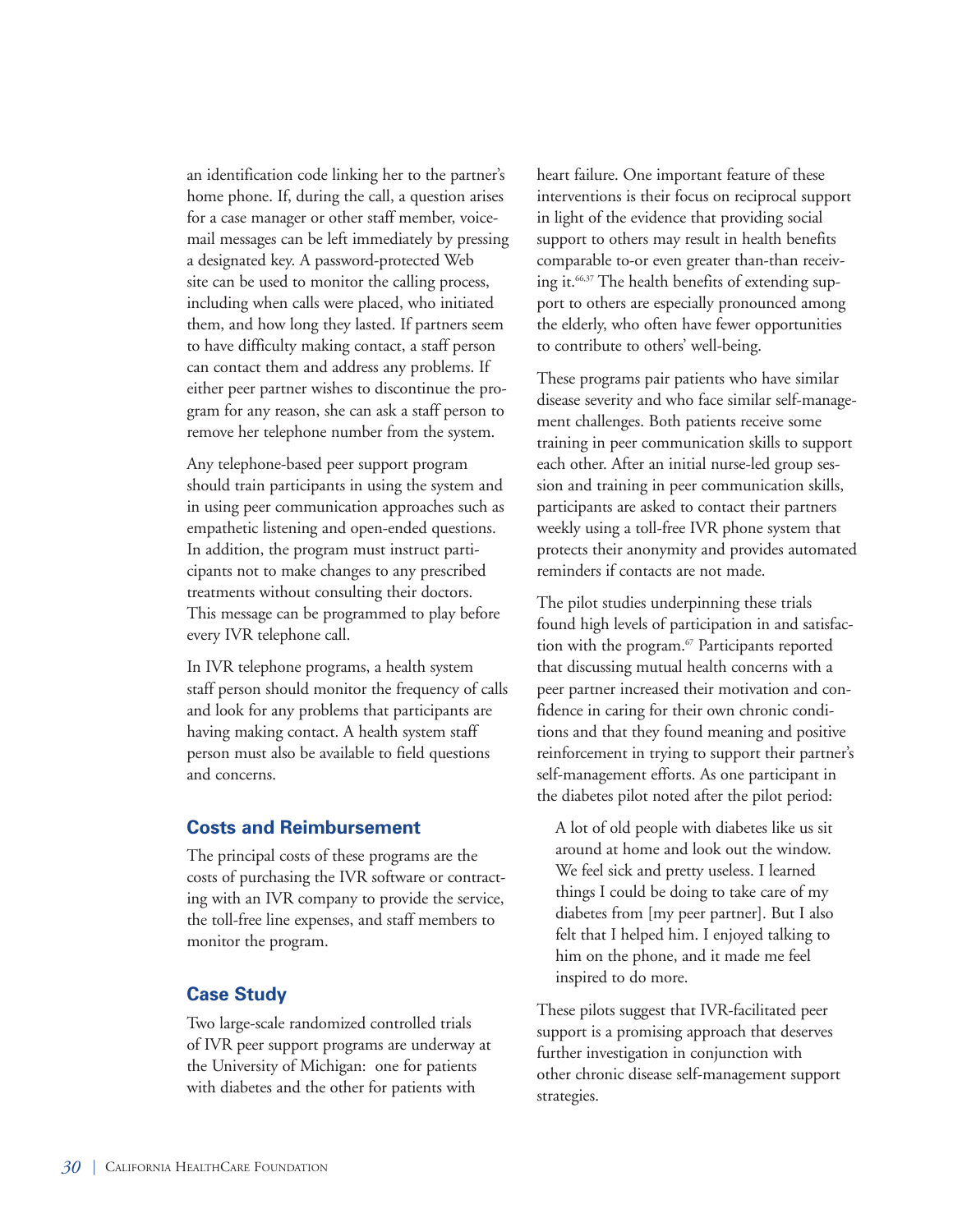## **VIII. Web- and Email-Based Programs**

## **Description**

LIKE TELEPHONE SUPPORT, WEB- AND EMAIL based support can overcome the problem some patients have with face-to-face contact. Over the past decade, there has been significant growth in Internet-based support groups and other uses of the Internet to mobilize peer support. Internet-based interventions are promising because of their low cost and ease of dissemination, and they may provide alternatives to more labor- and resource-intensive clinic programs. Whereas traditional chronic disease support has been enhanced through faceto-face medical care, education programs, and support groups, Internet technology makes it possible to continue this tradition of supportive interaction in conjunction with information and education in a way that transcends the clinic environment.

Internet programs have been developed for diabetes education and self-management support,<sup>68,69,70</sup> for delivering a behavioral weight-loss program, and for individuals at risk of type 2 diabetes.

Preliminary evidence on the impact of Internet programs is promising. A recent study showed that individuals who used an e-Diets Web site more frequently lost more weight than those who rarely used the system.<sup>71</sup>

Results of several recent randomized controlled trials suggest that adding peer support components (sometimes called "e-community" components) to Internet-based interventions can increase their effectiveness.72 For example, one recent study<sup>72</sup> compared the effects of an Internet weight-loss program alone (providing a tutorial on weight loss, a new tip and link each week, and a directory of selected Internet weight-loss resources) to the same program with the addition of behavioral counseling via email with a weight-loss counselor. Both groups received one face-to-face counseling session and the same core Internet program. During the first month of the program, however, participants in the e-counseling group submitted to the counselor daily diaries of their calorie and fat intake, exercise energy expenditure, and any comments or questions, and the counselor emailed participants five times per week. After the first month, the e-counseling participants submitted daily or weekly diaries, and the counselor sent weekly emails for the remainder of the program. Counselor emails provided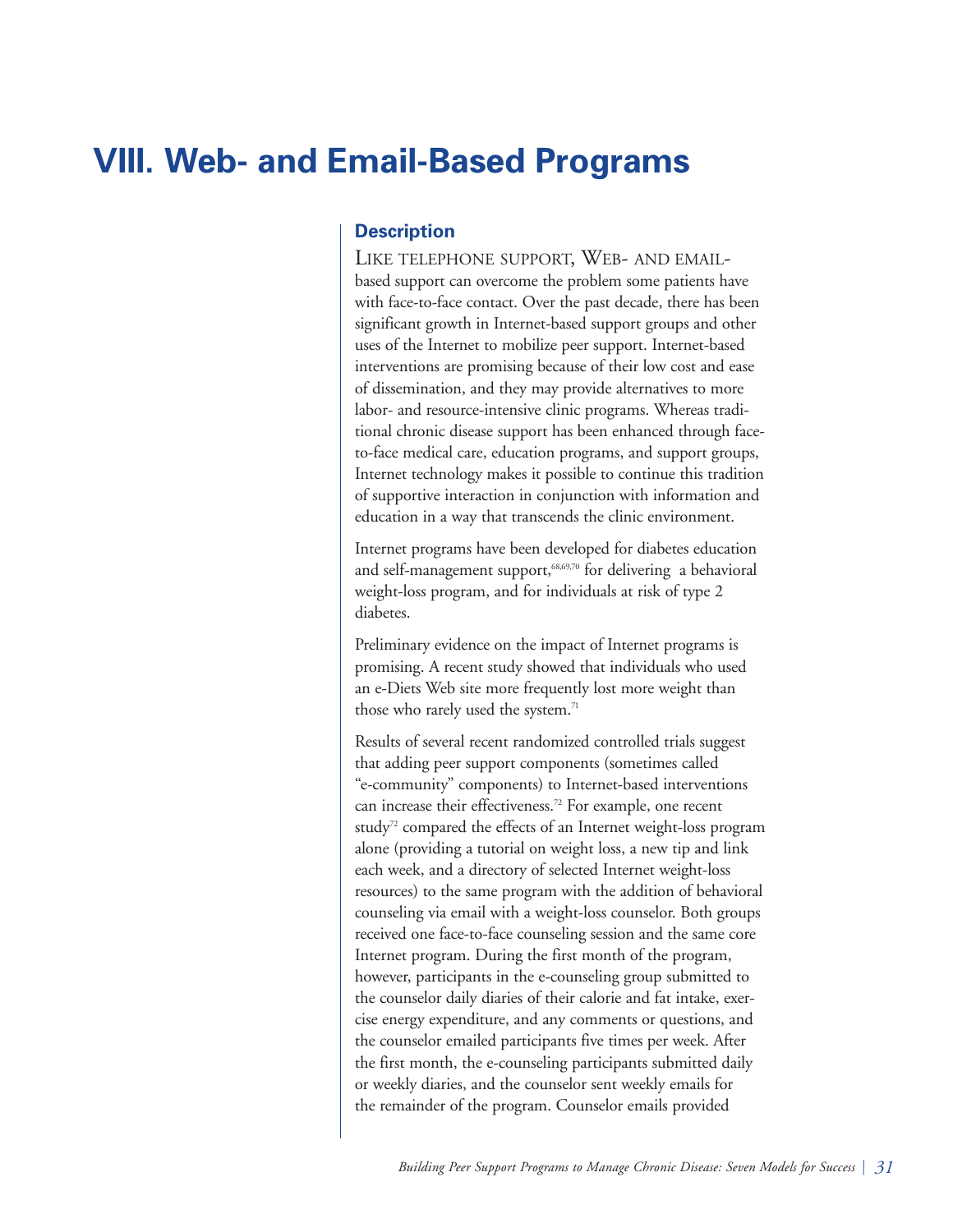feedback on the self-monitoring record, reinforcement, recommendations for changes, answers to questions, and general support. The behavioral e-counseling group lost more mean weight at 12 months than the basic Internet group and had greater decreases in percentage of initial body weight (4.8 percent vs. 2.2 percent), body mass index, and waist circumference.

Another study showed that membership in a moderated email discussion group for patients with low back pain resulted in improvements in pain, disability, role function, and health distress as well as improvements in self-efficacy.<sup>73</sup> Similarly, several studies have found that individuals with chronic diseases and their family members find Internet discussion groups a useful mechanism for finding emotional support.<sup>59,74</sup>

Based on such promising findings, several health systems have begun to integrate Internet-based programs as a technological extension of their ongoing support programs for patients managing chronic conditions. Internet programs studied so far often combine several elements:

- Disease-specific information and resources (for example, decision-making aids and a library of information);
- Access to self-management personal coaches and health experts; and
- Peer social support resources such as facilitated or professionally monitored online support groups, email, chat rooms, or professionally moderated Internet discussion groups.

Because of liability concerns, a program sponsored by a health plan should use health care professionals to moderate the program. These moderators review postings, reply to direct questions from participants, or correct faulty information posted by participants on message boards. Moderators can also step in if exchanges become hostile or insulting.

These are some benefits of Internet-based programs:

- They are more convenient to participate in than in-person interventions.
- Participants can take comfort in the anonymity of the group.
- The faceless quality of Internet-based interventions allows participants to be valued for the strength of their contributions rather than physical appearance or disabilities.
- Internet-based programs are not limited by a local community's size, geography, or social services.
- These programs give people with chronic conditions a choice of delivery modes and may therefore reach more people than in-person programs.
- Patients who cannot or will not attend a small-group or other face-to-face program can participate in an Internet-based program.
- As computers and the Internet become more accessible, this form of education becomes available to a larger population.
- **■** These programs can give a public face to health institutions and therefore enhance an institution's public image, encouraging people to receive treatment and other services.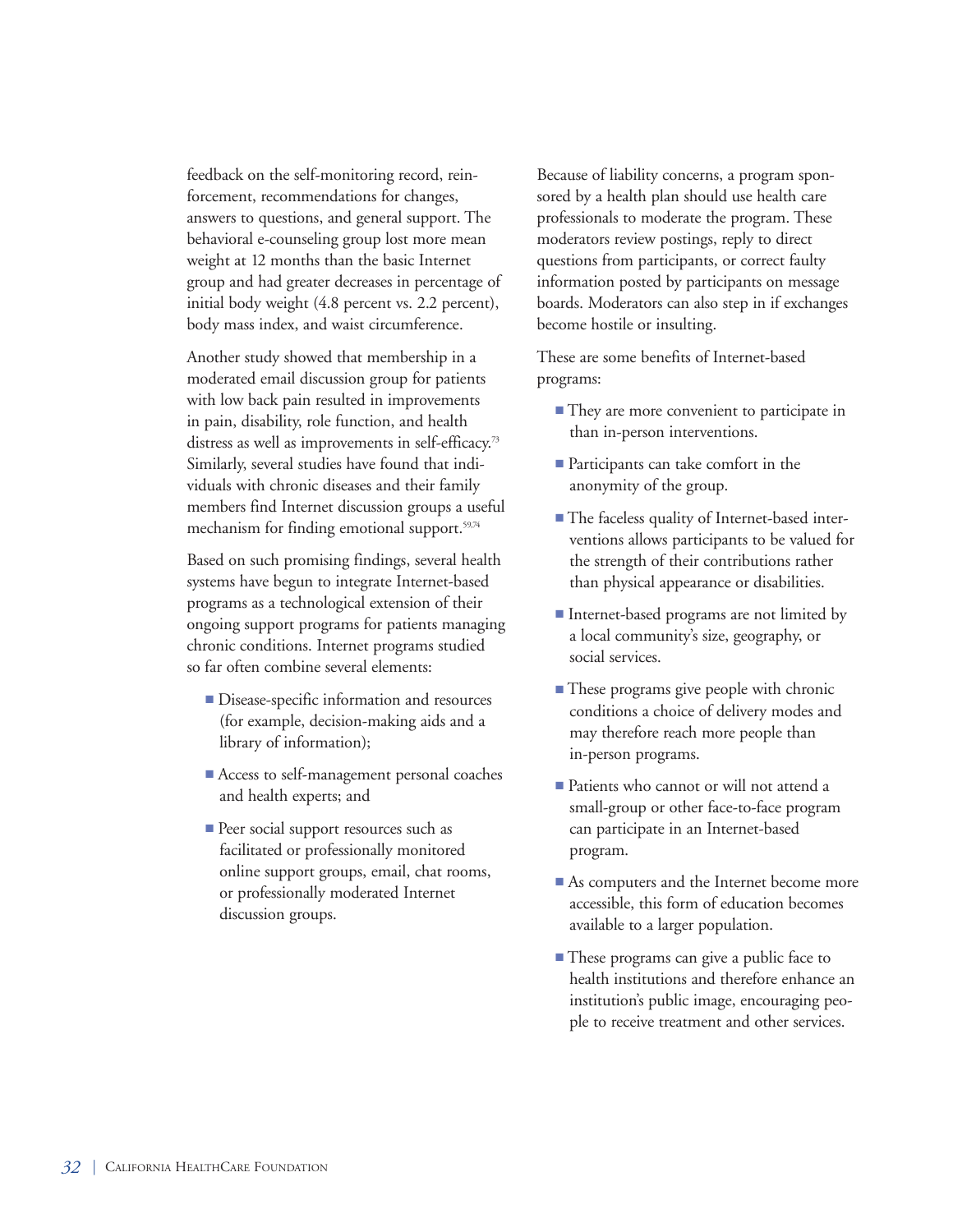Despite all of the benefits, this type of intervention has some weaknesses, the most obvious of which is that an Internet-based intervention is necessarily limited to those who are computer literate and who have access to the Internet. Still, some studies suggest that older adults and novice computer users will participate in such programs after they receive some basic training and orientation. Moreover, little is known about the risks and benefits of professional moderation as opposed to no moderation, or about what degree of professional moderation is best. Use of professional moderators may be expensive for individual health care programs.

There are many other unanswered questions about Internet support programs. Can health improvements be maintained over time through online support? Are people who seek help online different from those who seek help in person? Can virtual communities replace or complement face-to-face support? How can these online health care services best complement and be integrated into existing health care delivery?

Although research suggests that tailored, personal contact (whether with professionals or peers) leads to significantly better results than an Internet program on its own, the appropriate mix is still not known. Current evaluations of existing Internet programs are addressing many of these questions.

In designing or adapting Internet programs to meet the needs of individual health care facilities, the following questions must be addressed:

- **■** Who is the target audience? What are this group's needs? What is feasible to offer this group?
- **■** What is the optimal use of Internet communications to promote the targeted health behaviors?
- How interactive does the system need to be? Could an expert system providing automated feedback contingent on predetermined criteria produce desired changes?
- What is the optimal combination of Internet and face-to-face techniques?
- From a health plan perspective, programs may need to provide additional safeguards to confidentiality in receiving email counseling beyond just advising participants of the risks to confidentiality. What safeguards—such as encrypted email, an email anonymizer, or password-restricted access to a database in which messages are stored need to be included in the program?

## **Costs and Reimbursement**

The main expenses for these programs are the start-up costs of purchasing software, purchasing a server to hold it, and developing the program. Programs that use professional moderators will have to pay for their time. One way to offset some of these costs is to outsource development and implementation of an Internet program to a company that specializes in such things. For health systems that choose to outsource in this way, it is important to delineate expected outcomes in the contract. Service agreements should be structured so that the vendor assumes some financial risk for achieving defined program goals.

## **Case Studies**

The Joslin Diabetes Center in 1998 established Internet discussion boards (www.joslin.org) for patients with diabetes and their family members. The boards are a technological extension of traditional support groups. The site gives people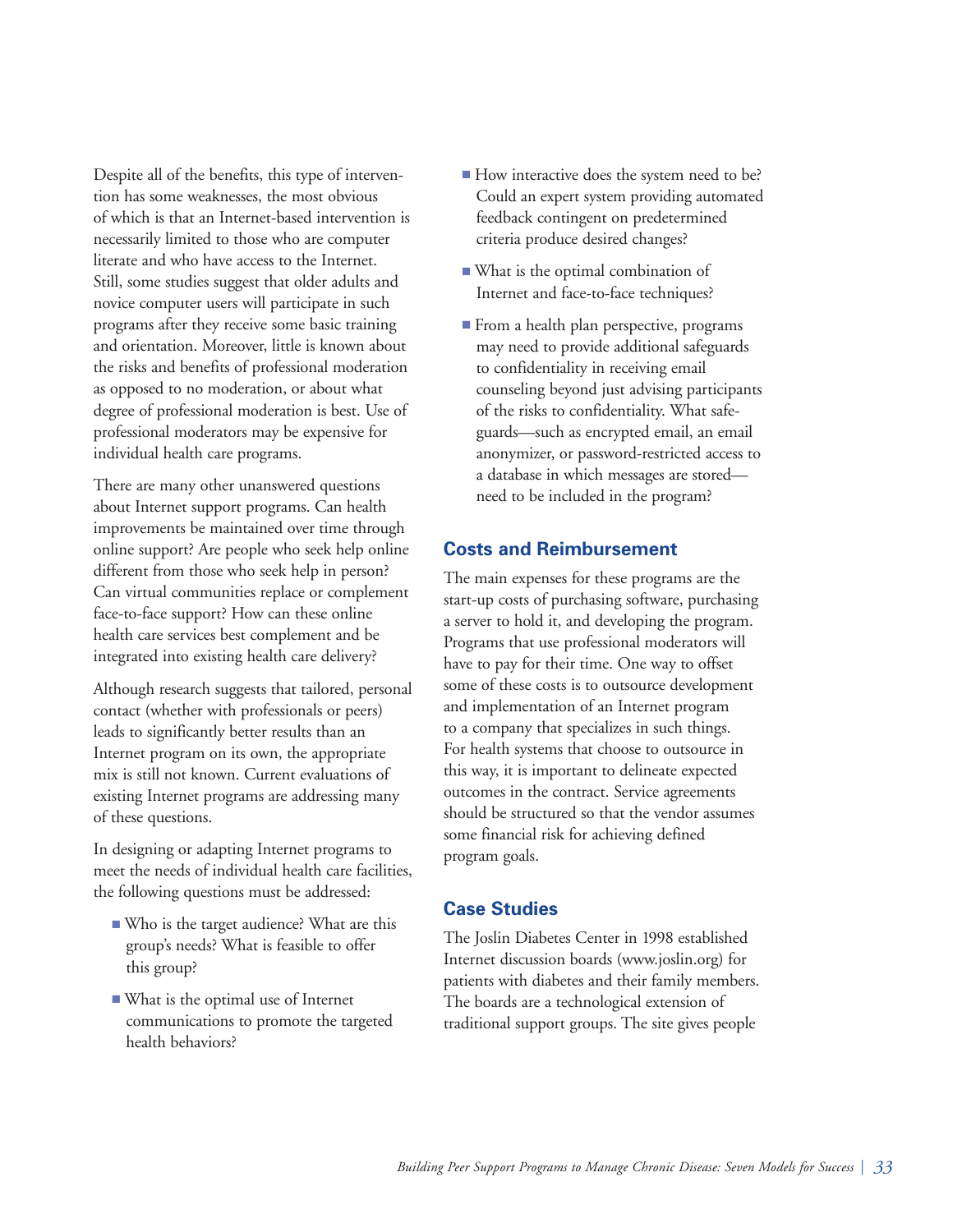with diabetes a place to communicate with each other. Professionals moderate the site, making sure that the content is accurate and appropriate, offering the latest diabetes self-management information and addressing individual questions. Users can read or post messages, ask questions of another user or the moderator, or respond to another person's message. The goal is to have the online experience be comfortable, easy to navigate, and fit into the larger clinic site. Boards focus on diabetes self-care, support for family members, and nutrition. For 74 months, from 1998 to 2004, John Zrebiec tracked the activity and characteristics of user visits to the site and conducted a survey of user satisfaction. Of 791 survey respondents, 74 percent rated participation in the discussion board as having a positive effect on coping with diabetes, and 71 percent rated participation as helping them to feel "more hopeful" or "a lot more hopeful" about coping with diabetes.59 In the eight years of the program, only one participant has been electronically blocked from attending, and there have been few instances when the moderator has had to step in to manage hostile exchanges. The Joslin program, which has three moderators and a Webmaster, now costs \$20,000 to \$40,000 a year to maintain.

In a recent intervention, Lorig and colleagues developed an Internet version of their Chronic Disease Self-Management Program (CDSMP) that they hypothesize will be less expensive than yet as effective as the small face-to-face groups. Patients participate in the Internet program in groups of 25, and each group has two moderators. New content is introduced every week for six weeks. People can log on any time they want and post problems on bulletin boards. Participants can engage in problem solving and action planning via bulletin boards. There is also space where people can talk to each other and email each other within a secure program, and the site contains links to other useful Web sites.

The program includes password-protected, interactive Web-based instruction, Web-based bulletin board discussion groups, and a book about living with a chronic condition. The course has similar content to the CDSM program. Two trained peer moderators take part in each workshop and help participants by reminding them to log on, modeling action planning and problem solving, offering encouragement, and posting to the bulletin boards. They also monitor the daily posts of all participants and report inappropriate posts to the investigators. Moderators do not deliver content; this material is already on the Web site.

Lorig and colleagues recently completed a randomized controlled evaluation of the program.75 Each week for six weeks, participants (about 25 per workshop) who had heart disease, chronic lung disease, or type 2 diabetes were asked to log on at least three times for a total of one to two hours and to participate in the activities for that week. These activities included reading the week's content on Web pages (new content is posted each week), posting an action plan on the bulletin board, checking in with a buddy via email, and participating in any self-tests and activities. In addition, participants could post concerns on the bulletin board. The moderators and other members could respond. The Internet program closely mirrors the original small-group self-management training program, except that it does not require real-time attendance and uses email reminders to encourage participation. After 12 months, intervention participants had significantly improved levels of health distress, fatigue, pain, and shortness of breath. Increases in self-efficacy at six months were significantly associated with improved levels of pain, shortness of breath, fatigue, disability, illness intrusiveness, health distress, and global general health. Improvements in the online group were similar to those achieved in the face-to-face groups.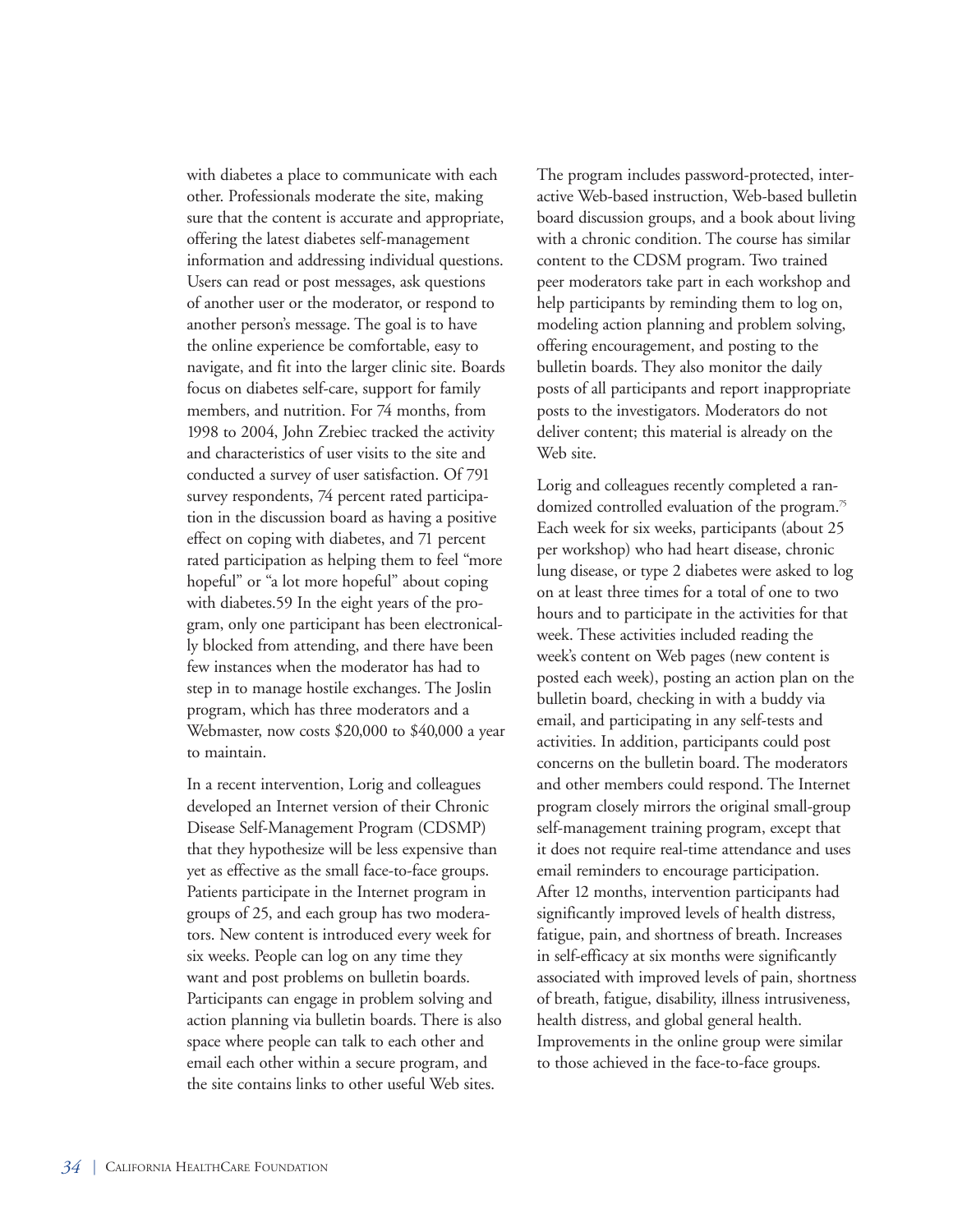## **IX. Conclusions and Recommendations**

A RANGE OF POTENTIALLY EFFECTIVE MODELS is available to enhance peer support for chronic disease selfmanagement. This report provides an introduction to some of these models. The unifying feature of these programs is that they seek to build on the strengths, knowledge, and experience that peers can offer. Peer support interventions can effectively extend scarce health system and personnel resources and provide significant benefits both to peer workers/volunteers and to patients. Peer support interventions provide follow-up contact with patients after a clinic visit and increase self-management support between scheduled clinic visits. Although some of the models presented in this report are hierarchical in that a peer reaches out to assist other patients with chronic diseases, there is also growing evidence for the benefits of reciprocal models in which peers both receive and extend support to each other.

To be successful, peer support interventions need to be welldesigned with clear and realistic program goals, adequate training and support for peers, clear evaluation benchmarks, and sufficient overall organizational support for the program. Health systems should consider these recommendations before implementing a peer support intervention:

- Peer workers/volunteers must receive appropriate initial and ongoing training in content, principles of behavioral counseling, and communication skills.
- The program must give peer workers/volunteers appropriate support, feedback, and recognition for their efforts.
- Peer support interventions must receive sufficient material and logistical support from the sponsoring organization's professional staff.
- The professional staff must be responsible for program supervision, monitoring, evaluation, and handling of all overall logistics.
- Program expectations and goals need to match the extent of formal support provided to the program and to the peer workers/volunteers.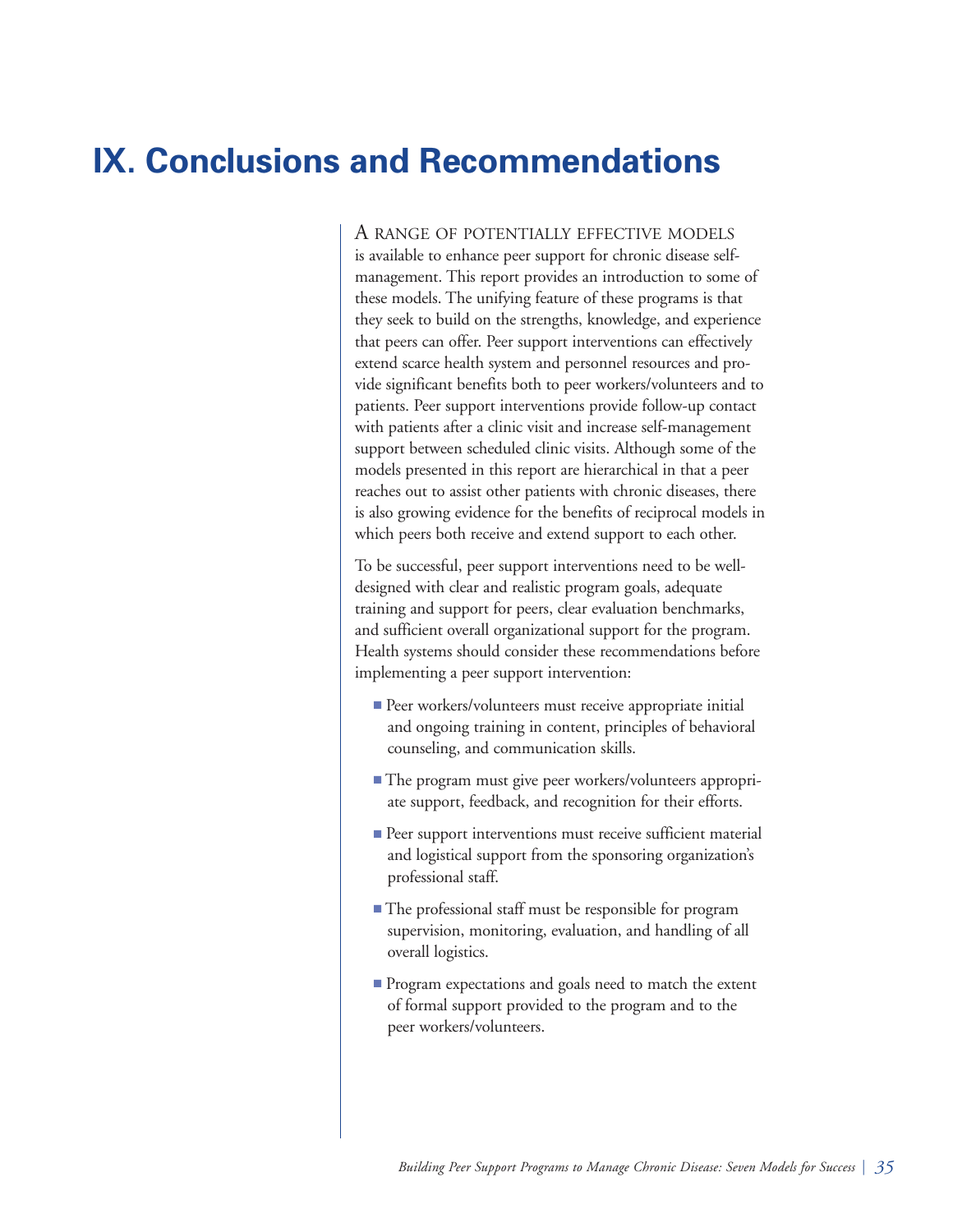- Clear procedures for recruiting peers and identifying and reaching target populations for peer services need to be clearly delineated and put in place.
- A health system's administrative and clinical staff needs to accept the program from the beginning, understand and support program objectives, and know the ways in which they are expected to support the program.
- The health system must explicitly consider ways that peer support interventions can complement and extend other clinical services and outreach, such as nurse case management and structured self-management training and education.
- The health system should consider using several methods in peer support interventions, with combinations of face-to-face and telephone contact, as well as Web- and email-based approaches.
- There need to be concrete ways to evaluate the program's use (for example, number and type of peer contacts) and effectiveness (for example, participant satisfaction, reported changes in behavior, changes in health markers, and resource use).

## **Reimbursement Challenges**

One major obstacle to the development and implementation of self-management support programs is the lack of resources to reimburse chronic disease programs, especially for the uninsured and underinsured. In California, for example, the Medicaid fee-for-service program has no method for reimbursing diabetes education programs and few payer-covered diseasemanagement programs. Health care systems often have difficulty making the significant upfront financial investments that such programs require, despite growing evidence showing

decreased short-term costs associated with improved chronic disease care.<sup>52</sup> Another obstacle is that many patients who could most benefit from disease-management and self-management support programs, particularly among ethnic and racial minority groups, lack medical insurance or are underinsured and face poor access to formal health care systems.

The ultimate cost of caring for patients with chronic diseases who do not receive adequate care is borne by the entire health care system. Effective approaches may be cost-effective and potentially cost-saving if the clinical benefits are sustained over the medium and long term and if significant reductions in disease-related complications are documented. Developing and financing culturally appropriate chronic disease programs designed for racial and ethnic groups at greatest risk is one of the most significant challenges health care systems and policymakers in California and other states face.

## **Effective Evaluation of Peer Support Programs**

As with any health system program, effective evaluation is critically important. Unfortunately, many initiatives such as peer support programs are established without building in effective evaluation benchmarks and processes. In particular, even if health systems lack significant resources for evaluation, the following are essential:

- The program must have clear and measurable goals and objectives.
- The program must train the staff to evaluate success.
- Those implementing the program must understand evaluation principles and practices.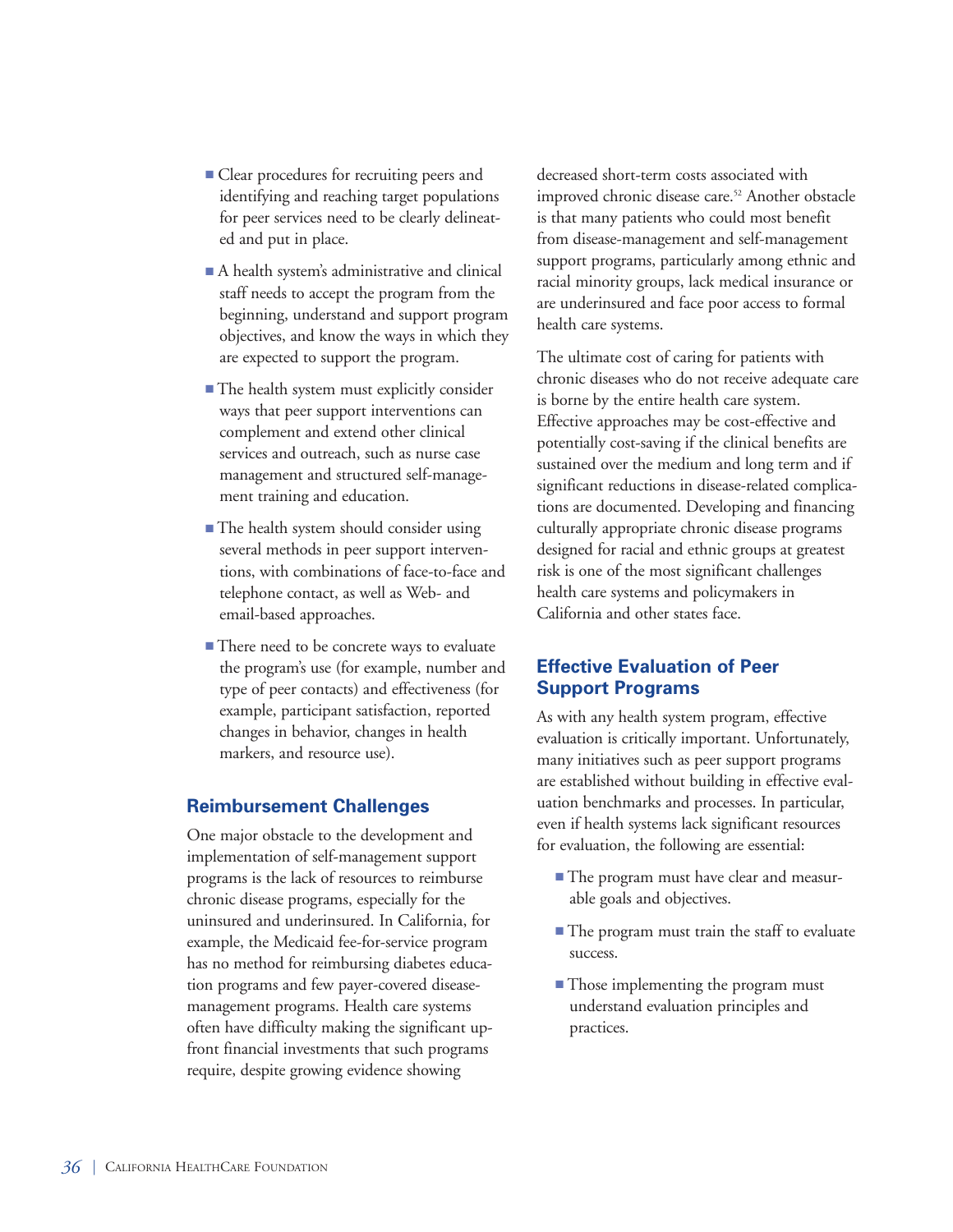- The program must use targeted and streamlined data collection forms that do not create significant extra burdens on participants' time and that are easy to complete in the face of pressing service obligations.
- **■** The program must have ways to track and evaluate the process of program implementation. Good process data is essential, with evaluations including concrete measures such as number and types of contacts, total numbers of patients served, and other specific benchmarks.
- **■** Program inputs must be linked with program outputs, and specific short-term and intermediate outcomes (for example, changes in relevant patient health measures, resource use, and satisfaction) must be measured.
- The program must have ways to document expenses (costs) and savings (benefits) associated with delivering services.
- **■** Someone must monitor and document the peer support program's relationship with other clinical services.
- Someone must monitor and document staff time and involvement in programs.

Health systems face numerous challenges in improving care and self-management support for the growing numbers of people living with one or more chronic conditions. Peer support interventions build on the crucial recognition that people living with chronic illnesses have a great deal to offer each other: They share knowledge and experience that others, including many health care professionals, often cannot understand. If carefully designed and implemented, peer support interventions can be a very powerful way to help patients with chronic diseases live more successfully with their conditions.

There is still much to learn about components of effective programs, who benefits the most from peer support interventions compared to other types of support programs, and how best to integrate peer support interventions into other clinical and outreach services. The many health systems and other organizations now instituting and evaluating a wide variety of different peer support interventions will contribute to answering these questions over the next decade and lead to improved models of peer support for chronic disease management.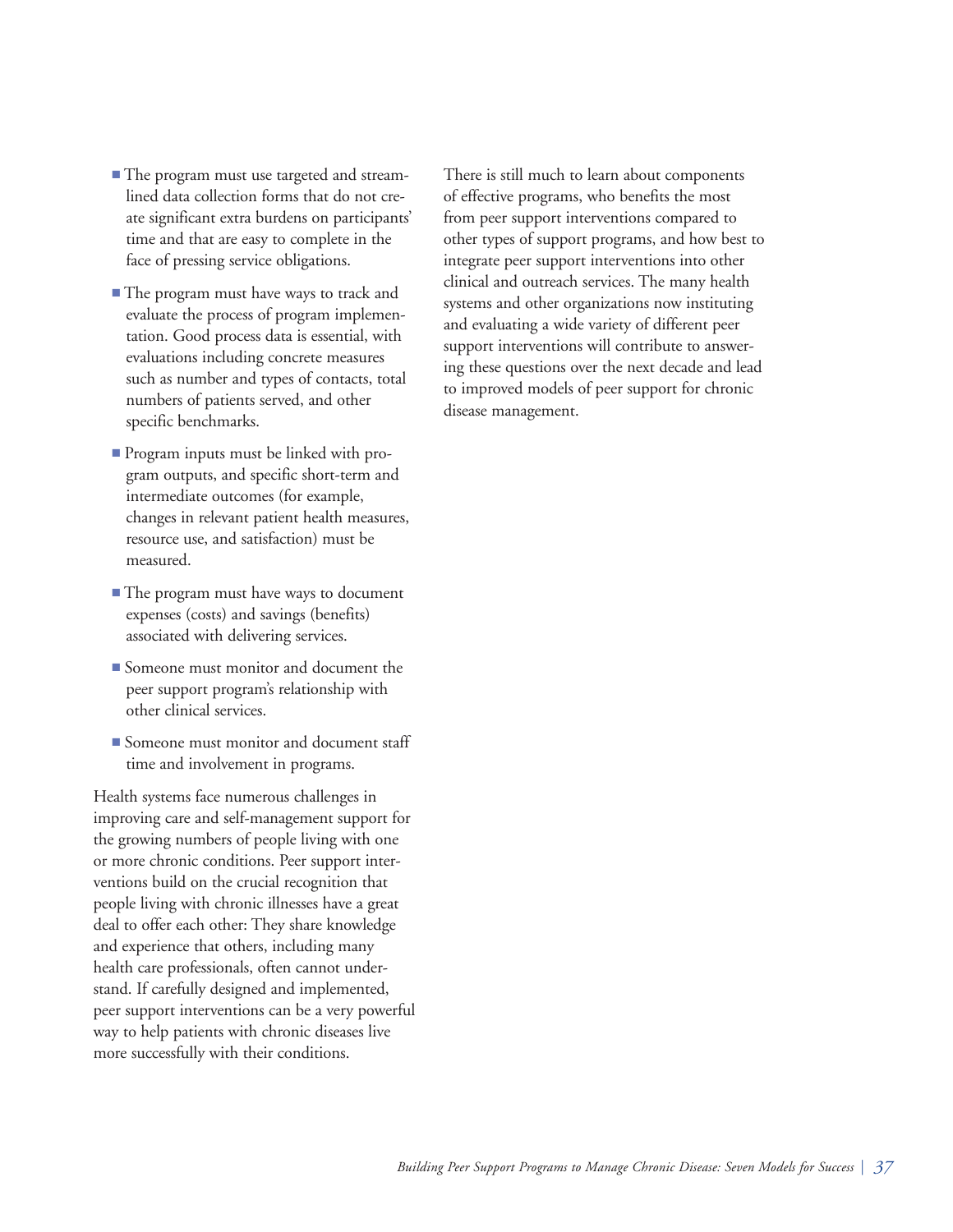# **Appendix A: Contact Information**

America Bracho, M.P.H., C.D.E. Latino Health Access Santa Ana, California (714) 542-7792

Susan Kirsh, M.D. Louis Stokes VA Medical Center Cleveland, Ohio Susan.Kirsh@va.gov

Kate Lorig, R.N., Dr.P.H. Stanford Patient Education Research Center Palo Alto, California (650) 723-7935 lorig@stanford.edu

Erica Perry, M.S.W. Peer program specialist National Kidney Foundation Ann Arbor, Michigan (734) 222-9800

Athena Philis-Tsimikas, M.D. The Whittier Institute for Diabetes San Diego, California (858) 626-5628

John Zrebiec, M.S.W., C.D.E. Joslin Diabetes Center Boston, Massachusetts John.Zrebiec@joslin.harvard.edu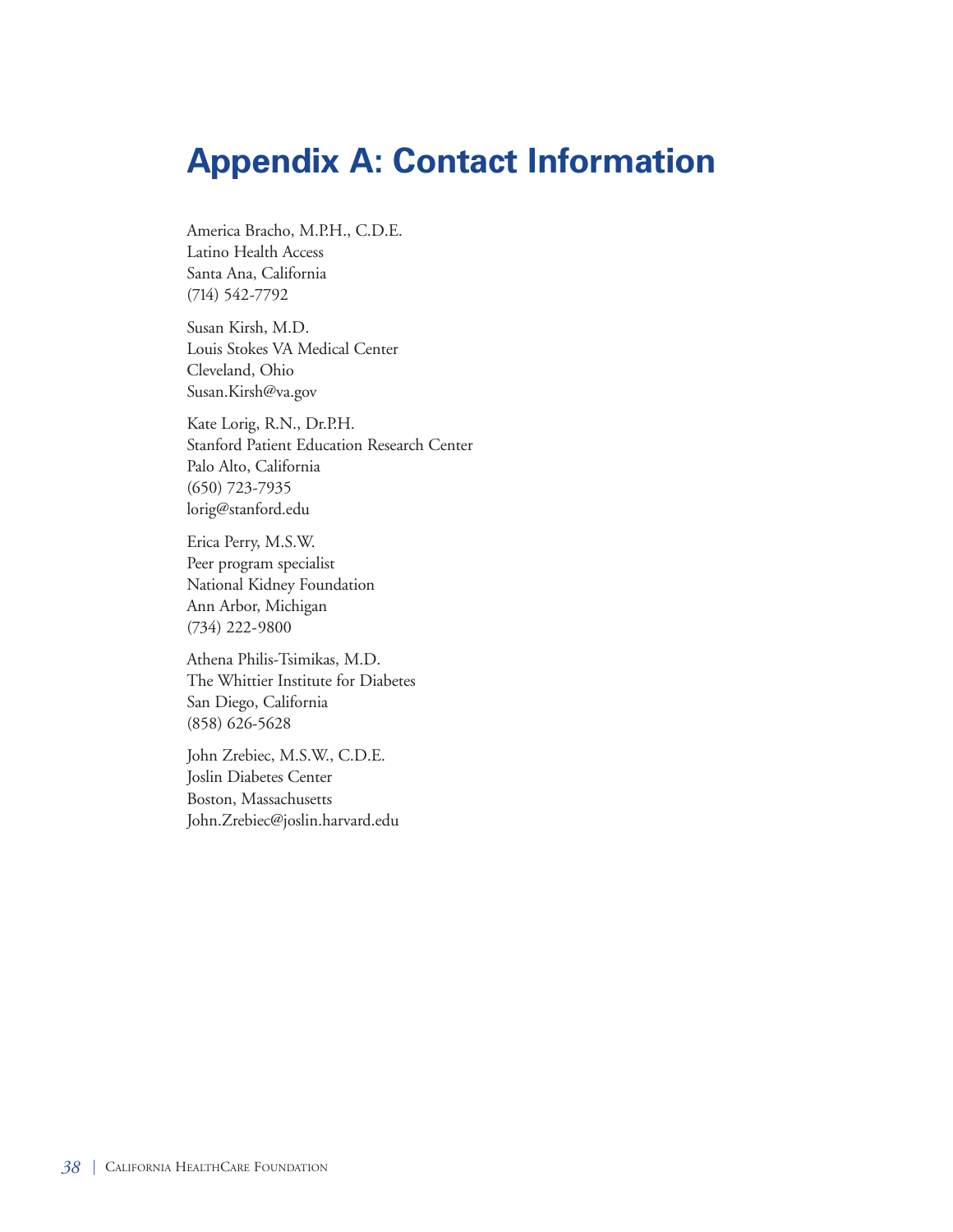## **Endnotes**

- 1. Wu, S., Green, A. Projection of Chronic Illness Prevalence and Cost Inflation. 2000.
- 2. DiMatteo, M.R., Giordani, P.J., Lepper, H.S., Croghan, T.W. Patient adherence and medical treatment outcomes: a meta-analysis. *Med Care*. 2002;40:794-811.
- 3. Roter, D.L., Hall, J.A., Merisca, R., Nordstrom, B., Cretin, D., Svarstad, B. Effectiveness of interventions to improve patient compliance: a meta-analysis. *Med Care*. 1998;36:1138-61.
- 4. Cramer, J.A. A systematic review of adherence with medications for diabetes. *Diabetes Care*. 2004;27: 1218-24.
- 5. Mallion, J.M., Baguet, J.P., Siche, J.P., Tremel, F., de Gaudemaris, R. Compliance, electronic monitoring and antihypertensive drugs. *J Hypertens Suppl.* 1998;16:S75-9.
- 6. Norris, S.L., Engelgau, M.M., Narayan, K.M. Effectiveness of self-management training in type 2 diabetes: a systematic review of randomized controlled trials. *Diabetes Care*. 2001;24:561-87.
- 7. Phillips, C.O., Wright, S.M., Kern, D.E., Singa, R.M., Shepperd, S., Rubin, H.R. Comprehensive discharge planning with postdischarge support for older patients with congestive heart failure: a meta-analysis. *JAMA*. 2004;291:1358-67.
- 8. Dennis, C.L. Peer support within a health care context: a concept analysis. 2003;40: 3:321-32.
- 9. Malchodi, C.S., Oncken, C., Dornelas, E.A., Caramanica, L., Gregonis, E., Curry, S.L. The effects of peer counseling on smoking cessation and reduction. *Obstet Gynecol*. 2003;101:504-10.
- 10. Winzelberg, A.J., Classen, C., Alpers, G.W., et al. Evaluation of an internet support group for women with primary breast cancer. *Cancer*. 2003;97:1164-73.
- 11. Joseph, D.H., Griffin, M., Hall, R.F., Sullivan ,E.D. Peer coaching: an intervention for individuals struggling with diabetes. *Diabetes Educ*. 2001;27:703-10.
- 12. Wilson, W., Pratt, C. The impact of diabetes education and peer support upon weight and glycemic control of elderly persons with noninsulin dependent diabetes mellitus (NIDDM). *Amer J Public Health*. 1987;77:634-5.
- 13. Gilden, J.L., Hendryx, M.S., Clar, S., Casia, C., Singh, S.P. Diabetes support groups improve health care of older diabetic patients. *J Amer Geriatr Soc*. 1992;40:147-50.
- 14. Keyserling, T.C., Samuel-Hodge , C.D., Ammerman, A.S., et al. A randomized trial of an intervention to improve self-care behaviors of African-American women with type 2 diabetes: impact on physical activity. *Diabetes Care*. 2002;25:1576-83.
- 15. Broadhead, R.S., Heckathorn, D.D., Altice, F.L., et al. Increasing drug users' adherence to HIV treatment: results of a peer-driven intervention feasibility study. *Soc Sci Med*. 2002;55:235-46.
- 16. Wilson, W., Pratt, C. The impact of diabetes education and peer support upon weight and glycemic control of elderly persons with noninsulin dependent diabetes mellitus (NIDDM). *Am J Public Health*. 1987;77:634-5.
- 17. House, J.S., Landis, K.R., Umberson, D. Social relationships and health. *Science*. 1988;241:540-5.
- 18. House, J.S. Social isolation kills, but how and why? *Psychosom Med*. 2001;63:273-4.
- 19. Rozanski, A., Blumenthal, J.A., Kaplan, J. Impact of psychological factors on the pathogenesis of cardiovascular disease and implications for therapy. *Circulation*. 1999;99:2192-217.
- 20. Kawachi, I., Kennedy, B.P., Lochner, K., Prothrow-Stith, D. Social capital, income inequality, and mortality. *Am J Public Health*. 1997;87:1491-8.
- 21. Musick, M.A., Herzog, A.R., House, J.S. Volunteering and mortality among older adults: findings from a national sample. *J Gerontol B Psychol Sci Soc Sci*. 1999;54:S173-80.
- 22. Musick, M.A., Wilson, J. Volunteering and depression: the role of psychological and social resources in different age groups. Soc Sci Med. 2003;56:259-69.
- 23. Van Willigen, M. Differential benefits of volunteering across the life course. *J Gerontol B Psychol Sci Soc Sci*. 2000;55:S308-18.
- 24. Knox, S.S., Uvnas-Moberg, K. Social isolation and cardiovascular disease: an atherosclerotic pathway? *Psychoneuroendocrinology*. 1998;23:877-90.
- 25. West, D.A., Kellner, R., Moore-West, M. The effects of loneliness: a review of the literature. *Compr Psychiatry*. 1986;27:351-63.
- 26. Akerlind, I., Hornquist, J.O. Loneliness and alcohol abuse: a review of evidences of an interplay. *Soc Sci Med*. 1992;34:405-14.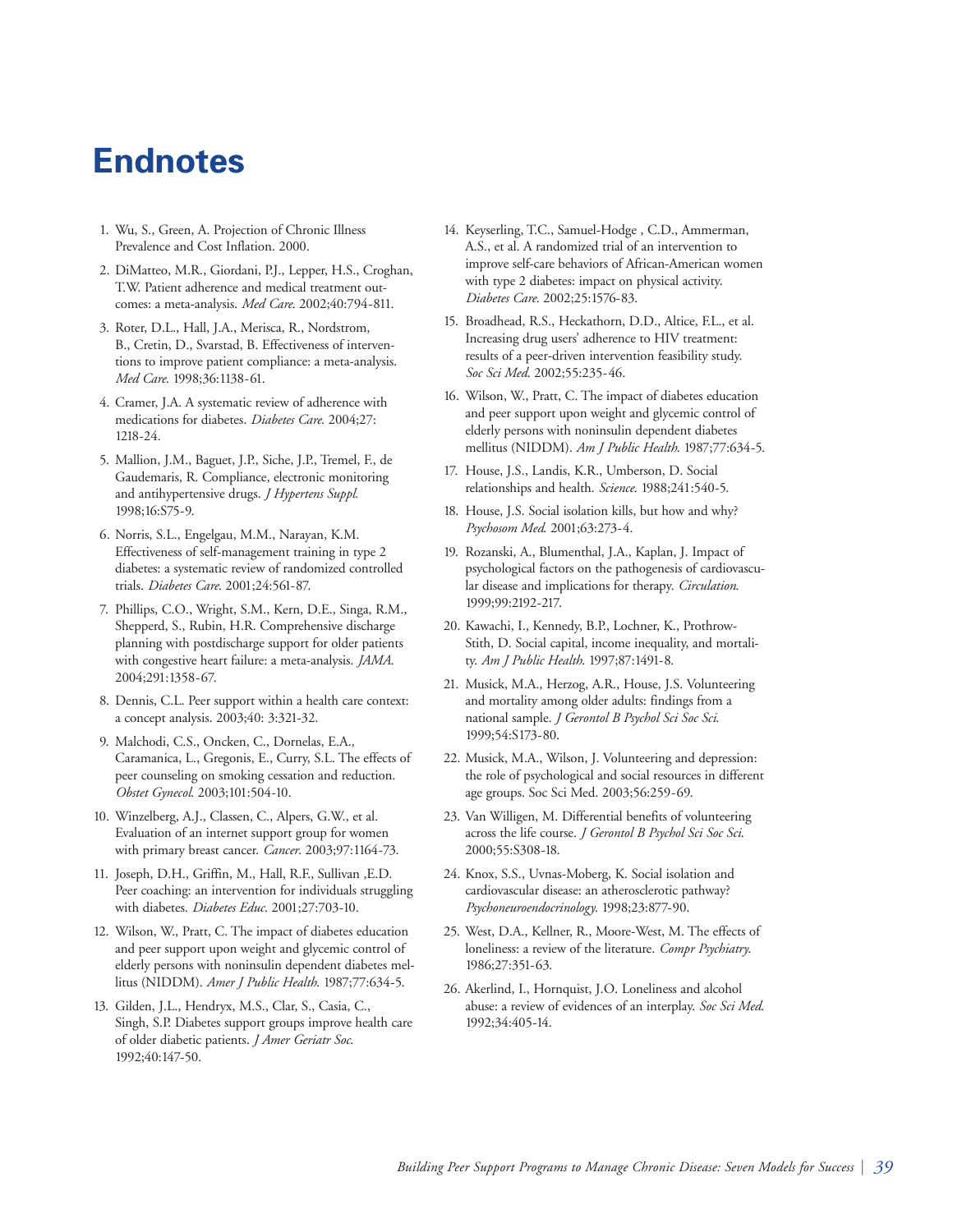- 27. Lloyd, C.E., Wing, R.R., Orchard, T.J., Becker, D.J. Psychosocial correlates of glycemic control: the Pittsburgh Epidemiology of Diabetes Complications (EDC) Study. *Diabetes Res Clin Pract*. 1993;21:187-95.
- 28. Glasgow, R.E., Toobert, D.J. Social environment and regimen adherence among type II diabetic patients. *Diabetes Care*. 1988;11:377-86.
- 29. Ruggiero, L., Spirito, A., Bond, A., Coustan, D., McGarvey, S. Impact of social support and stress on compliance in women with gestational diabetes. *Diabetes Care*. 1990;13:441-3.
- 30. Tillotson, L.M., Smith, M.S. Locus of control, social support, and adherence to the diabetes regimen. *Diabetes Educ*. 1996;22:133-9.
- 31. Kulik, J.A., Mahler, H.I. Emotional support as a moderator of adjustment and compliance after coronary artery bypass surgery: a longitudinal study. *J Behav Med*. 1993;16:45-63.
- 32. Krause, N., Herzog, A.R., Baker, E. Providing support to others and well-being in later life. *J Gerontol*. 1992;47:P300-11.
- 33. West, D.A., Kellner, R., Moore-West, M. The effects of loneliness: a review of the literature. *Compr Psychiatry*. 1986;27:351-63.
- 34. Musick, M.A., Wilson, J. Volunteering and depression: the role of psychological and social resources in different age groups. *Soc Sci Med*. 2003;56:259-69.
- 35. Wheeler, J.A., Gorey, K.M., Greenblatt, B. The beneficial effects of volunteering for older volunteers and the people they serve: a meta-analysis. *Internat J Aging Hum Dev*. 1998;47:69-79.
- 36. Van Willigen, M. Differential benefits of volunteering across the life course. *J Gerontol B Psychol Sci Soc Sci*. 2000;55:S308-18.
- 37. Schwartz, C.E., Sendor, M. Helping others helps oneself: response shift effects in peer support. *Soc Sci Med*. 1999;48:1563-75.
- 38. Brown, S.L., Nesse, R.M., Vinokur, A.D., Smith, D.M. Providing social support may be more beneficial than receiving it: results from a prospective study of mortality. *Psychol Sci*. 2003;14:320-7.
- 39. Clancy, D.E., Cope, D.W., Magruder, K.M., Huang, P., Salter, K.H., Fields, A.W. Evaluating group visits in an uninsured or inadequately insured patient population with uncontrolled type 2 diabetes. *Diabetes Educ*. 2003;29:292-302.
- 40. Beck, A., Scott, J., Williams, P., et al. A randomized trial of group outpatient visits for chronically ill older HMO members: the Cooperative Health Care Clinic. *J Am Geriatr Soc*. 1997;45:543-9.
- 41. Bodenheimer, T., Lorig, K., Holman, H., Grumbach, K. Patient self-management of chronic disease in primary care. *JAMA*. 2002;288:2469-75.
- 42. Norris, S.L., Lau, J., Smith, S.J., Schmid, C.H., Engelgau, M.M. Self-management education for adults with type 2 diabetes: a meta-analysis of the effect on glycemic control. *Diabetes Care*. 2002;25:1159-71.
- 43. Bandura, A. Self-Efficacy: the Exercise of Control. New York: W.H. Freeman and Co.; 1997.
- 44. Lorig, K.R., Ritter, P.L., Gonzolez, V.M. Hispanic chronic disease self-management: a randomized community-based outcome trial. *Nurs Res*. 2003; 52:361-369.
- 45. Lorig, K.R., Sobel, D.S., Stewart, A.L., et al. Evidence suggesting that a chronic disease self-management program can improve health status while reducing hospitalization: a randomized trial. *Med Care*. 1999;37:5-14.
- 46. Lorig, K., Gonzalez, V.M., Ritter, P. Community-based Spanish language arthritis education program: a randomized trial. *Med Care*. 1999;37:957-63.
- 47. Clark, H.B., Ichinose, C.K., Meseck-Bushey, S., et al. Peer support group for adolescents with chronic illness. *Child Health Care*. 1992;21:233-8.
- 48. Glasgow, R.E., La Chance, P.A., Toobert, D.J., Brown, J., Hampson, S.E., Riddle, M.C. Long-term effects and costs of brief behavioural dietary intervention for patients with diabetes delivered from the medical office. *Patient Ed Counsel*. 1997;32:175-84.
- 49. Lorig, K.R., Ritter, P., Stewart, A.L., et al. Chronic disease self-management program: 2-year health status and health care utilization outcomes. *Med Care*. 2001;39:1217-23.
- 50. Lorig, K., Gonzalez, V. The integration of theory with practice: a 12-year case study. *Health Ed Q*. 1992;19:355-68.
- 51. Lorig, K.R., Sobel, D.S., Ritter, P.L., Laurent, D., Hobbs, M. Effect of a self-management program on patients with chronic disease. *Effect Clin Pract*. 2001;4:256-62.